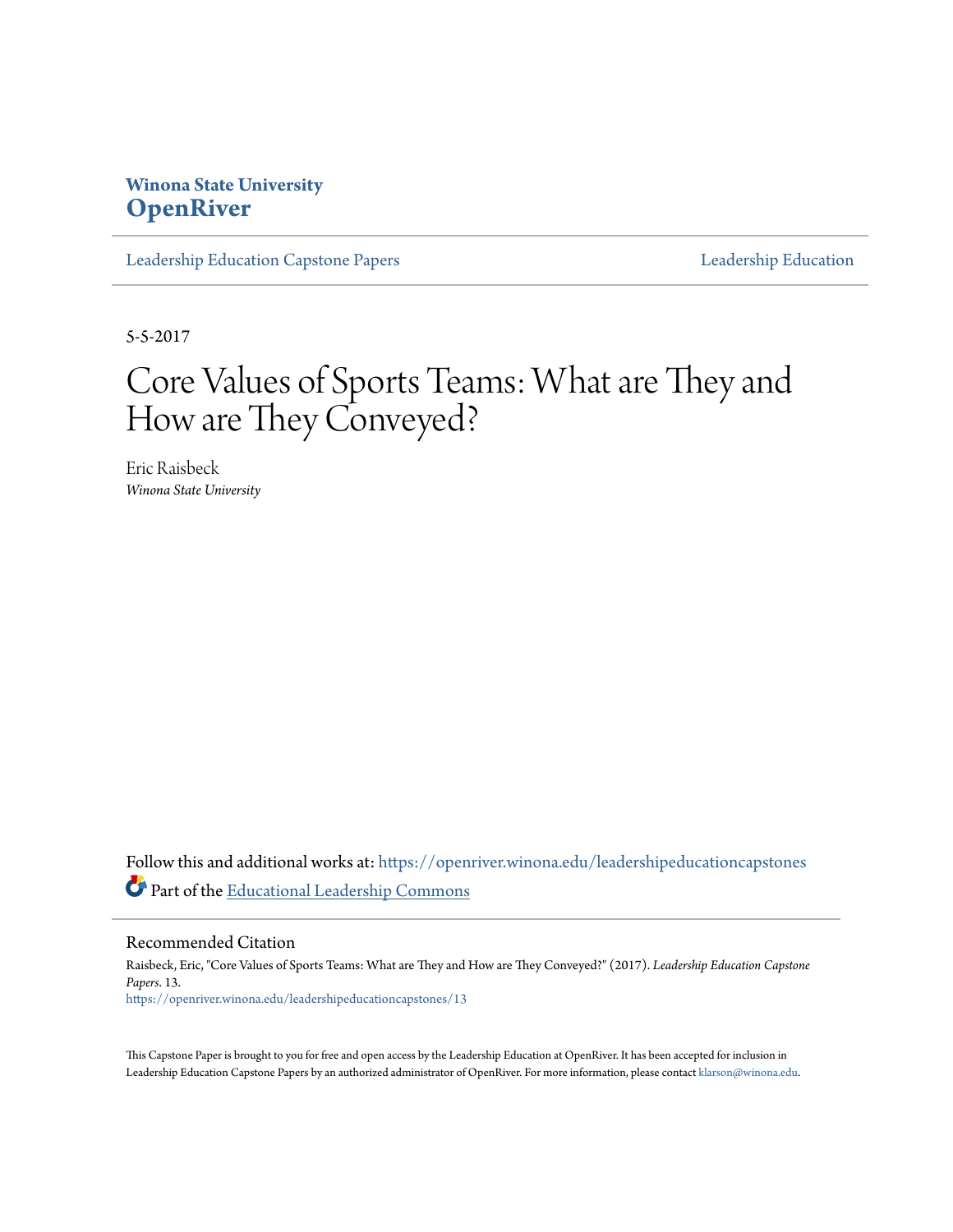Core Values of Sports Teams: What are They and How are They Conveyed?

Eric Raisbeck

Winona State University

Leadership Education Department: Sport Management

In Partial Fulfillment of the Masters of Science Degree - Master's Capstone

2016 – Spring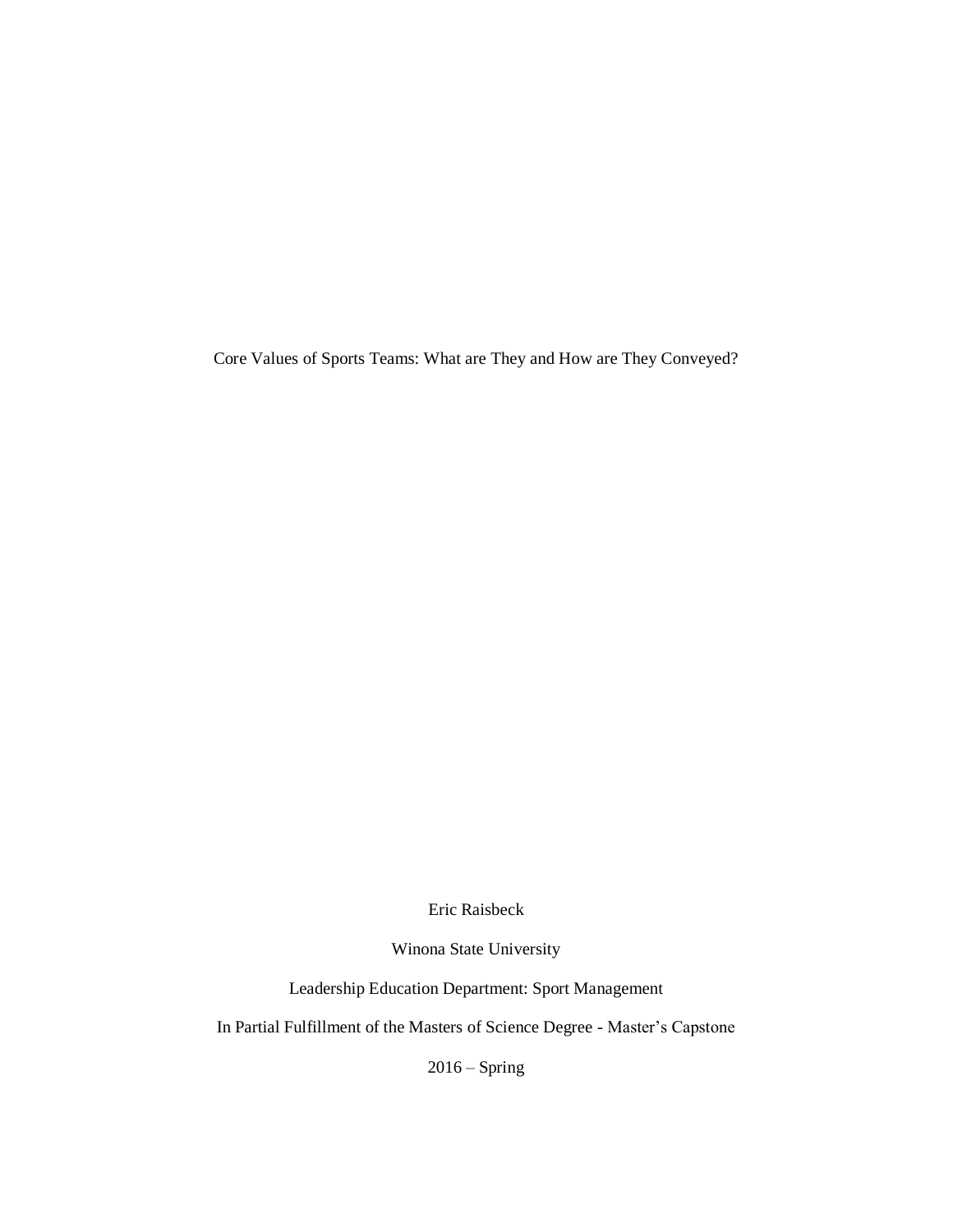## **Table of Contents**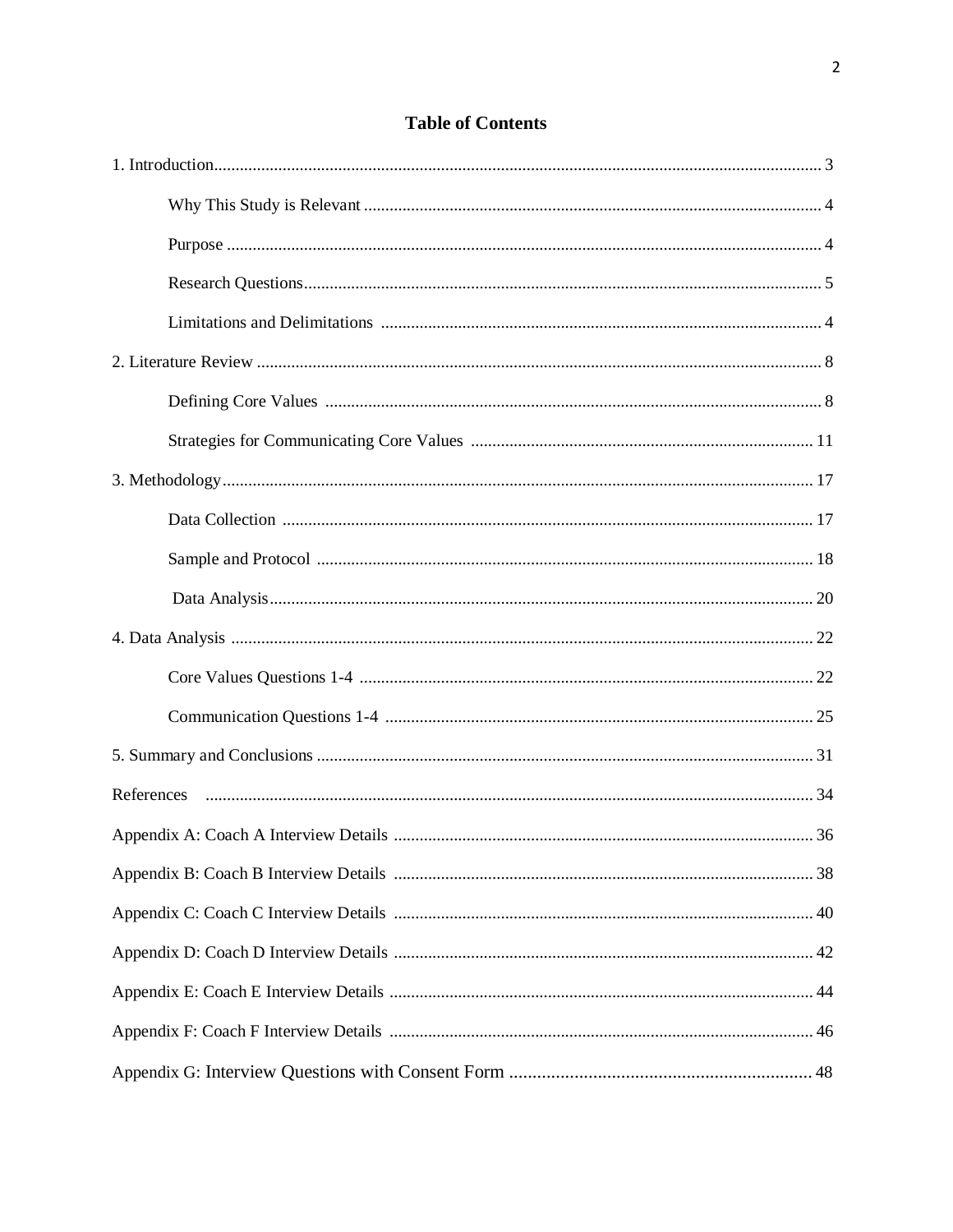#### **Chapter 1: Introduction**

Sports fans can all recognize teams who are well-known for their longstanding consistency. For example, the San Antonio Spurs of the National Basketball Association (NBA) have won four World Championships out of five appearances in the last twelve seasons. Since the beginning of the 2001 season, the New England Patriots have appeared in the Super Bowl – the championship game of the National Football League (NFL) – six times, winning four titles. Over that 15 year span, the Patriots have a record of 204-67 including the post-season. Organizations such as the Patriots and Spurs are models of consistency. A possible rationalization for this is a strong foundational set team values. As such, many teams could benefit from the understanding and implementation of these same core values by which these teams operate.

According to the Common Cause Foundation, "In both action and thought, people are affected by a wide range of influences" (Common Cause, p. 1). This suggests the importance of identifying which values we believe can motivate and influence us. Common Cause also explains that, "Values represent our guiding principles: our broadest motivations, influencing the attitudes we hold and how we act" (Common Cause, p. 1). A collection of foundational values – core values – allow members of organizations to interact harmoniously. These values encourage the formation of individuals, and make it easier to reach team goals that would be impossible to achieve individually. An example of a core value is *Effort*. It's been said that hard work will beat talent, if talent doesn't work hard enough. Meaning that hard work – or effort – can be a major influence in a person's ability to achieve success.

Core values are the fundamental beliefs of a person or organization. They are guiding principles that dictate and influence behavior – as well as – action. They are the unchanging and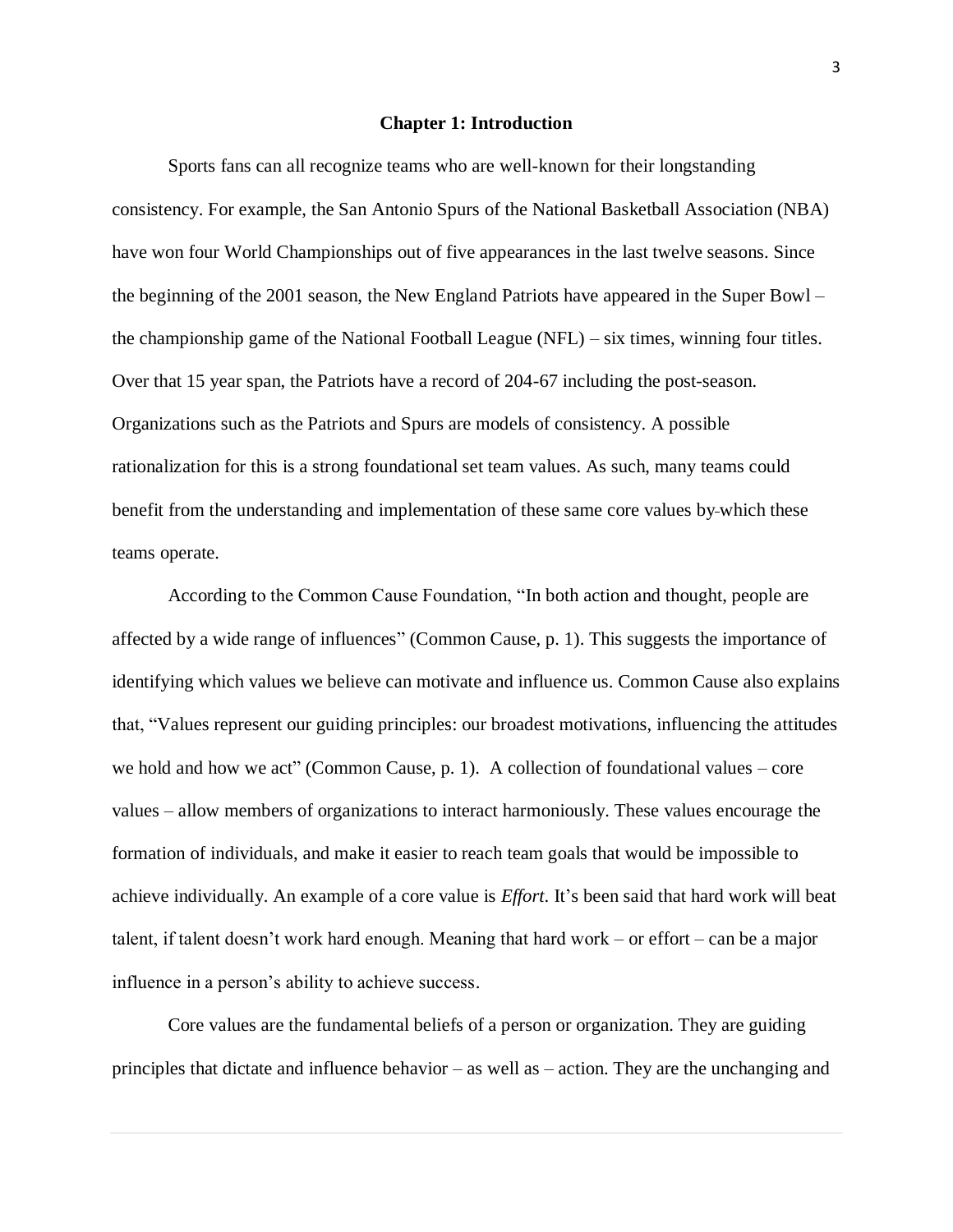unwavering guide. The roadmap to success for a collective group. "Core values are traits or qualities that you consider not just worthwhile, they represent an individual's or organization's highest priorities, deeply held beliefs, and core, fundamental driving forces" (Healthfield, 2016). Core values can help differentiate right from wrong and help determine if you are on the path to fulfill your goals. But what are those values? How are these values instilled within each member of the team? The purpose of this study is to identify the core values that coaches would like there team to reflect and how these are communicated to their players.

#### **Why This Study is Relevant**

Across the world, millions of people are involved in organized team sports from pee-wee to professional athletics. With a purposeful set of core values, teams are easily guided. Part of a coach's job as the designated leader of the team is to elevate individuals beyond their prior performance and push them towards greater achievement. For a team to find the motivation for excellence – as well as remain foundationally grounded – requires the implementation of core values. "Over time all other things may change…but its values should not. Values are the things upon which you should never compromise" (Edwards, 2005).

#### **Purpose**

The mission of this study is to understand what core values current coaches believe to be important within their programs. It is also intended to discover how these coaches convey each value to the members of their team. By identifying core values and outlining strategies for communication and implementation, future coaches and leaders can formulate their team's identity. This study provides beneficial information on designing and implementing core values for coaches who aspire to take on the leadership role of head coach. Coaches should contemplate which core values they believe in and how to convey those values to their team.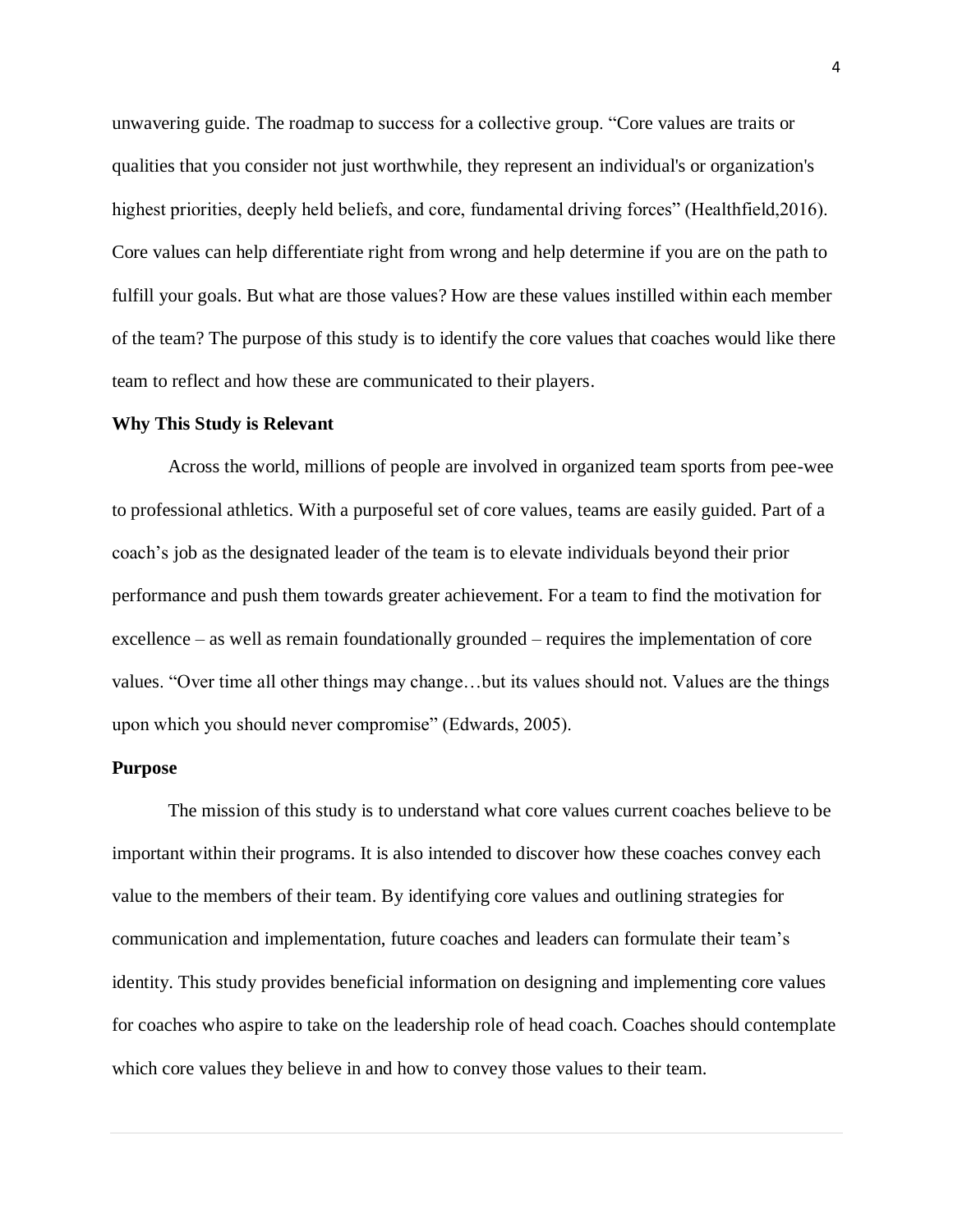## **Research Questions**

- 1. What are the core values that coaches communicate to their players?
- 2. What methods of communication are used to convey these core values?

### **Research Methodology**

The collection method for this study was semi-structured interviews that were conducted in person and over the telephone. In this study, coaches were asked a series of questions about the core values that they communicate to their teams. A pool of 6 to 8 coaches agreed to the share information about the foundational values of their programs. These coaches also shared information about how they communicate these values to the players on their teams. The goal is to understand which core values coaches believe in for their programs and how these values are instilled in the individual players.

#### **Definitions**

*Core Values*: a [principle](http://www.businessdictionary.com/definition/principle.html) that guides an [organization's](http://www.businessdictionary.com/definition/organization.html) internal [conduct](http://www.businessdictionary.com/definition/conduct.html) as well as its [relationship](http://www.businessdictionary.com/definition/relationship.html) with the external world. Core values are usually summarized in the [mission](http://www.businessdictionary.com/definition/mission-statement.html)  [statement](http://www.businessdictionary.com/definition/mission-statement.html) or in a [statement](http://www.businessdictionary.com/definition/statement.html) of core values.

*Respect*: a feeling or understanding that someone or something is important, serious, etc., and should be treated in an appropriate way.

*Integrity*: the quality of being honest and fair.

*Accountability*: the quality or state of being [accountable;](http://www.merriam-webster.com/dictionary/accountable) an obligation or willingness to accept responsibility or to [account](http://www.merriam-webster.com/dictionary/account) for one's actions.

*Perseverance*: the quality that allows someone to continue trying to do something even though it is difficult.

*Trust*: belief that someone or something is reliable, good, honest, effective, etc.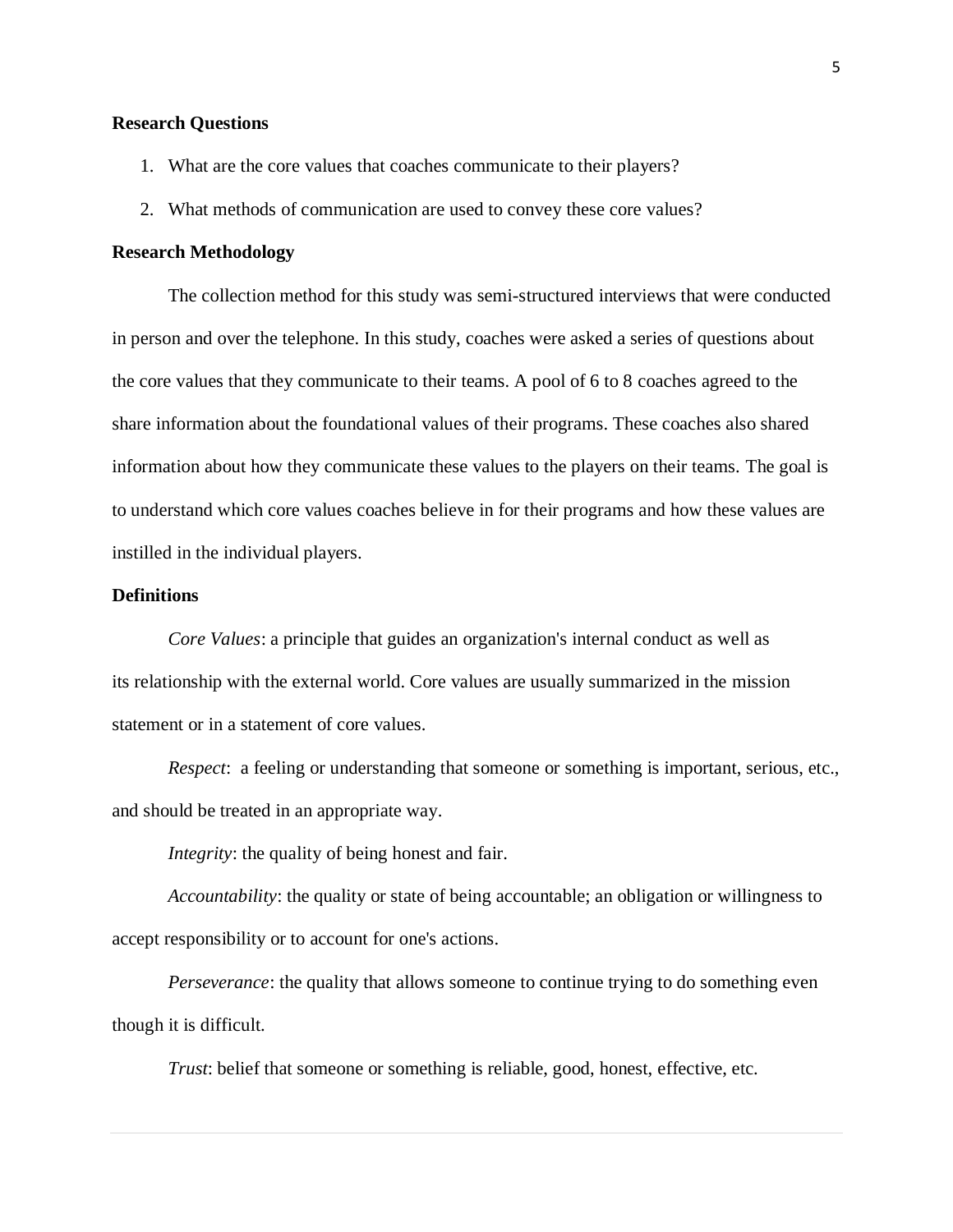*Service*: the occupation or function of [serving;](http://www.merriam-webster.com/dictionary/serving) contribution to the welfare of others. *Culture*: a way of thinking, behaving, or working that exists in a place or organization. *Commitment*: a promise to be loyal to someone or something. *Responsibility*: something that you should do because it is morally right. *Loyalty*: the quality or state of being loyal. *Character*: the way someone thinks, feels, and behaves; someone's personality.

These definitions are directly from Merriam-Webster's dictionary and

businessdictionary.com.

#### **Limitations and Delimitations**

As a college coach, I believe in the power of core values which is why I chose this particular topic for study. I know that most athletic teams are guided by a set of foundational core values. Having aspirations of being a head coach in the future, I was seeking information that I could apply to my own eventual circumstances. My assumptions were based on the personal relationship I have with the coaches that were interviewed. It was my assumption that each coach I interviewed would have a collection of values that they believed to be important. Also, I believe coaches use specific strategies when communicating these values to their teams as to instill them into each individual player.

A limitation in this study was not being able to conduct all in-person interviews. Thus, telephone interviews were necessary. Also, a limiting factor was the time table to meet with coaches for those inperson interviews. Half of the in-person interviews were conducted during a summer camp for high school students. There was limited time to meet with each head coach during only two days of which the camp was hosted. However those conditions were beyond the control of the researcher and will not restrict conclusions of this study and applications to further research. There was an inability to assign coaches to experimental and control groups because they were all informally interviewed with the same questions.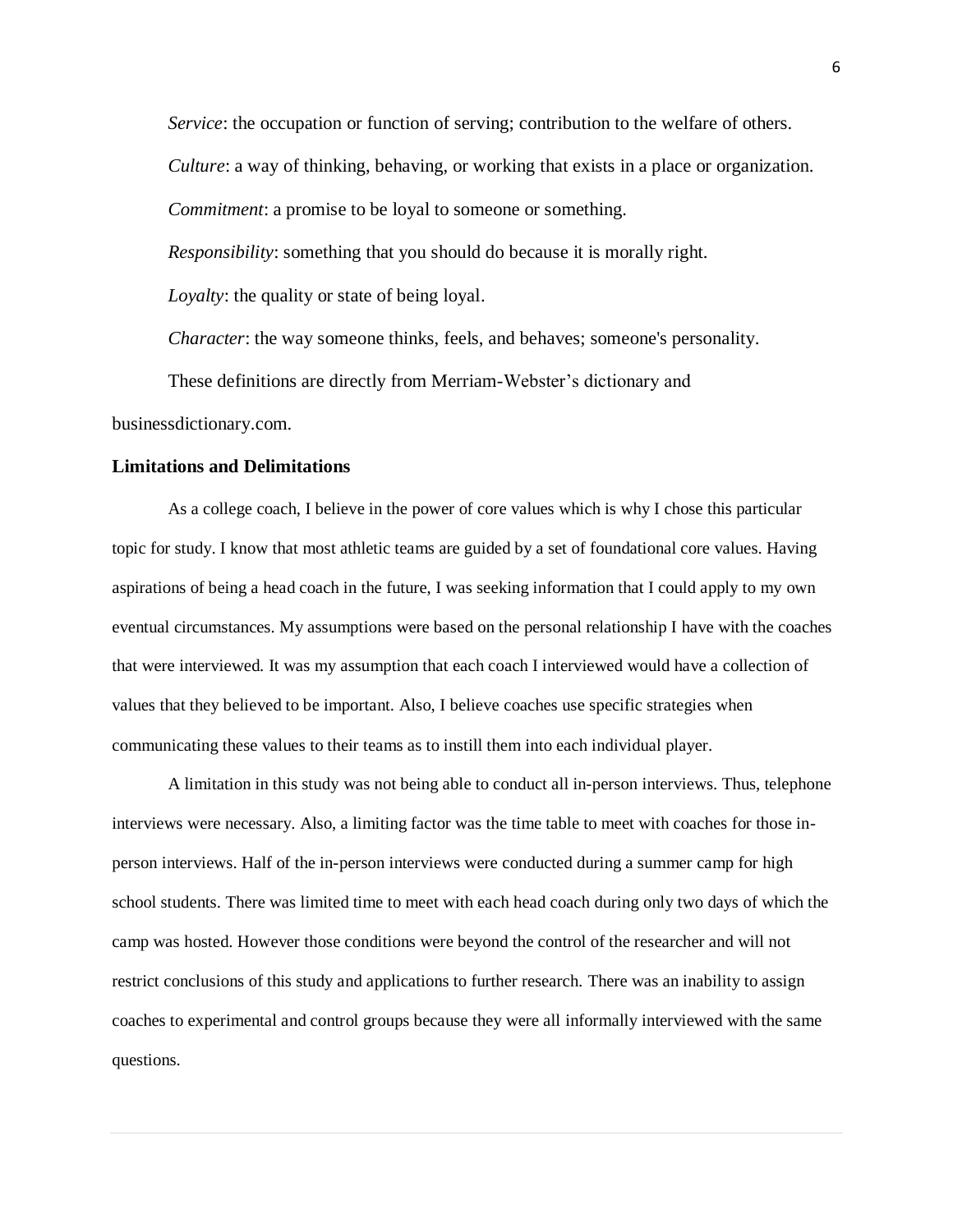The first delimitation for this study was the specificity for which the interview subjects were chosen. All subjects interviewed were collegiate head coaches of NCAA athletics teams and conclusions are not to be extended beyond this population. The second major delimitation was the interview questions themselves. All interview subjects were asked the same eight questions. The last delimitation is the scope of which the questions were chosen. The questions were specifically designed to address each coach's creation and implementation of their team's core values.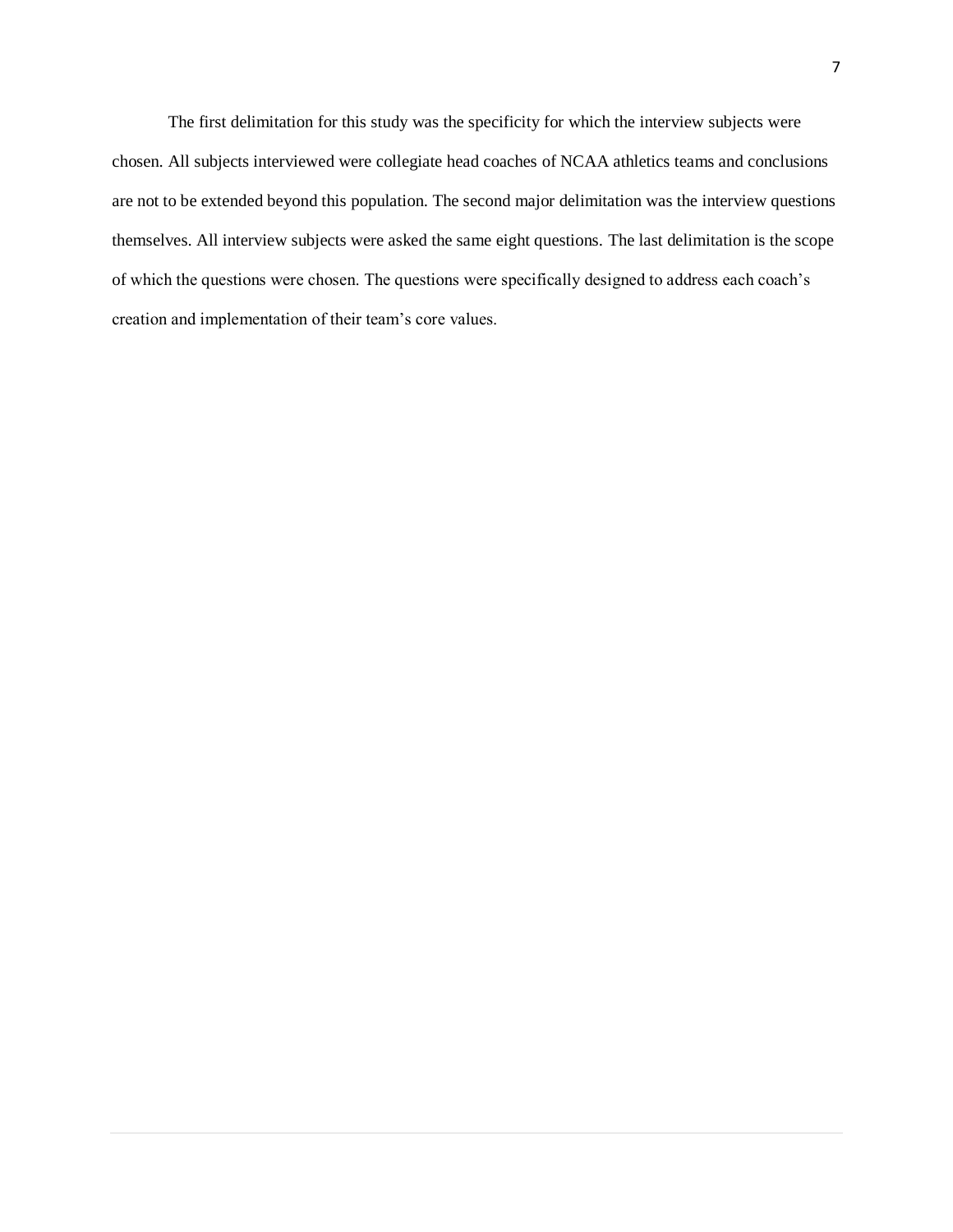#### **Chapter 2: Literature Review**

Through the literature review, core values will be defined. Understanding the definition of core values lends to the importance of developing them within an organization. Also within the literature review, some strategies for communicating and implanting core values will be outlined. As Lencioni (2002, Make Your Values…) states, "Values can set a company apart from the competition by clarifying its identity and serving as a rallying point for employees." It will be critical to understand what core values embody in order to comprehend their importance in athletics. Furthermore, the strategies of communication become a necessity to the head coach in order to secure buy-in from the athletes.

#### **Defining Core Values**

It is important to note that a core value guides the conduct of the organization. In athletics, an organization can be an entire athletic department or a single team within. The core values are chosen by the leader of the team – in this case, the head coach – or sometimes an official of the athletic department that oversees all teams. One can look at core values from a few different perspectives – the perspective of individuals, organizations, and culture.

#### **Individuals**.

A core value will dictate expectations of individual player behavior and provide a foundation on which the team is built. For example, integrity is often chosen by organizations and individuals as a core value. "When a leader's beliefs and values are positively connected to what is true and good, integrity is readily evident" (Lumpkin & Doty, 2014, p. 2). Player expectations are established by a coach**'**s beliefs of what is true and good – developing program integrity.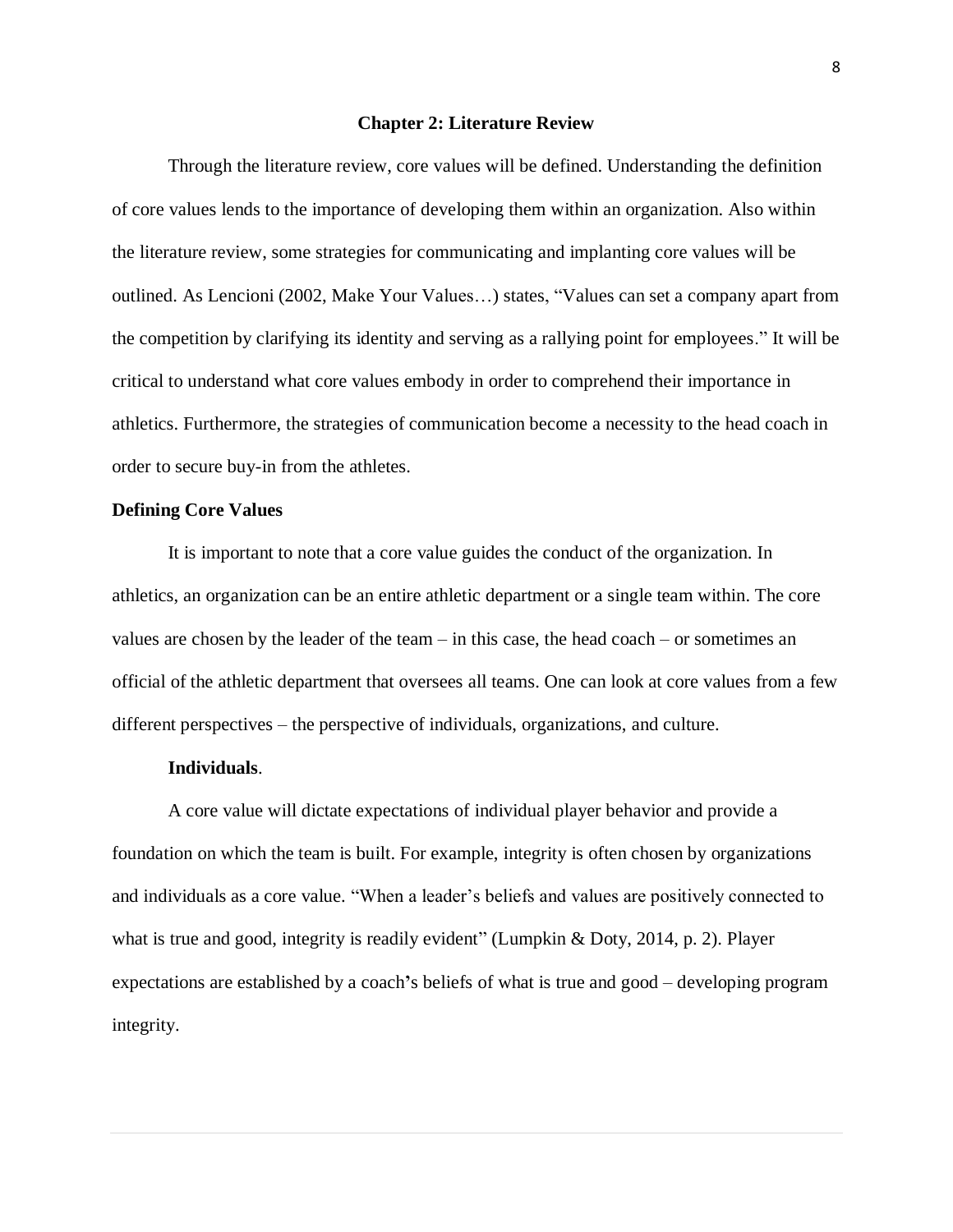The United States Army follows a specific set of core values they call "The Army Values." These values play a huge role in the lives of a soldier. Similar to Heathfield's definition of core values, Army Values are the driving force for a soldier's life. They guide them to "*be all you can be"* for the sake of protecting the USA. According to the Army's official website, "Many people know what the words Loyalty, Duty, Respect, Selfless Service, Honor, Integrity, and Personal Courage mean…Soldiers learn these values in detail during Basic Combat Training (BCT), from then on they live them every day in everything they do — whether they're on the job or off" (Army.mil/values, 2016, The Army Values).

A soldier is a member of a military team, much like an athlete is a member of a sports team. A soldier adheres to specific core values in order to be the best at their job, because the job has no room for error. Providing core values for their athletes – a head coach can administer similar structure to encourage the best from athletes and work to improve each day. Each individual athlete has a specific job to do in practice, at team meetings**,** and when competing. Core values serve the coach in encouraging athletes to perform at their best in all situations, so that as a collective, the team can also perform at its best.

#### **Organizations.**

College athletic programs have mission statements that note the core values that guide them. For example at Villanova University the mission statement reads:

The Athletics Department seeks to be a community of scholar athletes, coaches and staff whose primary focus is to achieve academic excellence while also striving to produce teams and individuals who are committed to athletic competition and outstanding performance. Such efforts are made within the context of our core values: Excellence,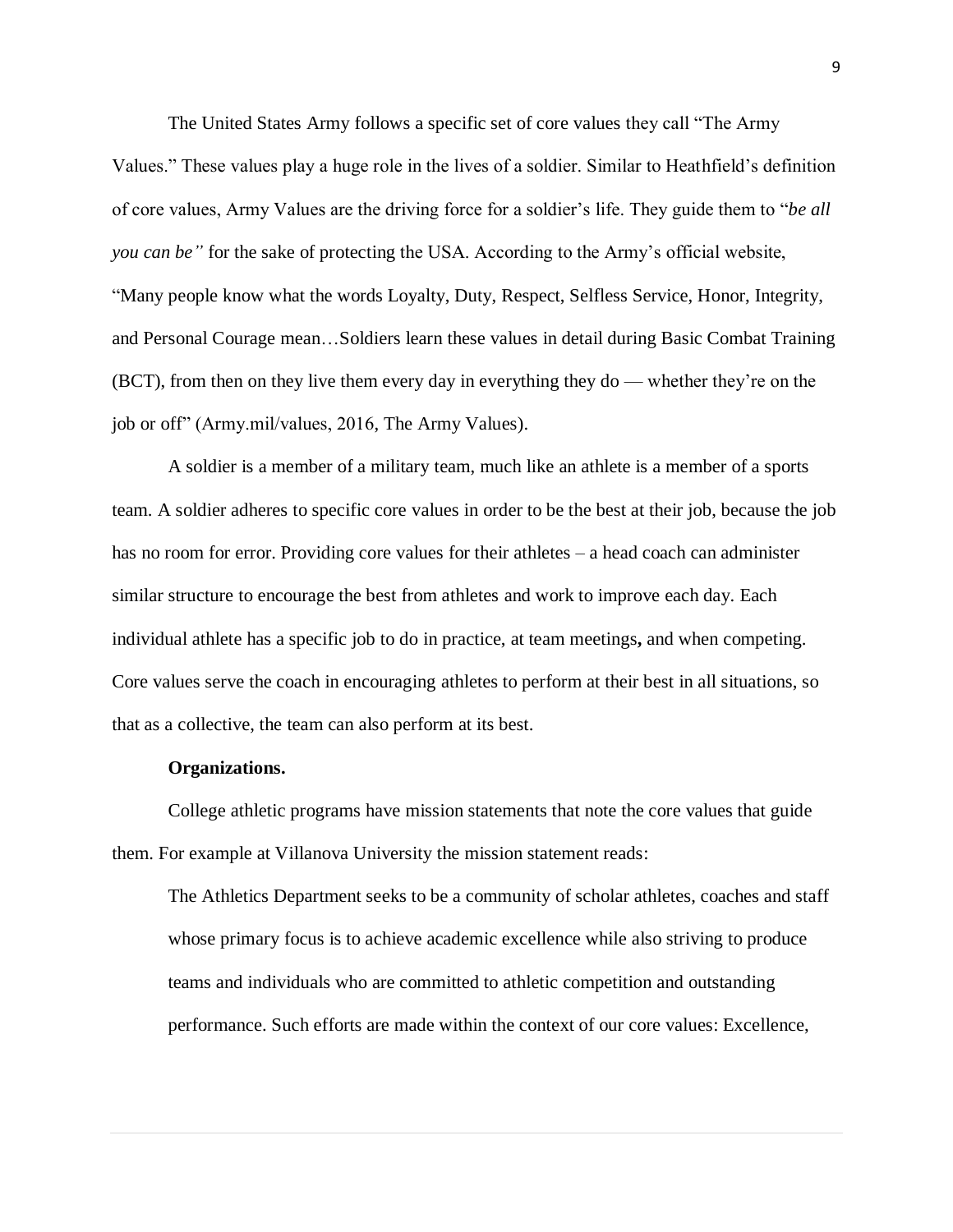Integrity, Sportsmanship, Community, Opportunity and Service. (villanova.com, 2016, *Vision*)

Villanova goes on to outline these core values with examples of how the institution models them. "The nature, role, and function of core values are considered a fundamental component in the development of an entity's foundational belief structure" (Hutchinson & Bennett, 2012, p. 4) In this case each coach at Villanova has been given the foundational structure by the organization by which to align the team**'**s core values.

Susan Heathfield, a Human Resources expert, says that "Core values are traits or qualities that you consider not just worthwhile, they represent an individual's or organization's highest priorities, deeply held beliefs, and core, fundamental driving forces" (Heathfield, 2016, p. 1). Here we find that core values represent great significance and the driving force for both the organization and the individual. A coach will provide the team with ideals that will direct the program. They must place priority on the core values to ensure each players belief in them. Heathfield further explains, "Core values are also called guiding principles because they form a solid core of who you are, what you believe, and who you want to be going forward" (p. 1).

### **Culture.**

Some examples of core values include dependability, intensity, respect, accountability, perseverance, discipline, innovation, responsiveness, ambition, self-control, equality, boldness, modesty, patience, commitment, timeliness, composure, teamwork, etc. The list goes on and on. Heathfield (2016, p. 2) says that, "Values [form the foundation for everything](http://humanresources.about.com/od/strategicplanning1/a/organizvalues.htm) that happens in your workplace. The core values of the employees in your workplace, along with their experiences, upbringing, and so on, meld together to form your [corporate culture.](http://humanresources.about.com/od/organizationalculture/a/culture.htm)" This being true – it is paramount for a head coach or the leader of an athletics program to implement core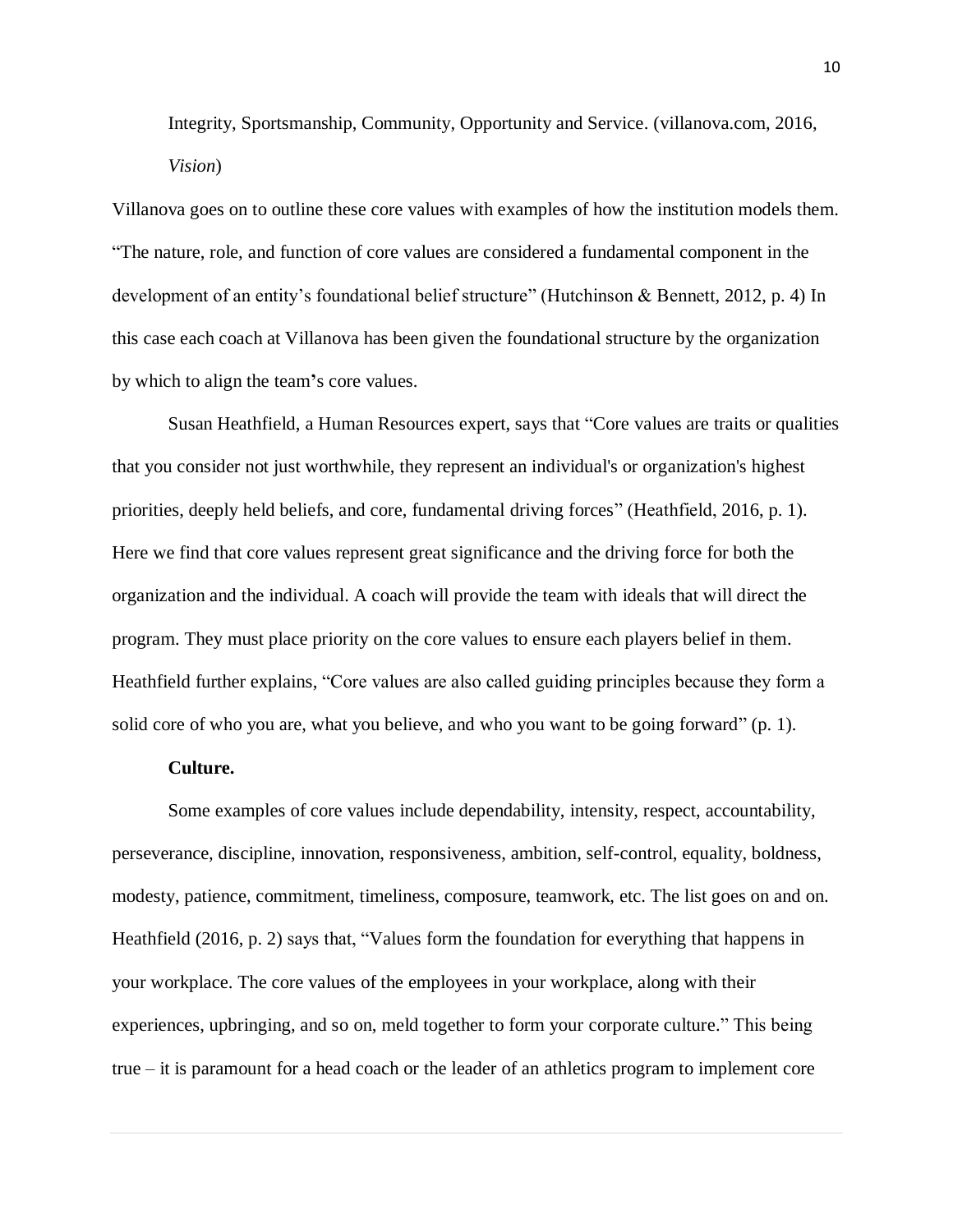values that will build the program**'**s culture. The culture will set the direction of the team and define the daily actions of its members. "The core values of the founder of an organization permeate the workplace. His or her core values are powerful shapers of the organization's culture" (Heathfield, 2016, p. 2).

Lencioni, in the Harvard Business Review, states core values to be "the deeply ingrained principles that guide all of a company's actions; they serve as its cultural cornerstones" (Lencioni, 2002). Core values set an organization apart, clarify its identity, serve as cultural cornerstones, and guide behaviors of its members. As fundamental and strategically sound beliefs, core values permeate and are integrated throughout an organization's culture and should guide every employee-related process and action, suggests Lencioni. In relation to an athletics team, "…[C]ore values are considered to be a key component in defining the brand of an organization or university" (Hutchinson & Bennett, 2012, p. 4). It's imperative for an athletics department to strategically identify core values that clarify its brand and guide all of its teams. Equally important, each head coach shall establish a set of core values to serve as cultural cornerstones for their team.

#### **Strategies for Communicating Core Values**

The first task for a head coach is to select the core values that will be important for the development of their program. With that in mind – only choosing some words and writing them down will not be enough to objectify them. Equally as important is communicating these core values to program members in a way that will elicit belief and buy-in. It's pivotal to translate the core values into player and team behaviors. I believe a common mistake is simply identifying your core values and not actively promoting them to organization members.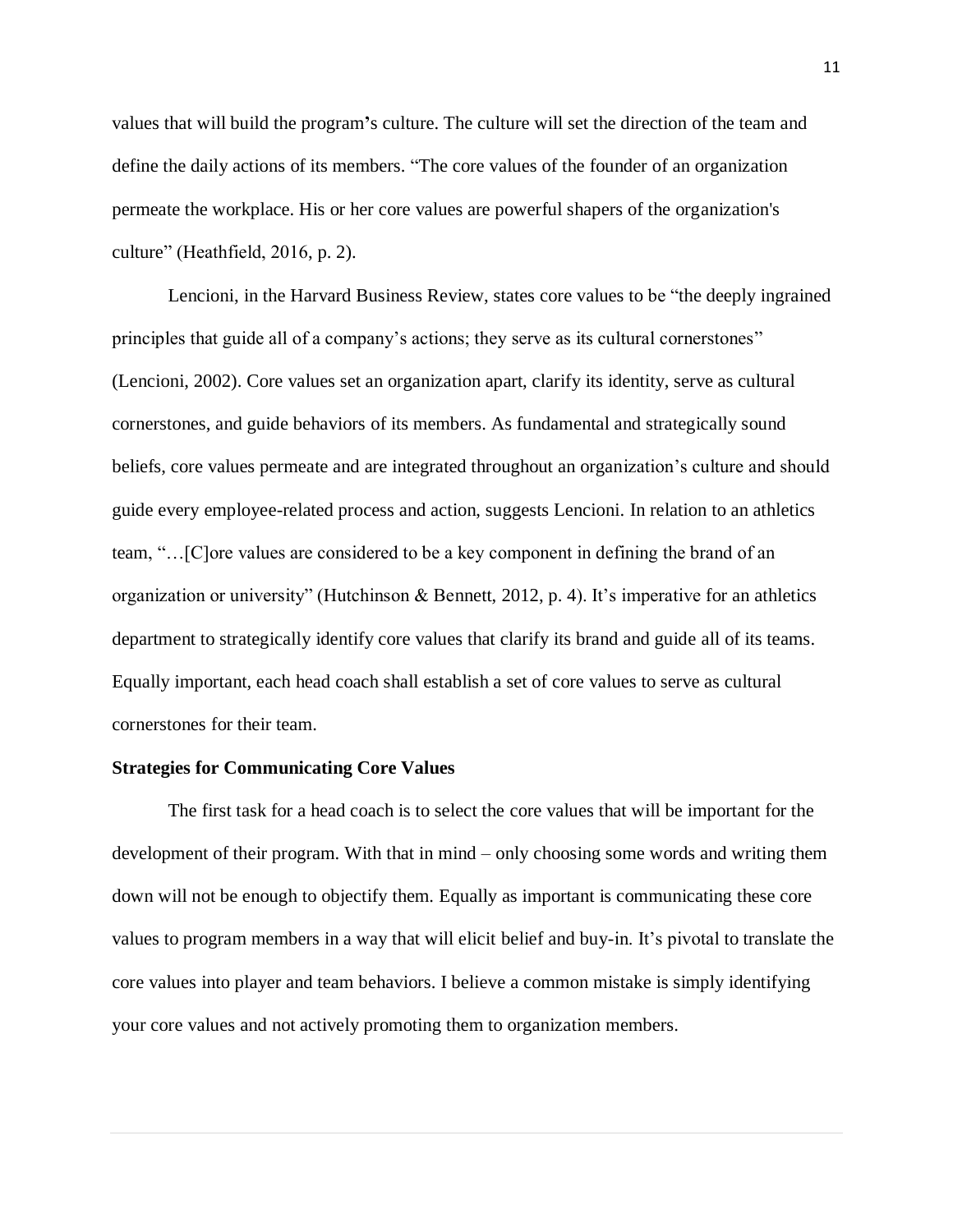Employees at Thomas Nelson, an international publishing company, realized "…that identifying the values wasn't enough" (Hyatt, 2010, p. 1). They understood that they needed to go further and connect these values with their employees. "We had to translate our core values into behaviors…Unless values become behaviors, you only have a set of platitudes. Unfortunately, these platitudes will ultimately create cynicism when smart people realize that your behavior doesn't line up with your words" (p. 1). At Thomas Nelson they rely on six methods to communicate core values: live your values, teach your values, reward your values, hire new people based on your values, review people based on your values, and let people go based on your values.

To live your values you must lead by example.

Leading by example is the most powerful communication tools any leader possesses. While values must be taught, they are more often *caught* as people observe our lives. Like it or not, our behavior is always communicating our values. Therefore, we must be very intentional about how we model those values. We have to 'walk the talk**.**' (Hyatt, 2010, We live our…)

"If the leadership of your enterprise doesn't live the core values, you can't expect that your employees will" (Jeffrey, 2014, Make Sure Leadership…). The head coach is the face of the program and everybody will look to the head coach it good times and bad. A core value based head coach will lead its team through those time by modeling values based behavior.

Using the six purposed communication methods that Thomas Nelson model, an organization or team should first expand core values beyond words. Before someone can live the core values, they must possess meaning and purpose. Members of a team must see deeper than a word – they must be taught each value. "If you don't constantly educate your team and reinforce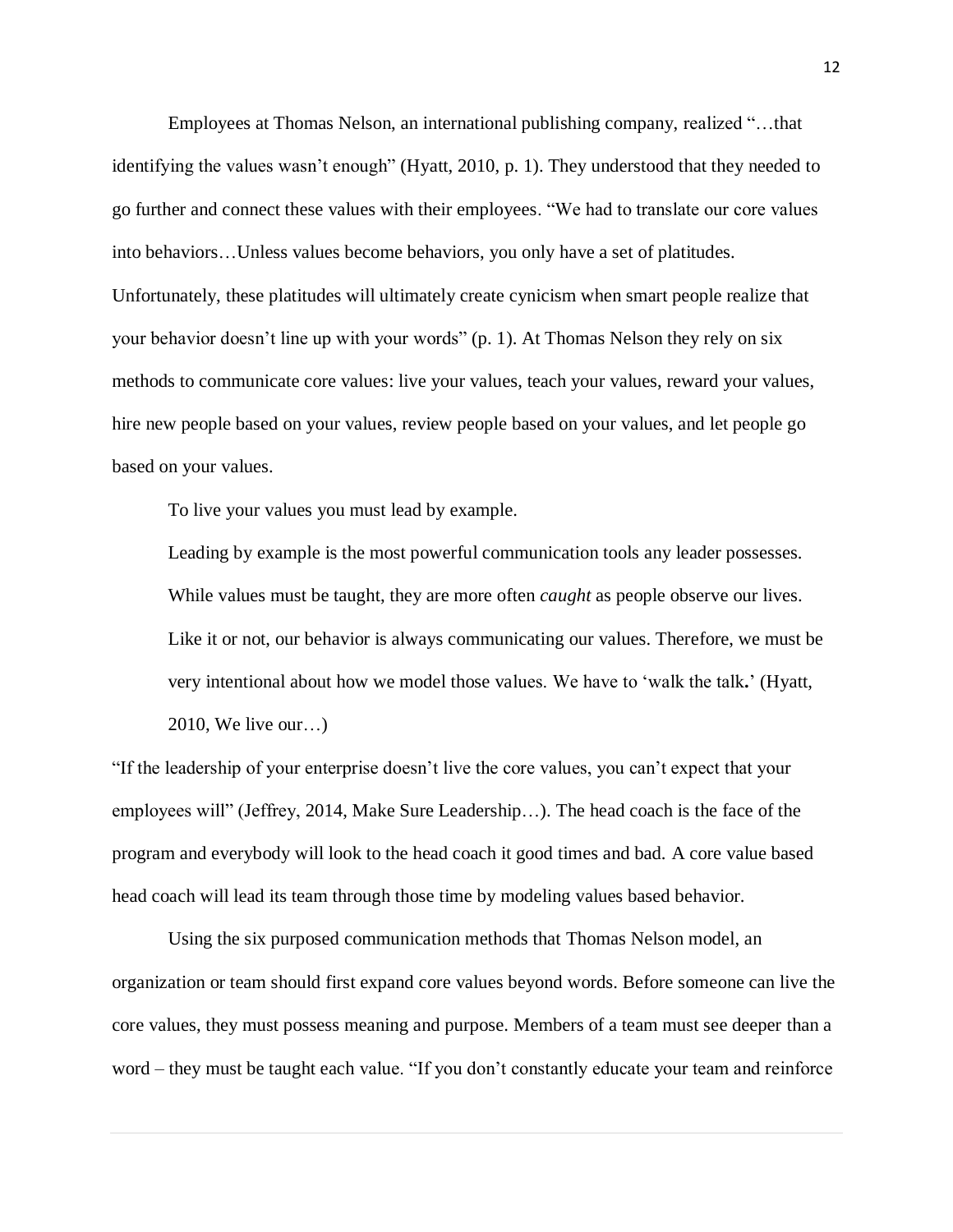the importance of your values, they will become mere slogans and will not influence company culture… Make your values an on-going part of your corporate dialogues." (Jeffery, 2014, Educate your organization…). A great strategy to reinforce your values is to make them visual and visible. Handing out a copy of the core values or hanging posters of core values around the office are ways to accomplish this. "We try to make it very clear about what we value and what we expect in terms of values-based behavior" (Hyatt, 2010, We teach our…). Examining and reinforcing the core values is also critical for education. "From the first interview to the last day of work, employees should be constantly reminded that core values form the basis for every decision the company makes" (Lencioni, 2002, Weave core values…).

Next, reviewing the core values with employees or athletes is essential. A company or athletics department must also review each individual's commitment to the core values.

A section of our annual review process is dedicated to our core values and how we did living them out…our goal is not to be scientific; it is to foster an on-going conversation about our values, so we can reinforce what is important. (Hyatt, 2010, We review people…)

To manage this, organizations can incorporate core values into the performance management process. Each core value should come with a set of behaviors that are measurable and specific that forms part of an employee's performance review. "With a fully integrated performancemanagement process, managers can proactively monitor, evaluate and reward individual performance and behavior that's in line with an organization's core values" (Ruhmann, 2007).

Third, members of an organization will start to understand and adhere to the core values when their behavior is recognized for modeling them. Much like the Thomas Nelson's method, it is necessary for a leader to reinforce the behaviors of people who are demonstrating the core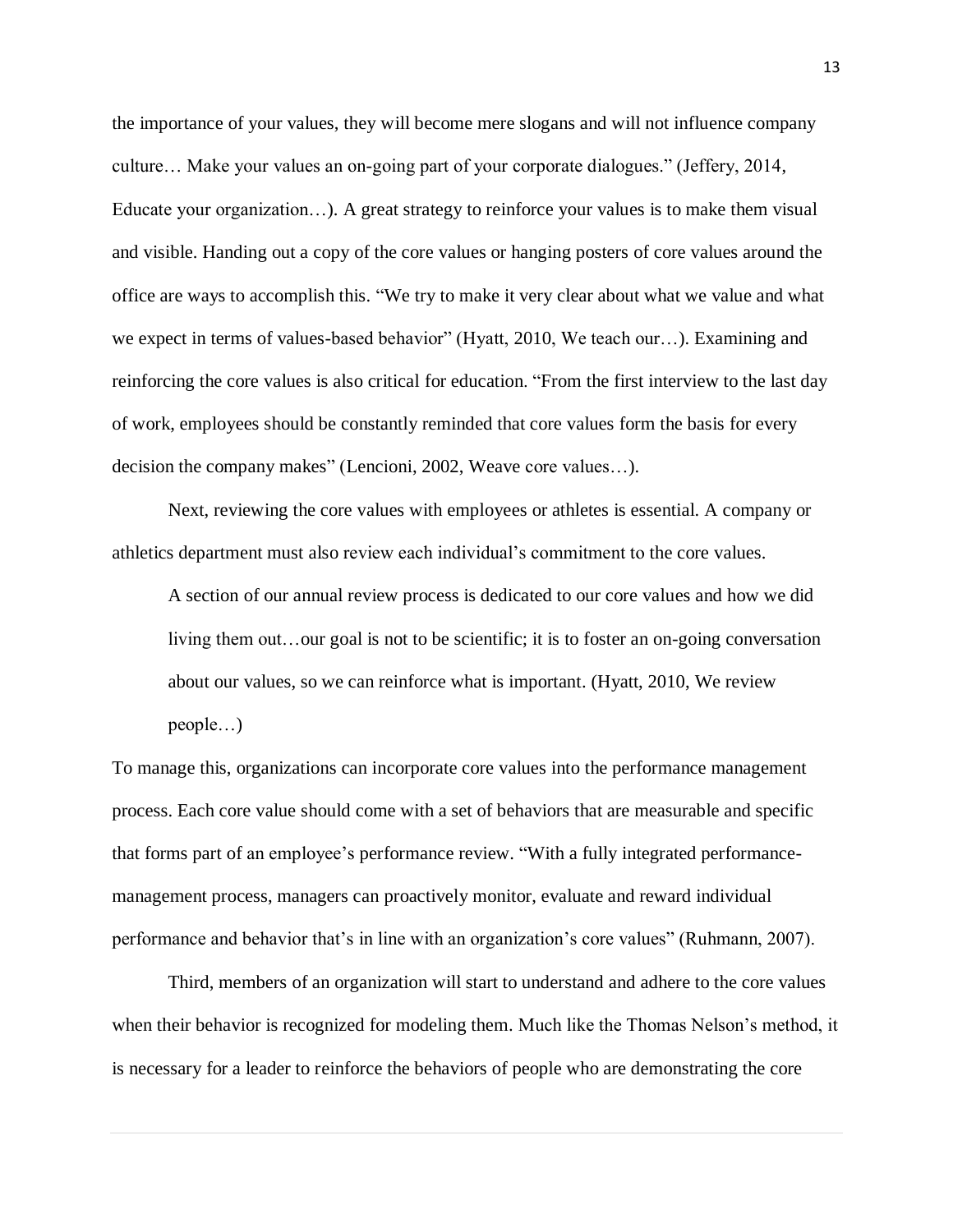values by rewarding them. "We try to notice when people are living out the core values and affirm them in real time…we give each one public recognition, a trophy, and a cash prize." (Hyatt, 2010, We reward our…) Coaches do this by putting players into situations to model specific behaviors and then positively rewarding them for doing so. "After a company has embedded its values into its systems, it should promote those values at every turn. It's been said that employees will not believe a message until they've heard it repeated by executives seven times" (Lencioni, 2002, Weave core values…). "By modeling and rewarding behaviors that demonstrate each value, employees are constantly reminded of what their company stands for and how to better work by those principles" (Lavoie, 2015, 4 Ways To…).

Also, it is wise to make personnel choices based on core values. Head coaches can hire their assistants and recruit their players based on the core values of the program. "The task is to find people who are already predisposed to sharing your core values. You must attract and then retain these people and let those who aren't predisposed to sharing your core values go elsewhere" (Collins, 2000, Identifying core values…). "Your core values need to be integrated into every employee-related process—hiring methods, performance management systems, criteria for promotions and rewards, and even dismissal policies" (Lencioni, 2002, Weave core values…). For coaches and administrators alike, recruiting people who have core values that align with theirs is paramount. "We want to hire people who share our values. If the values don't resonate with the prospective employee, we know they are not going to be a good fit with our culture" (Hyatt, 2010, We hire new…). Conversely, a company or athletics department must work to maintain employees whose core values align. "If someone consistently behaves contrary to our values—even if they are a high achiever—we have to show them the door. Otherwise, it reflects on our credibility and commitment to our values" (Hyatt, 2010, We let people go…). A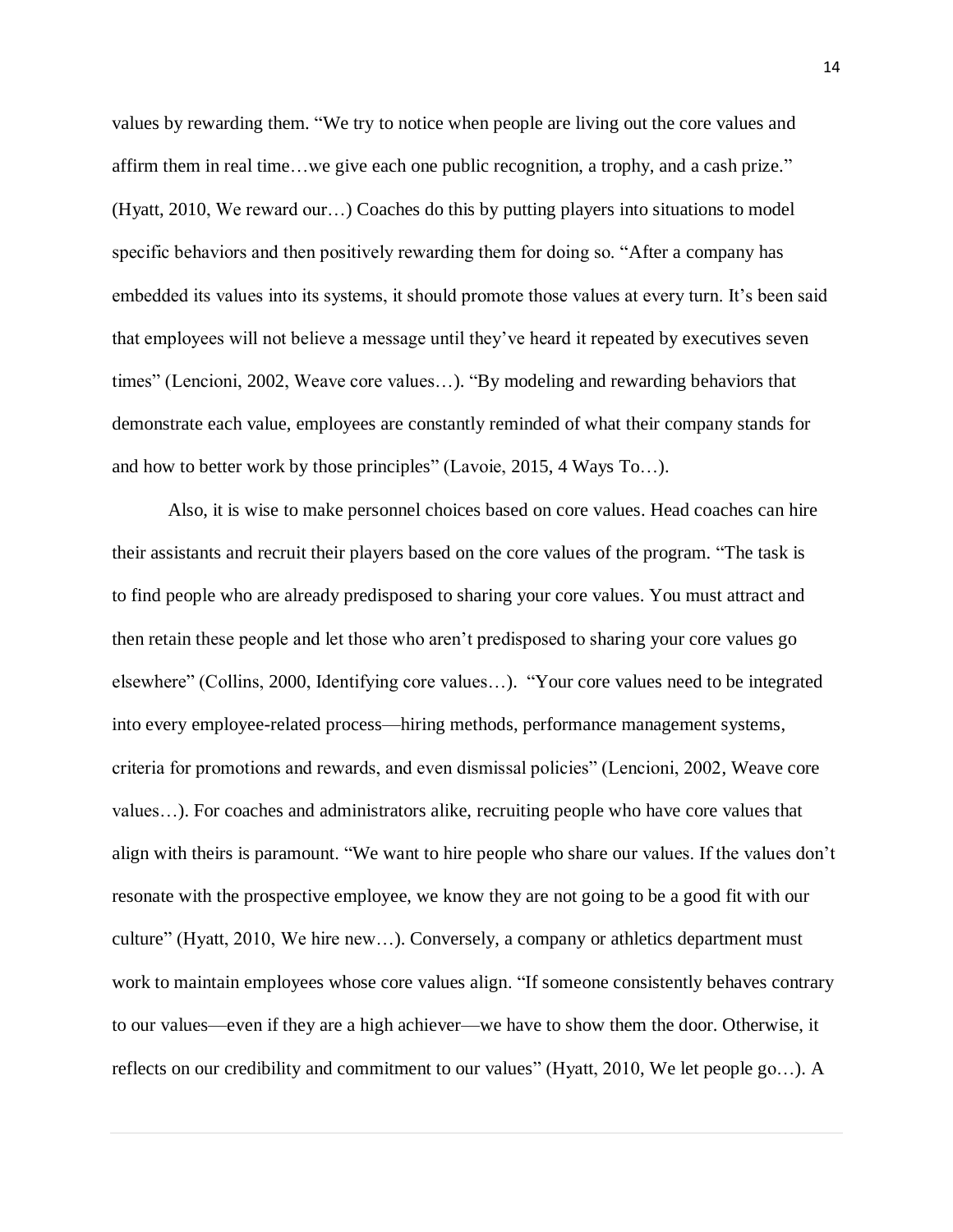head coach must make the same tough decisions about their own personnel. If a player cannot model the programs core values, they must no longer be a part of the program.

Organizations and athletics programs should publicize and market their core values for all to see. What follows is a quote from a corporate perspective:

Keep the company's moral code at the forefront of everyone's mind by making it prominent within the workplace. In addition to featuring it on the company website and in the employee handbook (neither of which employees look at on a daily basis), post it where employees often gather (conference rooms, snack rooms, etc.). (Lavoie, 2015, Put values front…)

"Many companies publicize their values on T-shirts and coffee mugs…" (Lencioni, 2002, Weave core values…). Most athletic departments at universities post their core values on the school**'**s website. Some coaches also do the same, but many head coaches use social media to promote their own program core values. Dr. Robert J. Petrausch, an associate professor at Iona College believes some best practices to communicate and share your organization's values are as follows (Petrausch, 2012, 5 Tips For…):

- 1. Make them visible in words, symbols and pictures. Reinforce them in town hall meetings and other forums as well as in one-to-one meetings with supervisors and senior executives.
- 2. Showcase them in public relations initiatives, advertising and other marketing communications tools.
- 3. Feature them in your orientation and training programs for new and existing employees.
- 4. Create and distribute case studies illustrating how your values are making a difference in the lives and businesses of your stakeholders.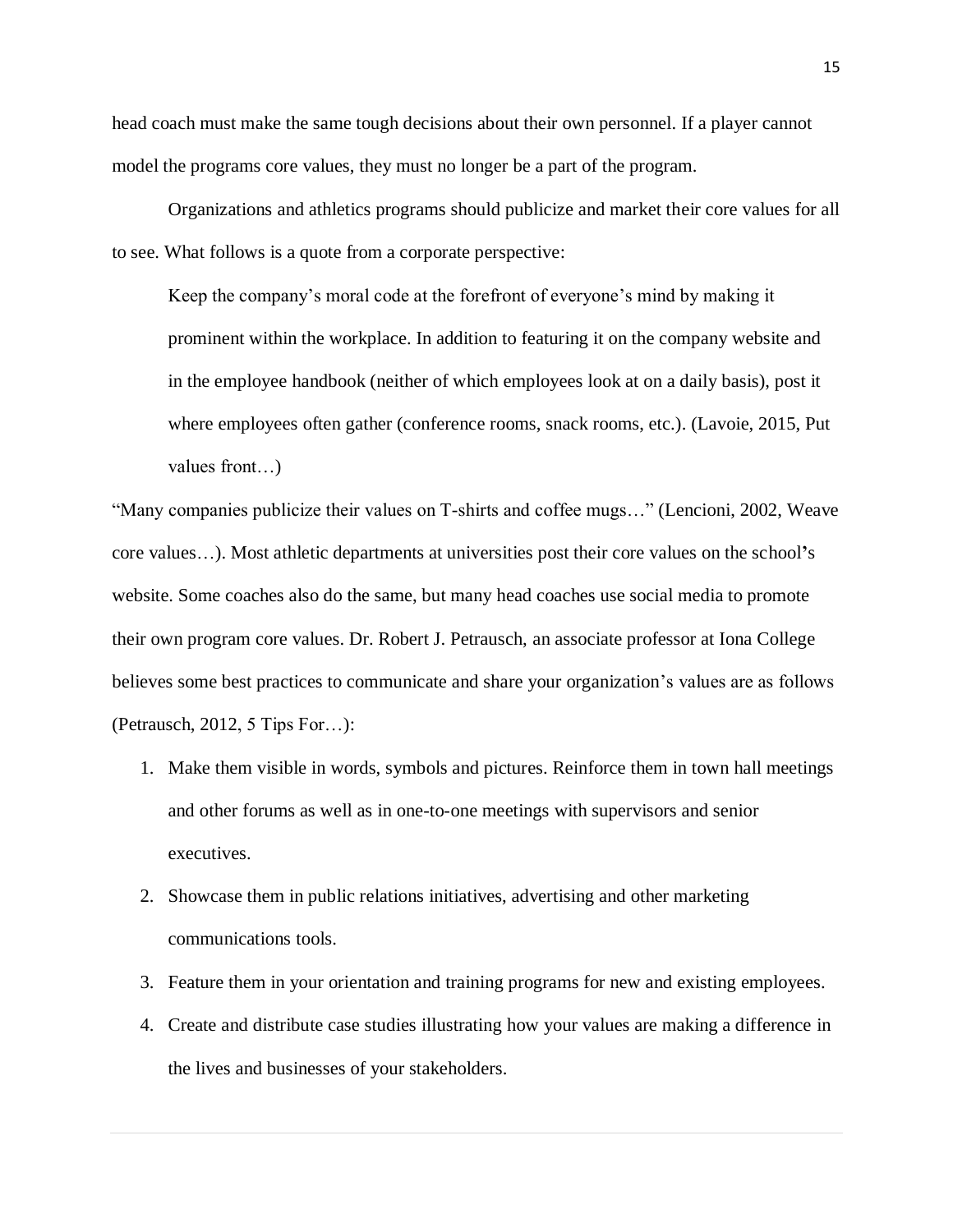5. Let traditional media and new media know that the organization is living and enforcing its values and sharing them with others.

Coaches need to weave the program's core values into every interaction with the players, school, community**,** and the media. They should talk about them at practice and include them in orientation manuals. They should post them in the locker room and on their Twitter feed. They are the driving force behind the program.

### **Summary**

Coaches, administrators**,** and executives alike use core values as the backbone of their team or organization. A random selection of sophisticated words is not going to solidify a foundation for a team. One must identify and define core values that reflect a leader**'**s beliefs. That leader must model behaviors that reflect each value. Decisions involving direction and growth of a team must be based upon these values. Each core value must be taught, reviewed**,** and reflected upon in order to develop purpose. Through this resolve, organization members will model desired values based behaviors for the betterment of themselves and the team. Collective growth will result in positive outcomes and prosperity.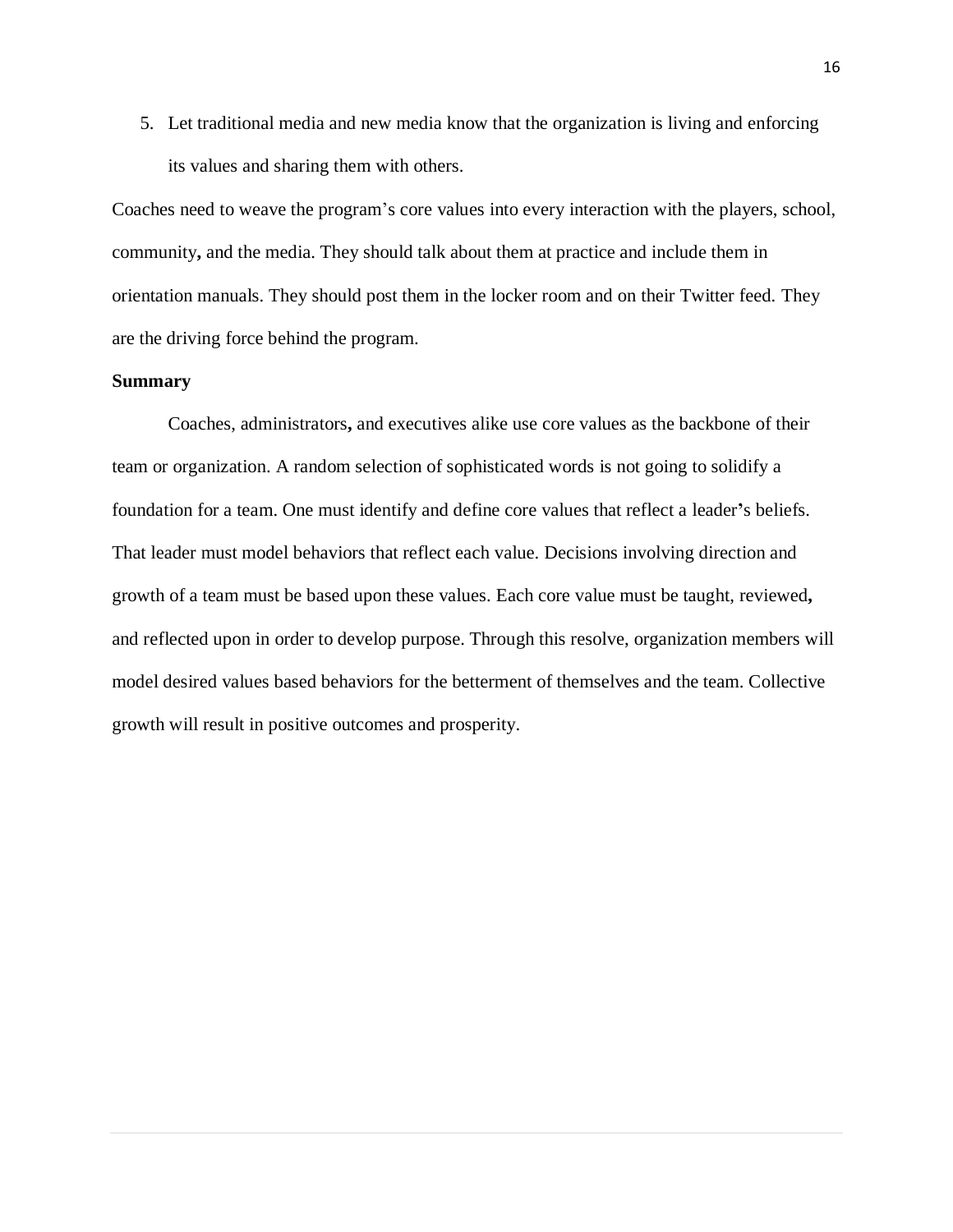#### **Chapter 3: Methodology**

The purpose of this study is to discover core values that are important to coaches at the collegiate level and how these values are communicated by the coach to their players. As individuals, it can be influential to establish personal core values. In addition it is equally important for groups of individuals to be guided by core values. Gandhi said, "Your beliefs become your thoughts, your thoughts become your words, your words become your actions, your actions become your habits, your habits become your values, your values become your destiny" (goodreads.com, 2016, p.1). Coaches can follow the map that Gandhi created by identifying their beliefs – turning those beliefs into thoughts, actions, and habits – then turning those habits into their core values.

## **Data Collection**

The data collection method used in this study was semi-structured interviews. These informal interviews were conducted both in person and over the telephone. The responses to the interviews were kept anonymous by assigning a descriptor to each transcript (Coach A through Coach G). Each coach was asked eight questions in order to identify their core values and how they communicate those core values. The interviews lasted ten to twelve minutes in length and were conducted informally. The interview format was chosen to identify core values specific to that coach and to open discussion on their strategies of communicating the core values.

**Research Question 1 -** What are the core values that coaches communicate to their players? The four interview questions pertaining to core values:

- a. What are the core values that you communicate to your program?
- b. Tell me how you chose these core values? Why?
- c. What role do core values play in your coaching philosophy?

17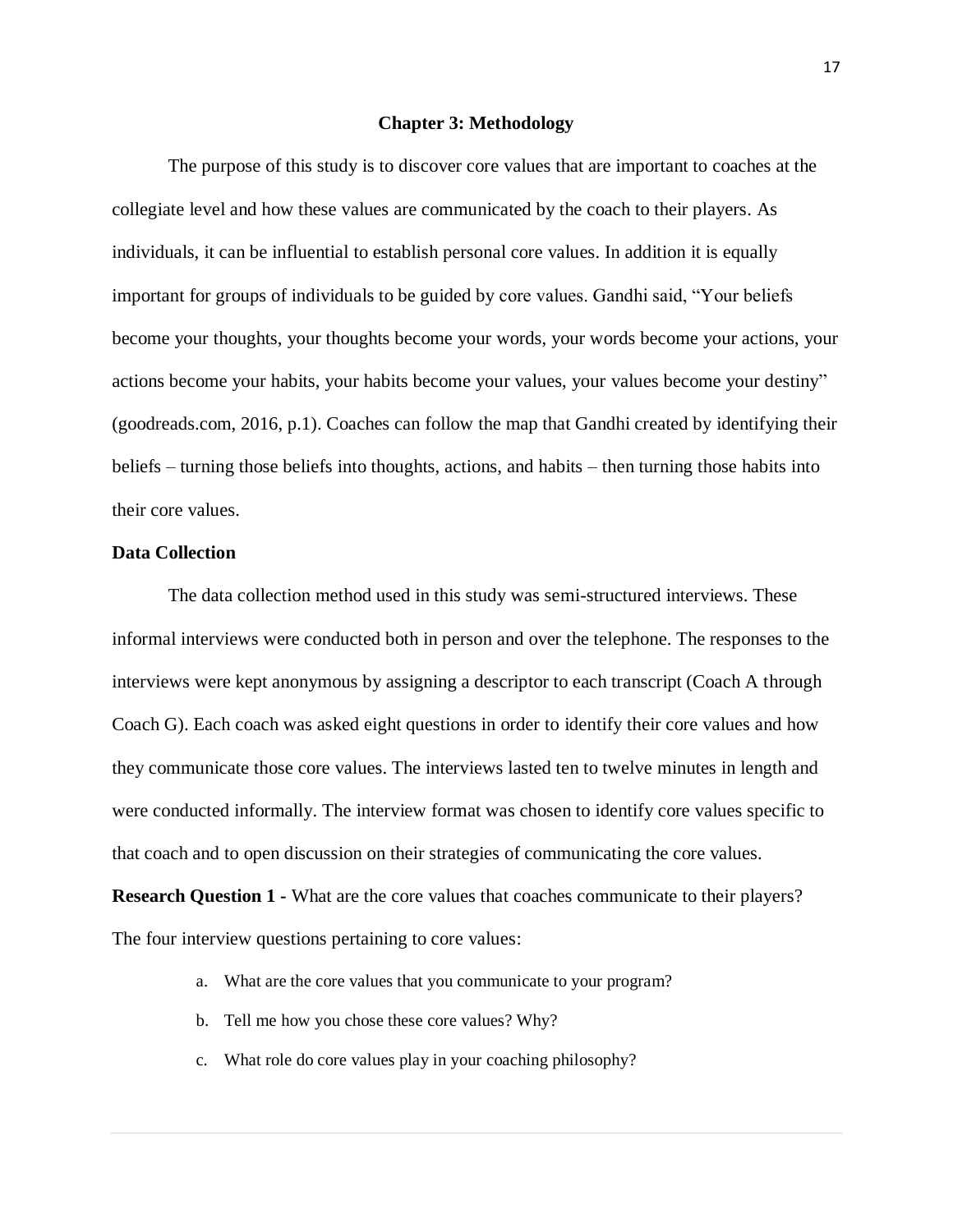d. Did the athletic director ask about your core values and how you would convey them during your interview for this position?

These four questions were chosen to get a thorough description of what core values are important to coaches at the collegiate level and how those coaches come to develop those core values. These four questions were designed to find out how closely related to a coaching philosophy that these coaches believe in. Lastly, this line of questioning was intended to find out how important these core values are in the interview process or how important they are to the administrations that hire coaches.

**Research Question 2:** What methods of communication are used to convey these core values? The four interview questions pertaining to communication approaches to convey core values:

- a. What strategies do you use to communicate your core values to the program?
- b. How often do you refer to the core values? How do you model them?
- c. Are there specific team activities that reinforce these core values?
- d. How do you hold your players accountable to these values? How do you measure the success of these values?

These four questions were designed to understand how coaches communicate their core values to the members of their teams. The questions aimed to discover if regularity of reinforcement is important in instilling core values within a team. These questions also aimed to discover if there are specific activities used to reinforce the core values that a coach has implemented. Lastly, these questions were designed to figure out how a coach can hold players accountable to learning the values instilled and how the coach measures that learning process.

## **Sample**

Purposive and convenience sampling was used to select participants in this study. The target participants for these interviews were head coaches at the collegiate level. Subjects were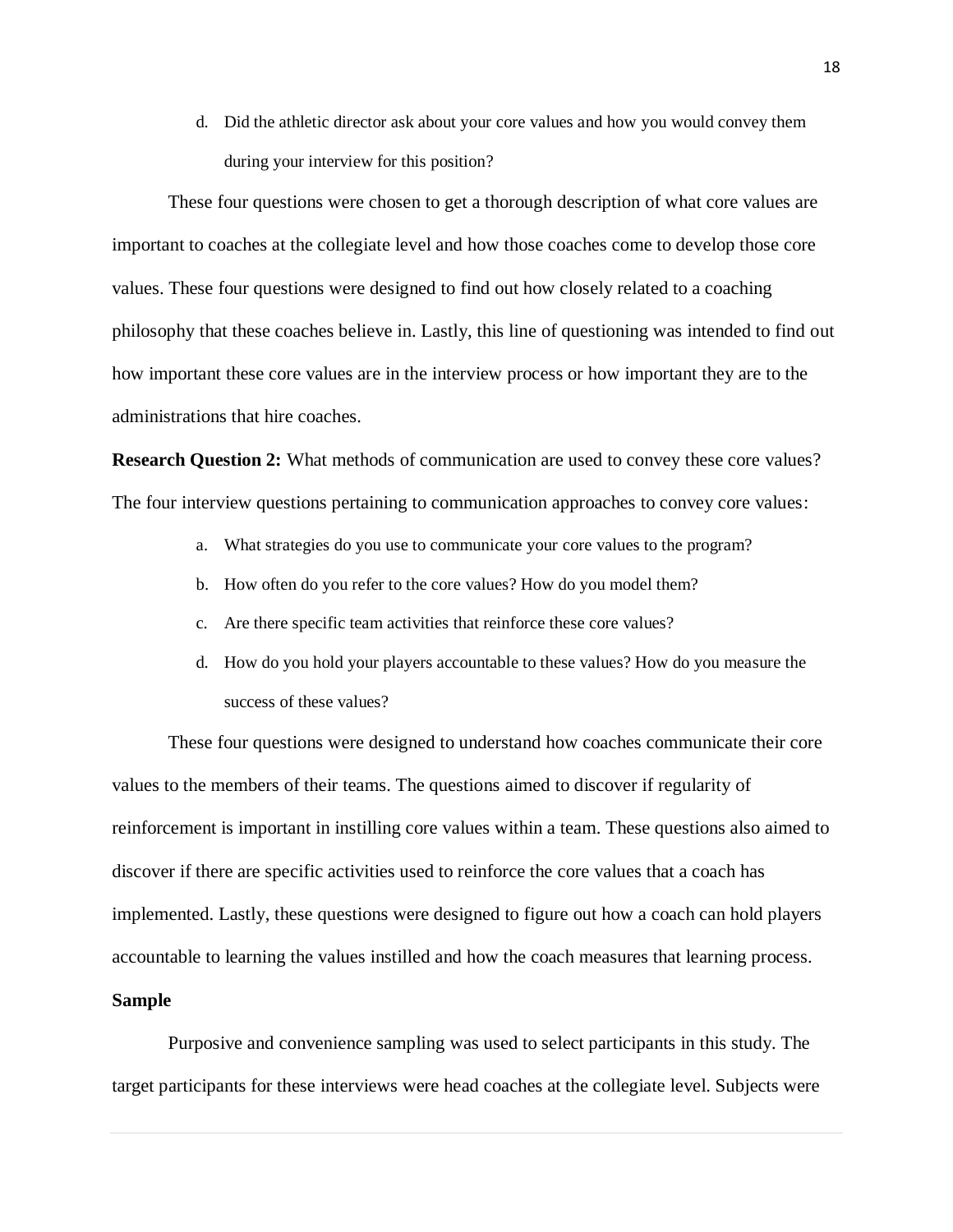selected because they held the title of head coach and are responsible for program building. Participants involved were coaches for both men's and women's sports. Data were collected through in person interviews conducted during youth camps in the summer of 2016. Telephone interviews were also used to collect data from coaches that could not be reached at the camps. The sample size for this study was 6 collegiate coaches. The interview responses will remain anonymous and conducted at the approval of the Winona State University IRB.

## **Protocol**

Before the study could begin, approval of the Winona State University Institutional Review Board (IRB) was needed to conduct this study. A formal application was submitted to the IRB with an outline of the proposed protocol and the interview questions. Specific coaches were chosen for interviews based on the author's prior relationships within the coaching profession and the convenience of meeting in person with a group of coaches at a summer camp. At the summer camp, private in**-**person interviews were conducted for approximately 10-12 minutes. To complete the study, additional coaches were interviewed via a telephone call.

A consent form was prepared in accordance to the IRB process. This consent form explained the purpose and structure of the interview. It also outlined that no identifying information would be collected and that the interviews were voluntary. Coaches were asked to read the consent statement**;** a signature was not required. In advance of the summer camp, coaches selected for an in-person interview were contacted via email and telephone to get consent for their participation. These coaches were chosen by referencing the camp website for the list of guest coaches. If they could not be reached in advance, a printed copy of the Consent Form and interview questions (see Appendix G) was given to each coach to read before the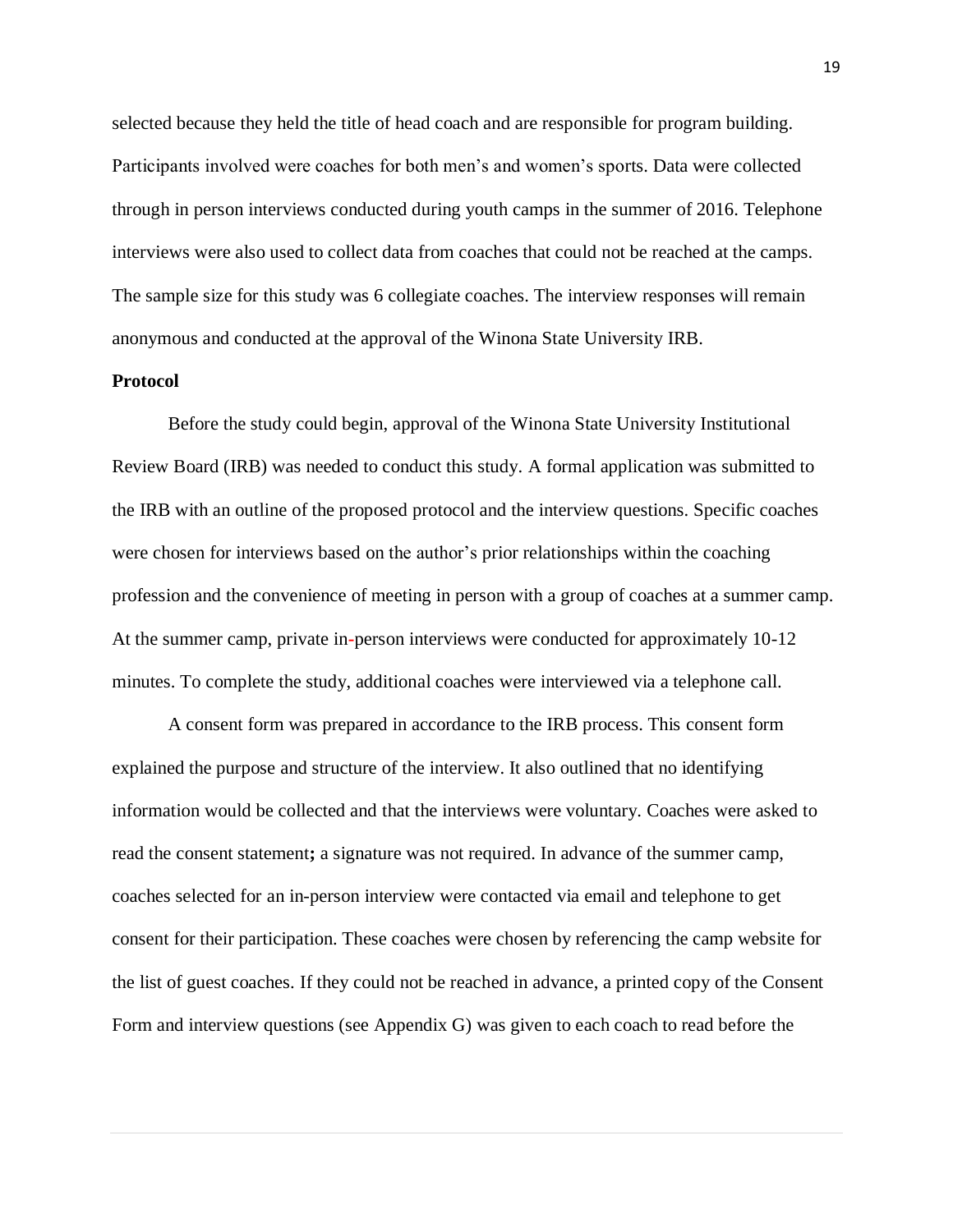interview could begin. Their participation in the interview constituted their consent. For all phone interviews, the consent statement forms were emailed prior to the interview.

Each interview was recorded and the responses to each question were transcribed into text using Word, respondents were given labels A through F. Full transcripts of the interviews can be found in Appendices A-G. Any notes from general conversation outside of the structured interview questions were also written and recorded. All notes and recordings were kept confidential as per the consent form. The notes were stored in a single notebook, which was destroyed upon completion of the research paper. All recordings were erased at the conclusion of the study. Within the research paper, coaches were coded as Coach A, Coach B, Coach C, etc. to keep their identities anonymous. The key for identifying each coach was also destroyed upon completion of the research paper.

#### **Data Analysis**

The methodology used to analyze the data was grounded theory. The theory about core values was conceptualized from a specific line of questioning. The rationale of establishing core values within a team is grounded by the disclosure of values by the coaches interviewed. The theme of the interview was to identify each coach's values and the communication strategies they use to convey them to their teams. The first question of the interview is what are the core values that you communicate to your program? It is expected that the data collected from this question will be summarized in a table. The following seven questions were analyzed for common reesponses and compared for possible themes. For example, answers to question 1a about core values will be outlined in a table, which should clearly identify a common theme. **Summary**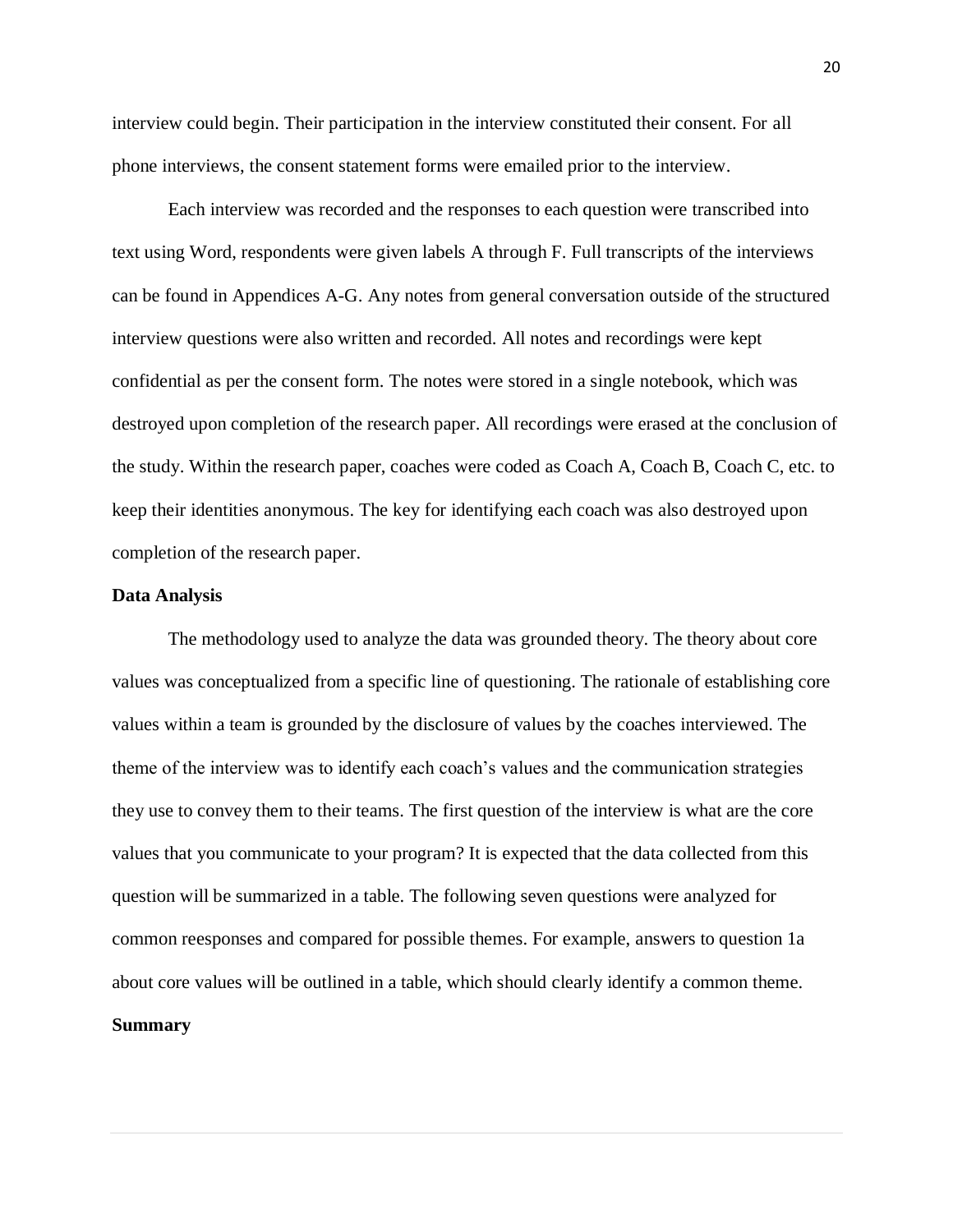Six collegiate level head coaches participated in semi-structured interviews about the core values they implement within their sport's programs. These interviews were approved by the Winona State University IRB and used purposive and convenience sampling. The responses are presented anonymously as to protect the identity and integrity of the coaches involved. Responses to the eight questions were analyzed for common themes. Chapter four will outline the information collected from these interviews.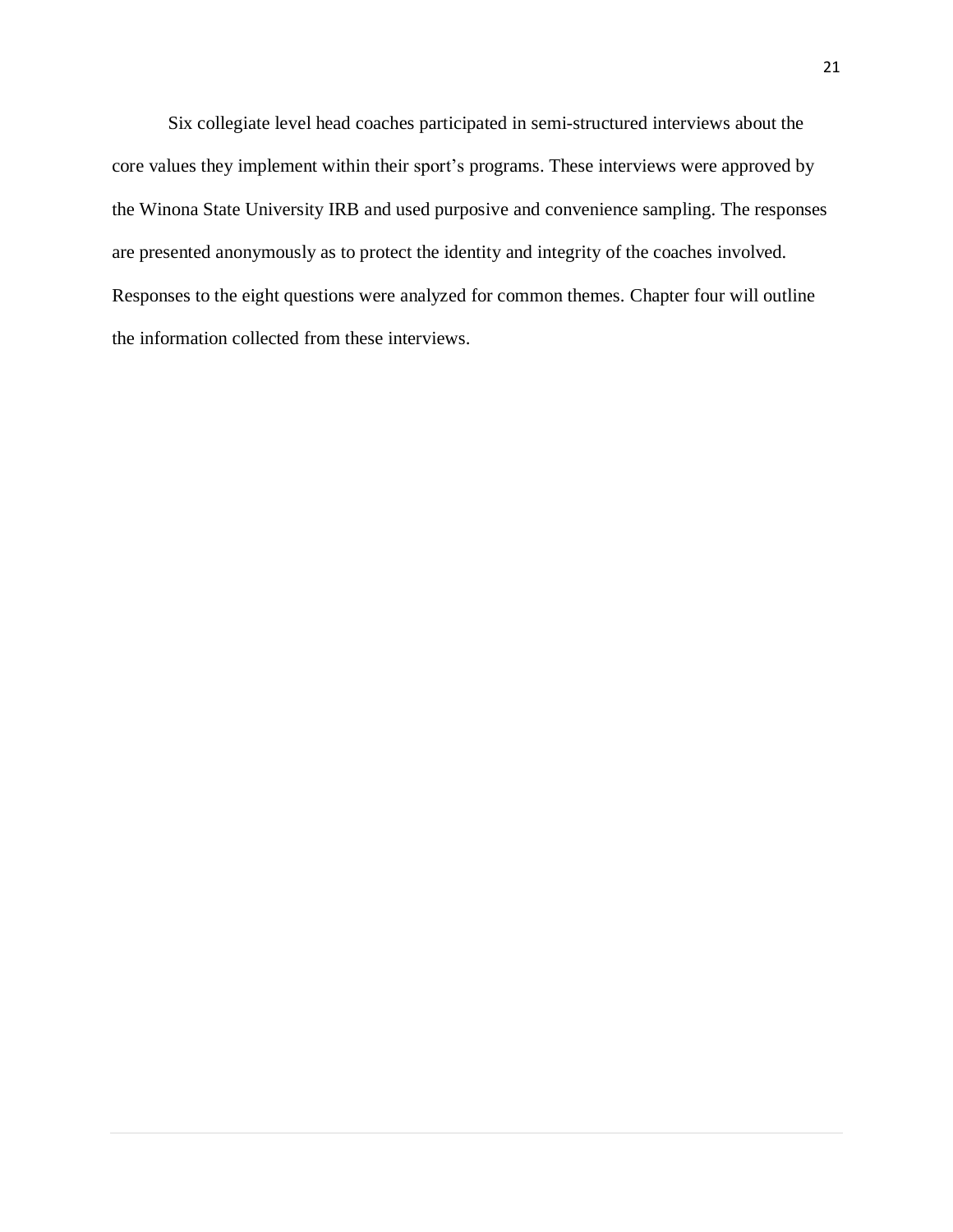#### **Chapter 4: Data Analysis**

This study was designed to discover what core values are in the realm of athletic programs. Through semi-structured interviews with head coaches at the collegiate level, specific core values were identified. Six coaches were chosen for interviews, varying from men's and women's programs and from Division I athletics to Junior College athletics. Secondly, the interviews were designed to discover the methods of communication by which these core values are conveyed. Each research question is restated below with the results of the interview questions that pertain to each of them.

## **Research Question 1 - What are the core values that coaches communicate to their players?**

## **Core Values – Interview Question 1: What are the core values that you**

#### **communicate to your program?**

The answers are outlined in Table 1 below.

| Coach       | <b>Values</b> |                |                       |                |           |
|-------------|---------------|----------------|-----------------------|----------------|-----------|
| A           | Be on Time    | No Drugs       | <b>Respect Others</b> | Good Decisions | Compete   |
| B           | Integrity     | Accountability | Responsibility        | Perseverance   | Hard Work |
| $\mathbf C$ | Trust         | Accountability | Perseverance          | Service        |           |
| D           | Dependability | Accountability | Hard Work             | <b>Trust</b>   |           |
| E           | Family        | Togetherness   | Toughness             |                |           |
| F           | Toughness     | Finish         | Commitment            | Accountability |           |

Table 1 Core Values Identified By Coach

Two big themes jumped out about these coaches' lists of core values. The first being that five out of six identify accountability, or a component of accountability, as one of their core values. Coach A listed "be on time" as a core value which I believe is elemental to being accountable. This suggests to me that a players being accountable for their actions is important.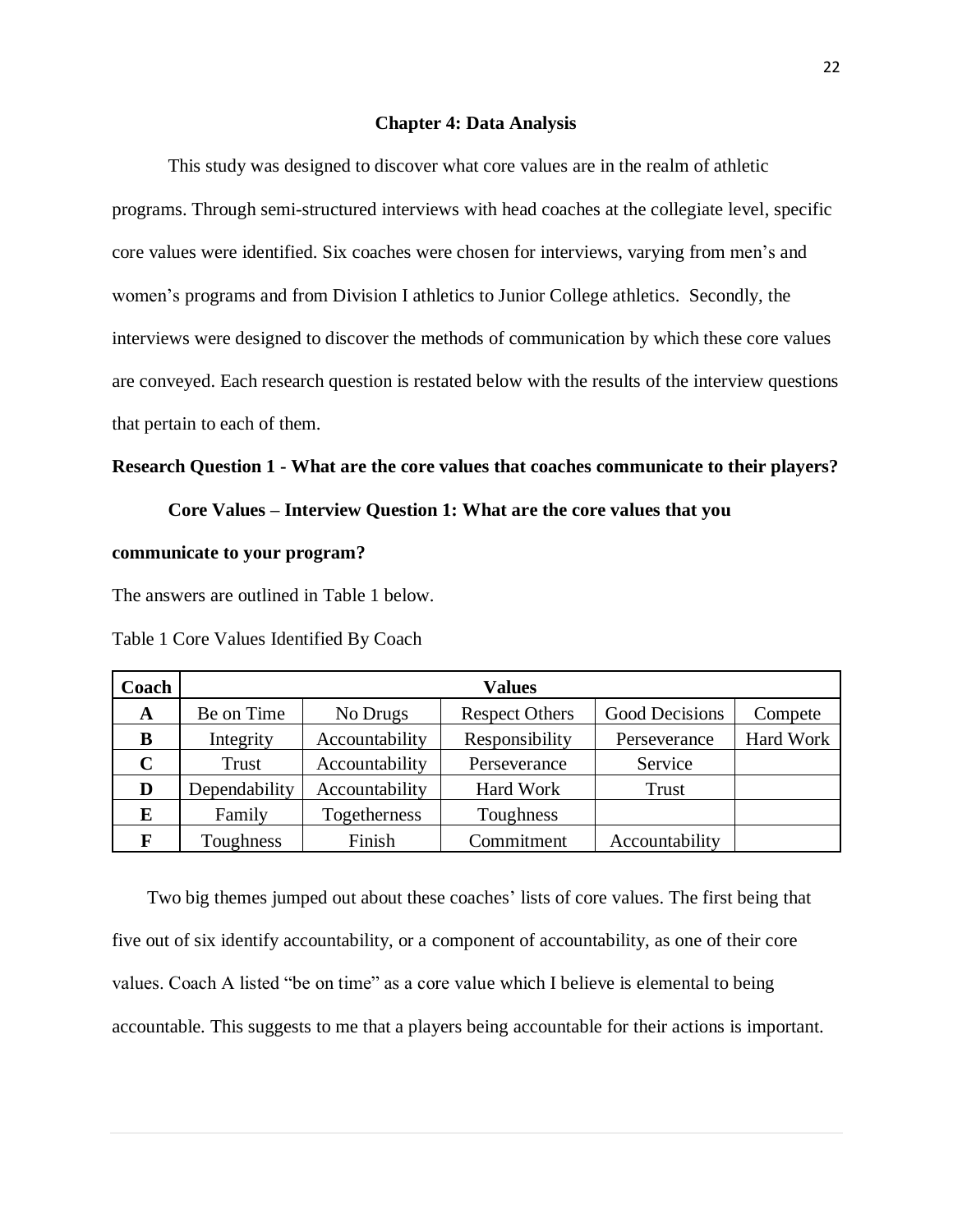Second, five of the six coaches believe that toughness is a critical core value. Coach B and D used the words "hard work" to express the concept of toughness.

## **Core Values – Interview Question 2: Tell me how you chose these core values? Why?**

Many coaches share philosophies and ideas with each other, which is why it is not uncommon for coaches to develop their core values based on being around other coaches. Coach B admitted that his core values came from other coaches. I found it very interesting that four of the six coaches stated that they gathered their core values from other places outside of their own creative minds. Coach D mentioned that their core values came from "several places' and included that his father and family played a big role. Coach A, B, C, and D all created their own set of core values based on past information and previous experiences around other people or coaches. Coaches E and F created their core values after being hired to a new job and meeting their team.

There are two big themes here that I believe are worth noting. First, the four coaches who created their core values over time before becoming a head coach – created these values based on their own personal beliefs. "Core values…represent an individual's or organization's highest priorities, deeply held beliefs, and core, fundamental driving forces" (Heathfield, 2016, p. 1). Even if the information or idea was inspired by another person, these coaches found a personal connection to the finalized group of core values. Secondly, four of the six coaches devised their core values before being hired as a head coach. Coach E and F developed their core values after identifying a problem and attempting to address it, after already being on the job.

## **Core Values – Interview Question 3: What role do core values play in your coaching philosophy?**

All six coaches stated that someone's core values must directly correlate to their coaching philosophy. Coach E stated that core values and philosophy should "mirror" each other. All six coaches believe that their core values are the foundation or pillars to their coaching philosophy. Coach B talked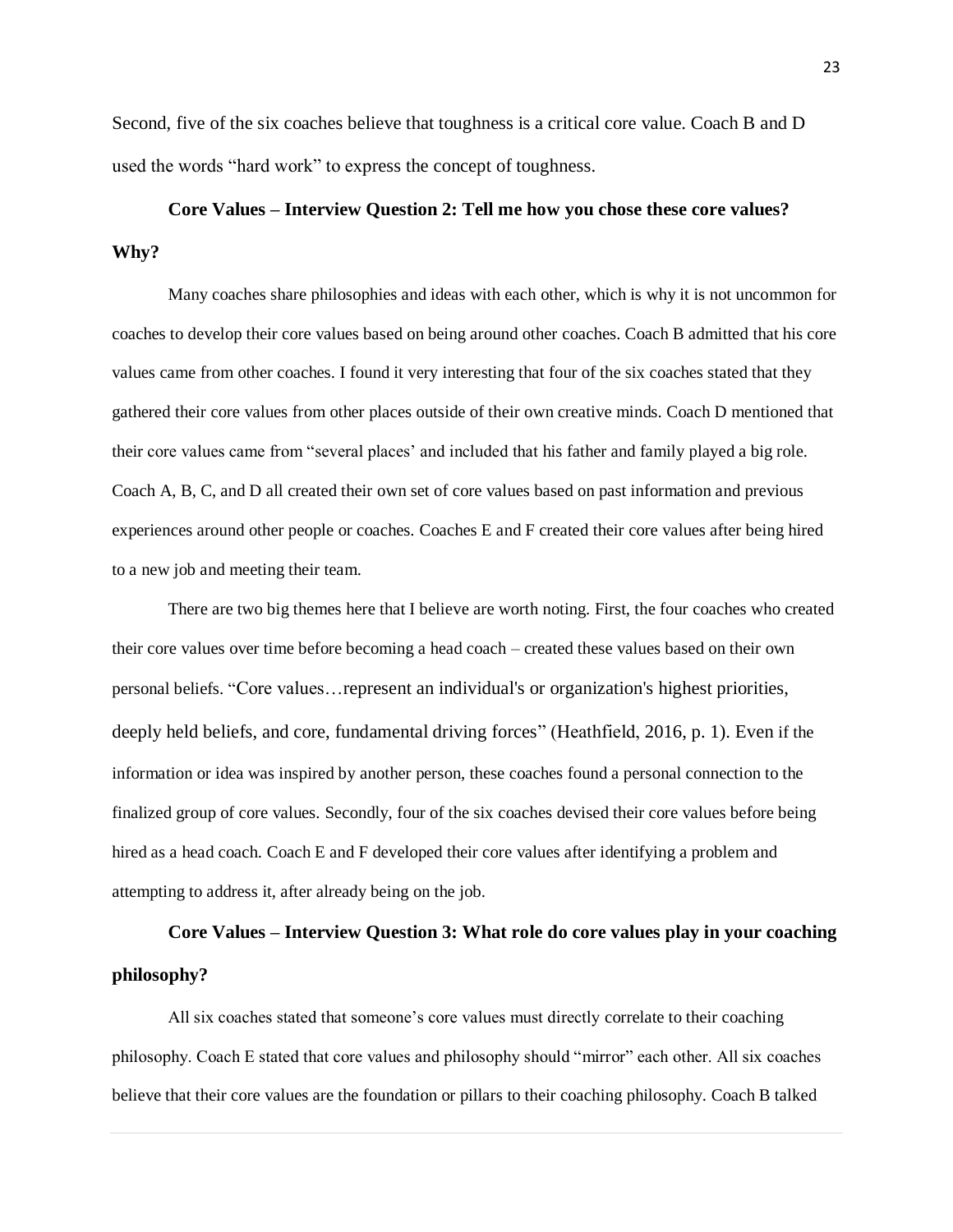about basing everything around your core values, because they "will define who and what you and your program wants to be."

It was interesting to me that three coaches  $- A$ , C and  $E$  – mentioned that it is important to have your values be the core of your coaching philosophy because you need to fall back on them during tough times. Hard times are certain to happen, and when they do you need to "go back to them to handle difficult situations" says Coach C. This reminded me of the Lencioni article – *Make Your Values Mean Something* – that it is important that you make decisions based on your core values. When tough times arrive, fall back on your core values to make corrective decisions. A final interesting thought – only two coaches C and  $E$  – spoke about continual self-reflection on their philosophy to question if their core values still hold the same meaning.

## **Core Values – Interview Question 4: Did the athletic director ask about your core values and how you would convey them during your interview for this position?**

The answers to this question surprised me. Only one coach  $-$  Coach  $C$  – said that they were asked about his core values during the interview. This is interesting to me, because I would've guessed that athletic directors or school administrators would want to have knowledge of a coach's core values and beliefs. Deciding on a new face of a program is a vigorous process and I would – if I was an athletic director – want to know what kind of values a coach would bring with him. Coach D and E stated that they were not talked about at any part of the interview.

On the flip side – Coach A, B, and F all talked about how they brought the topic of core values up during the interview. Coach B went as far as saying he, "pushed for them during the interview." This interested me that these coaches were eager to speak about their core values and beliefs, so they brought them up or displayed them for the interview committee. Coach B, E and F all used a pre-made interview tool to showcase themselves during the interview; they handed out a manual or portfolio at the beginning of the interview.

#### **Research Question 1 - Summary of Responses**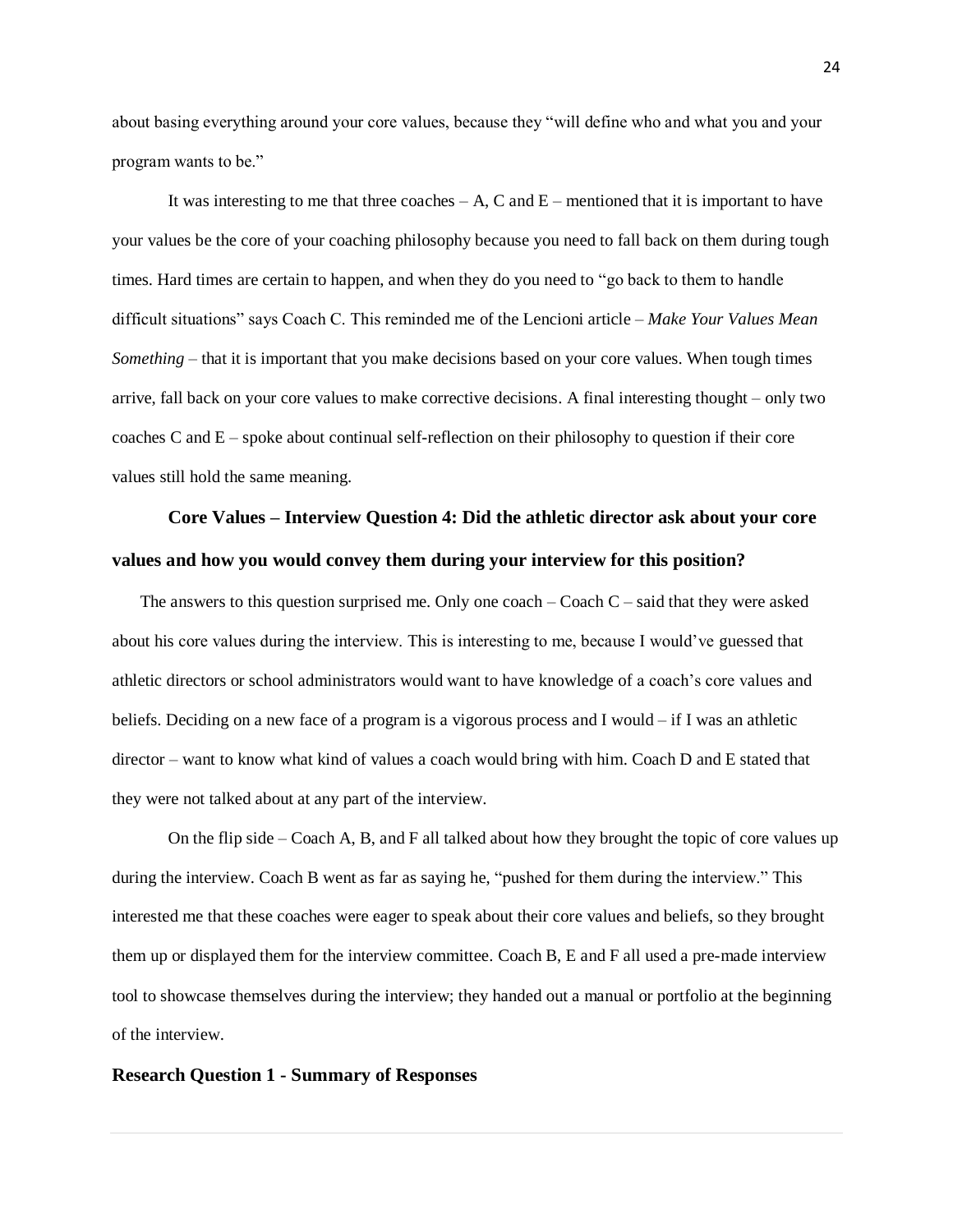After looking at all four core value questions together, I concluded some interesting ideas. First, it can be helpful – when creating your own core values – to reflect upon past experiences and to use what you have learned from other coaches. It is OK to borrow ideas as long as those ideas match your own personal beliefs. I find it interesting that some common themes amongst coach's core values are accountability and hard work. It is my belief that many – if not all coaches – would support these two core values as highly important for players to embody.

Second, it is important to establish your set of core values before you become a head coach. The core values should mean something to you and reflect your own personal values. They can travel with you from job to job. They are the bedrock of your program and should be formed before they are to be implemented. This will also come into play during an interview for a head coaching position – even if you may not be asked about them during the interview. You should be prepared to impress upon them. I found it interesting that even if not asked, most of the coaches were prepared to present their core values and talk about them.

Lastly, your core values are the foundation of everything you believe in as a coach. They are the bedrock of your coaching philosophy. You will base everything in your program around the core values. You will make decisions based on your core values and you will fall back on them in tough times. Because of the idea that your core values are everything, taking time to create appropriate and selfreflected core values before an interview, is of great significance.

## **Research Question 2: What methods of communication are used to convey these core values?**

**Communication – Interview Question 1: What strategies do you use to communicate your core values to the program?**

All six coaches talked about discussing the core values with their teams. They all believe in talking to their teams about the meaning of the core values and practicing this technique often. Coach E said they "talk(s) about them all the time." Coach F said that they discuss the values on a weekly basis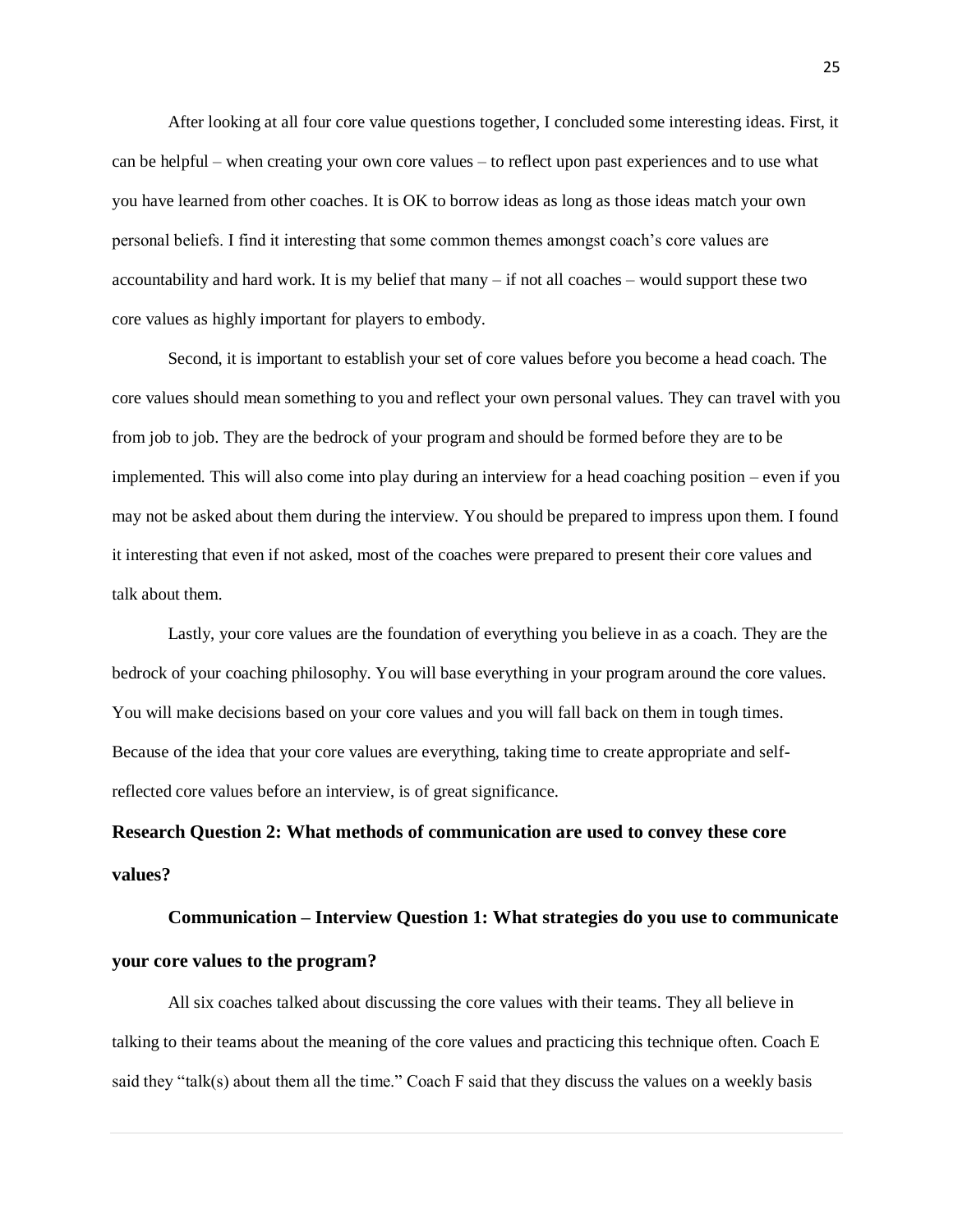with the team. I particularly liked a strategy that Coach B used called "Word of the Day." This tool was described as a message delivered to the team emphasizing the core value and its definition. Coaches A and C both talked about having a "constant" and "consistent" message from them and their staff members to the team. This reminds me of the Thomas Nelson model discussed by Hyatt (2010) about making your core values an on-going part of your dialogue. Hyatt also wrote about reviewing core values with employees to reinforce their importance. Coach D spoke on this by saying they are "preaching a core value within every message delivered to the team."

It was also interesting to me that four coaches talked about some sort of visible representation of the core values. Coach A and D used the word "signage" for posted representation of their core values. Coach E uses posters and pages in the team binder – whereas – Coach F displays their core values in the player handbook. This reminded me of the Petrausch (2012) article which suggested to "make them (core values) visible in words, symbols and pictures." Coach C talked about modeling the core values, which ties directly to the Hyatt article discussed in Chapter 2 and lead into my next question. Lastly, I found a statement Coach C said very interesting. Coach C talked about branding by saying, "what is your brand?" There was no more mention of branding from Coach  $C$  – but I see this as a possible area for a follow up conversation.

## **Communication – Interview Question 2: How often do you refer to the core values? How do you model them?**

All six coaches spoke about needing to refer to the core values regularly. I found it interesting that some of the coaches varied on the timeliness of referring to their core values. Coach A believes you need to refer to them "more than daily, constantly." Coach C and D believe you need to refer to your values every day, with Coach C elaborating to "every interaction with the team and in every team meeting." This is contrary to what Coach F believes saying they believe in talking about core values weekly, not daily; "You want to talk about them frequently, but you don't want to overkill them" Coach E was most similar to Coach F by saying his staff refer to them every chance they can, but admitted they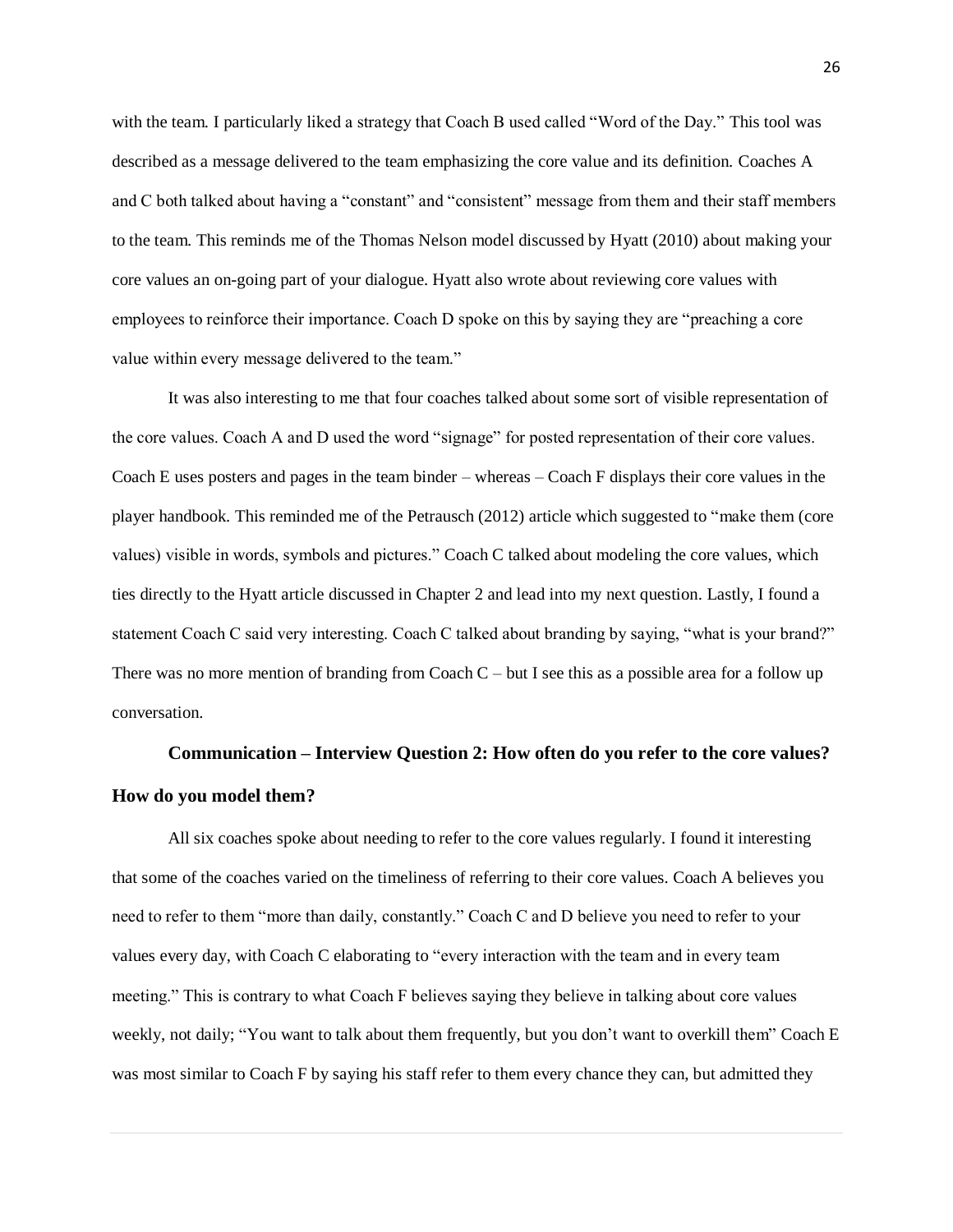needed to do a better job of it. Coach E wasn't as direct about referring to their core values daily such as Coaches A, C, and D.

Coach A and Coach F both talked about the importance of living what you preach when it comes to modeling core values. Five of the six spoke at length about modeling the core values. Coaches B, C, D and F all talked about how it was important to find real life situations to use as examples to which the members of their teams could relate. For example, Coach B believes "that you must model them with references to life situations." I thought it was interesting that Coach C agreed with this idea but admitted that it can be challenging finding these situations in which to model the core values. Coach E flat out said that they need to do a better job of modeling their core values for the players to get better.

Another thing I found interesting came from Coach A. Again, Coach A told me that "you must live what you preach." Coach A went more in depth expressing that they try to gauge this in interviews of candidates for assistant coach when they were building their coaching staff. This reminds me of a Lencioni quote that I outlined in chapter 2. "Your core values need to be integrated into every employeerelated process—hiring methods, performance management systems, criteria for promotions and rewards, and even dismissal policies" (Lencioni, 2002, Weave core values…).

## **Communication – Interview Question 3: Are there specific team activities that reinforce these core values?**

There was a wide variety of answers to this question. Each coach used some specific, yet simple activities of reinforcing the core values to their team. Only Coach A did not provide a specific activity, instead saying that it is more important to speak of the values daily than to do activities to reinforce them. Coach A believes that "core values are things you got to live." Even though Coach C gave some specific examples of activities, one paralleled Coach A's idea – saying that you should get the players to "verbalize the core values every opportunity you can."

Many of the coaches had great ideas for team activities. Coach F spoke about bringing in guest speakers who preach real world application of the core values. Coach F also said that they do non-sport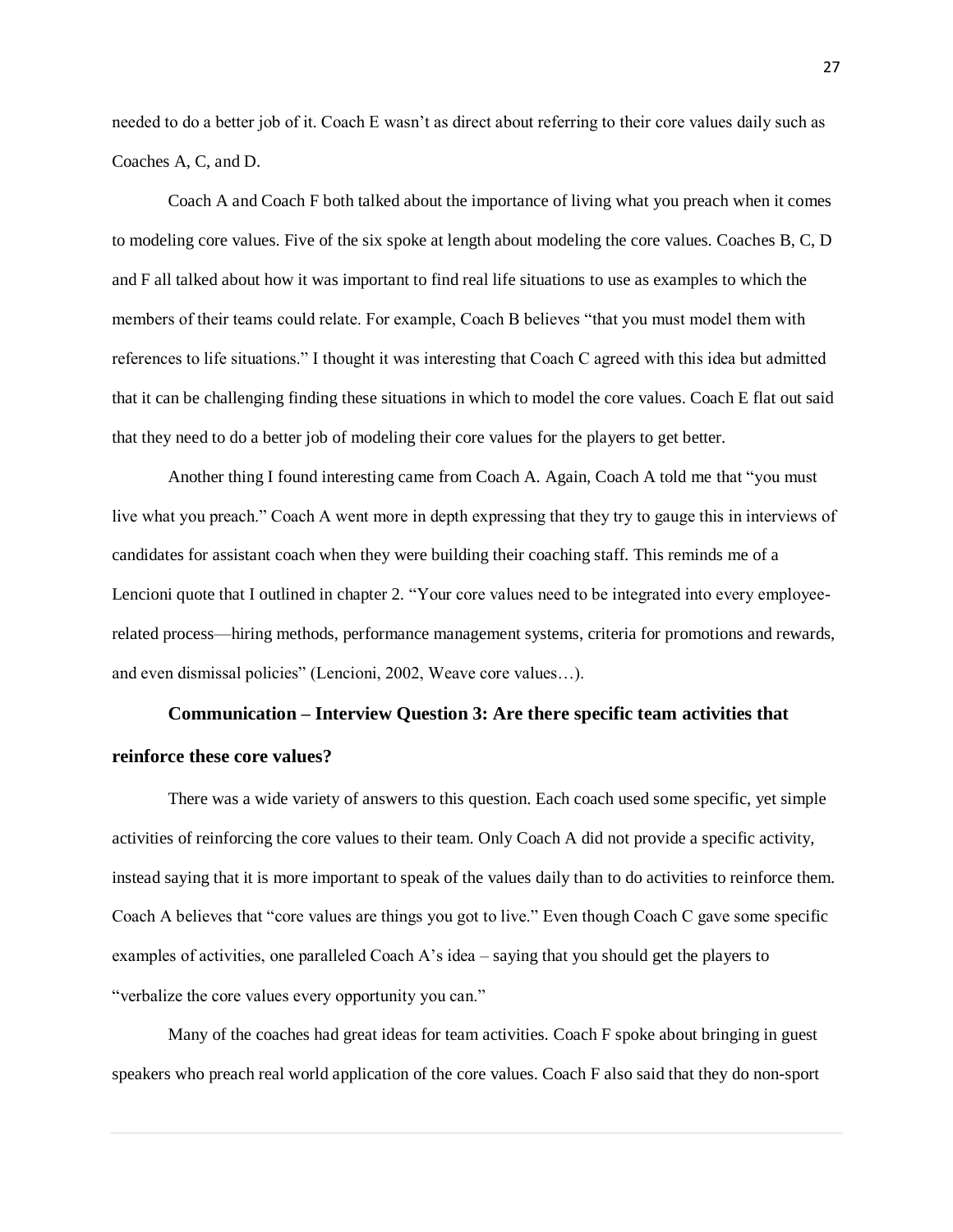related activities, such as community service projects requiring manual labor, to build mental toughness within their team. Coach B uses an outsourced leadership program called "Character Matters**.**" Coach B outlined this program with some details about how the program educates the players on how character actually does matter through paper and pencil activities. Coach D said they utilize a lot of team building partner activities. This was similar to Coach E who partners upperclassman with underclassman and has them learn about each other three questions at a time.

## **Communication – Interview Question 4: How do you hold your players accountable to these values? How do you measure the success of these values?**

This was a two part question to wrap up the interview. When addressing accountability to the core values, three of the six coaches referenced something to do with discipline. Coach A stated that their system is "black and white" and that if you make a mistake you "pay a debt and we move on." Coach A went on to say that if a player is a repeat offender then the position group would pay the debt for them. Coach B talked about players performing duties that they would "not normally like to do." Coach A called this group "Friday Night Lights Crew," because they would have the players show up on Friday nights late when they would like to be out doing their own thing. Coach D said that they have even stopped practice to address a negative influence and has actually started practice over.

In terms of measuring success of the core values, three coaches believed in quantitative assessment and three coaches spoke of qualitative assessment. Coaches A, D and F all referenced quantitative examples of measuring the success of their core values. Coach A said that, "the values are measurable based on documentation." Coach A elaborated by using examples such as documented grades and "documentation in terms of mistakes made." Coach D also spoke of monitoring student grades and similarly, Coach F talked about graduation rates. Attendance and discipline issues are two more areas that can be measured according to Coach D. lastly, I found it interesting that Coach F was the only coach that mentioned wins and losses as a way to measure success of core values.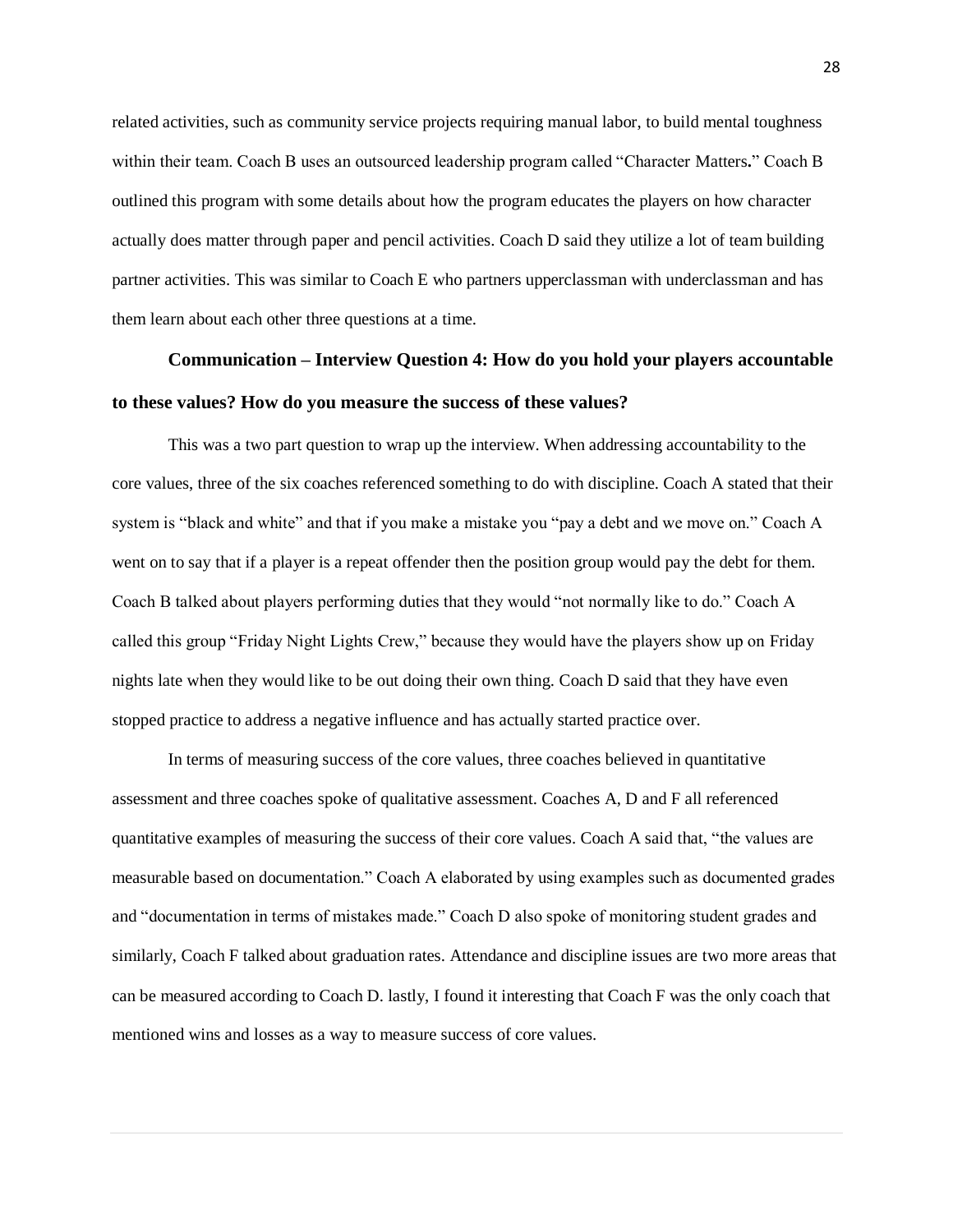Coaches B, C and E all spoke of qualitative ways to measure success of the core values. All three presented similar questions relating to how players represent themselves. Coach B talked about reflecting on player behavior, saying that you need to "step back and take a look at how the kids handle themselves." Coach C believes that a coach should ask themselves a few questions. One of these questions – "are the players modeling the values?" – I found similar to what Coach B believed. Another example of a question in Coach C's opinion is, "have the players taken control of the program in a spiritual sense?" Coach D monitors two things: "What level are they playing at in practice and games? And how do they carry themselves off the playing field in terms of academics and discipline issues?" It was interesting to me that there was a split of qualitative and quantitative responses and that within those categories there were similar examples.

**Research Question 2 - Summary of Responses** After reviewing all the answers to the four communication questions I couldn't help but think of what I learned in Chapter 2 about living the core values, teaching the core values, and reinforcing/rewarding the core values. In order to live your core values – you must model your core values on a daily basis. You must lead by example. It is also important to connect your players with real life examples of the core values. Show them what they represent and how a real life application relates. At the end, I think it is important to reflect on the effectiveness of your core values as well.

There are many ways to teach your core values, but this may be the most imperative part of infusing them into your players' minds and hearts. The most obvious example is to make them visible. Post them everywhere. A poster on the wall or a page in the player's manual. They need to be seen and read. You must consistently and constantly be speaking about them and teaching the meaning. Every day and within every interaction, you must be preaching the core values.

Finally, it is important to reinforce and reward behaviors that reflect the core values. Once the players start modeling the core values themselves and preaching on them, it is time to reinforce the core values by rewarding that message. A coach must put them in scenarios that allow for them to practice the core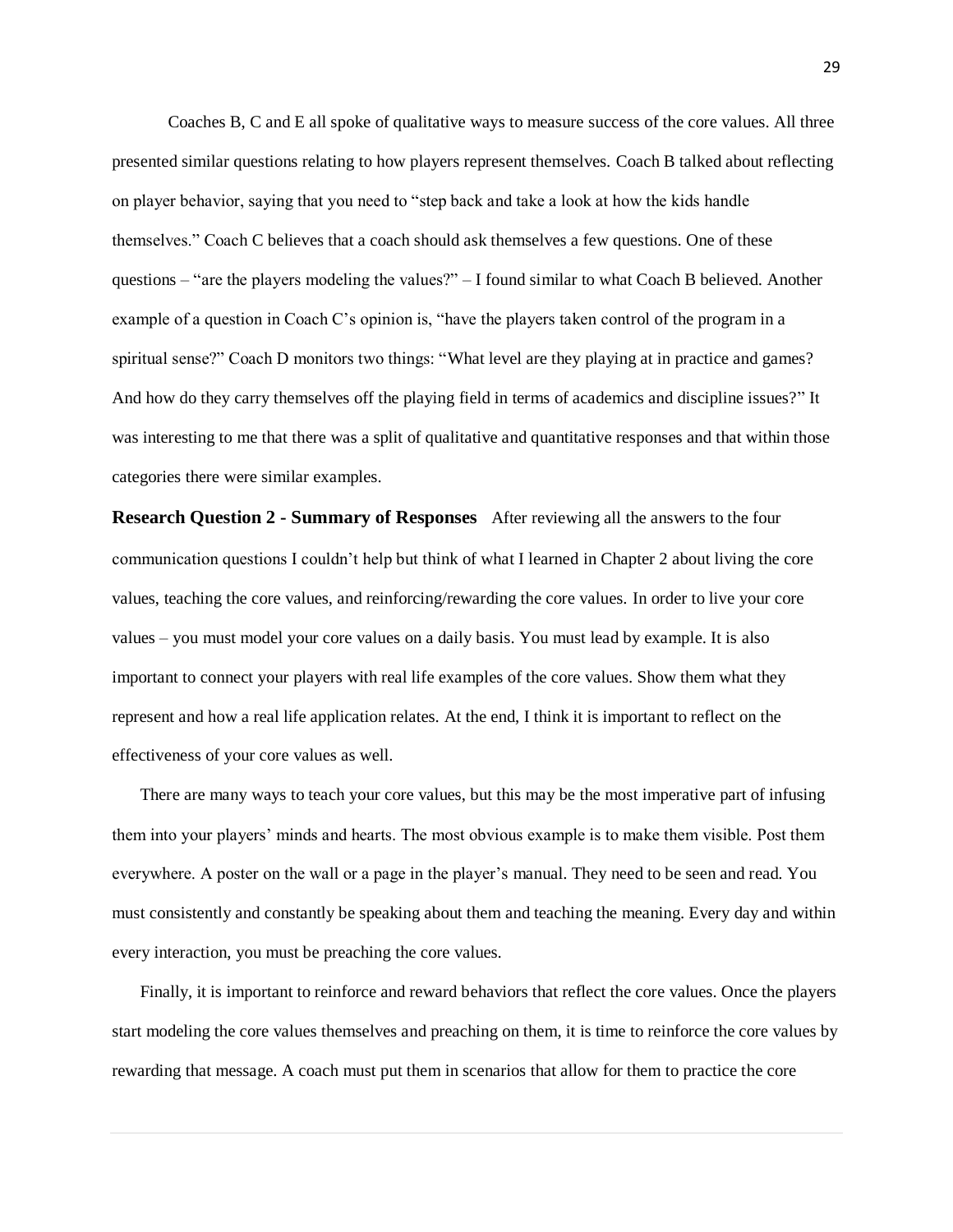values. From team building activities to community service projects, it is important to present opportunities to model the core values.

Coaches should then reflect on the effectiveness of their core values. This can be done by assessing if the core values are being learned and embodied. Coaches can evaluate this by both quantitative and qualitative assessment. For example, a coach could do some personal reflection and ask themselves questions about the state of the program and if the core values are having the desired effect. Or a coach could simply monitor and evaluate wins and losses or team GPA to assess the effectiveness of the core values within the program.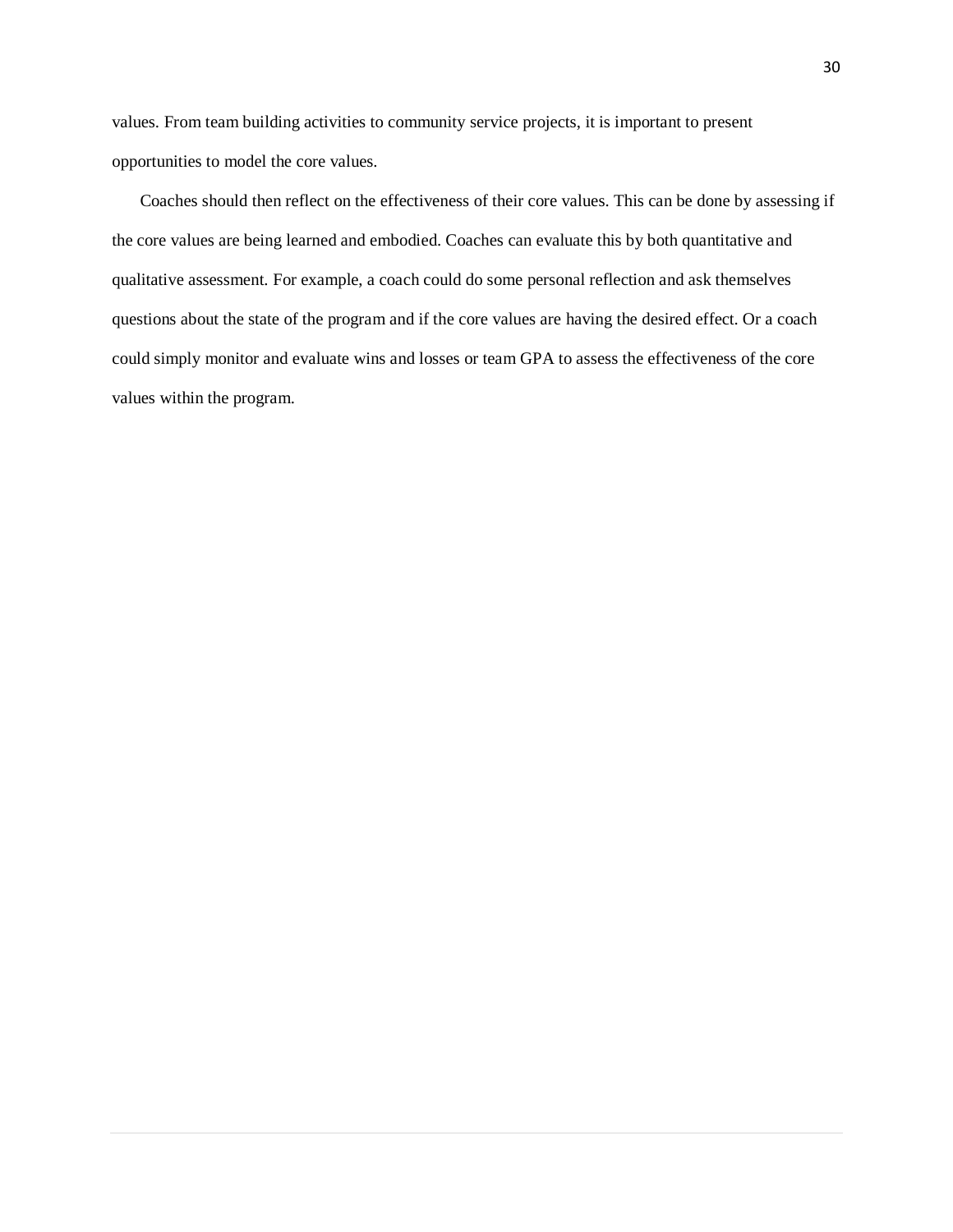#### **Chapter 5: Summary and Conclusions**

### **Summary of What Was Learned Doing this Study**

After reviewing all of the interviews in Chapter 4, I realized I had learned a lot about core values and how to communicate them. A few major concepts stood above the rest. First, when deciding on your core values it is important to make them personal to you. They need to match your own personal beliefs or it will be hard for you to teach them and model them. Second, modeling the core values is incredibly important. Lastly, I learned about the importance of reinforcing your values.

My wife and I are about to have our first child. Ironically, during the time I was doing research on core values, we had discussions about what family values we would like to instill in our child. Through my research, I learned that when choosing core values for your program, it is important that those core values match your personal beliefs. I think that it is great that once I decide on what my personal family values will be, those values will be reflected in my coaching core values.

Modeling core values becomes easier when those values match your personal beliefs and values. Much like a parent modeling positive behaviors for their children, a coach must model the core values for their team. You must live what you preach. Not only is it important for the head coach to model the core values to the players, but it is also important for the players to model the core values. When the players begin to showcase behaviors that reflect the core values, a coach can start to believe that the core values are having the desired effect on the program.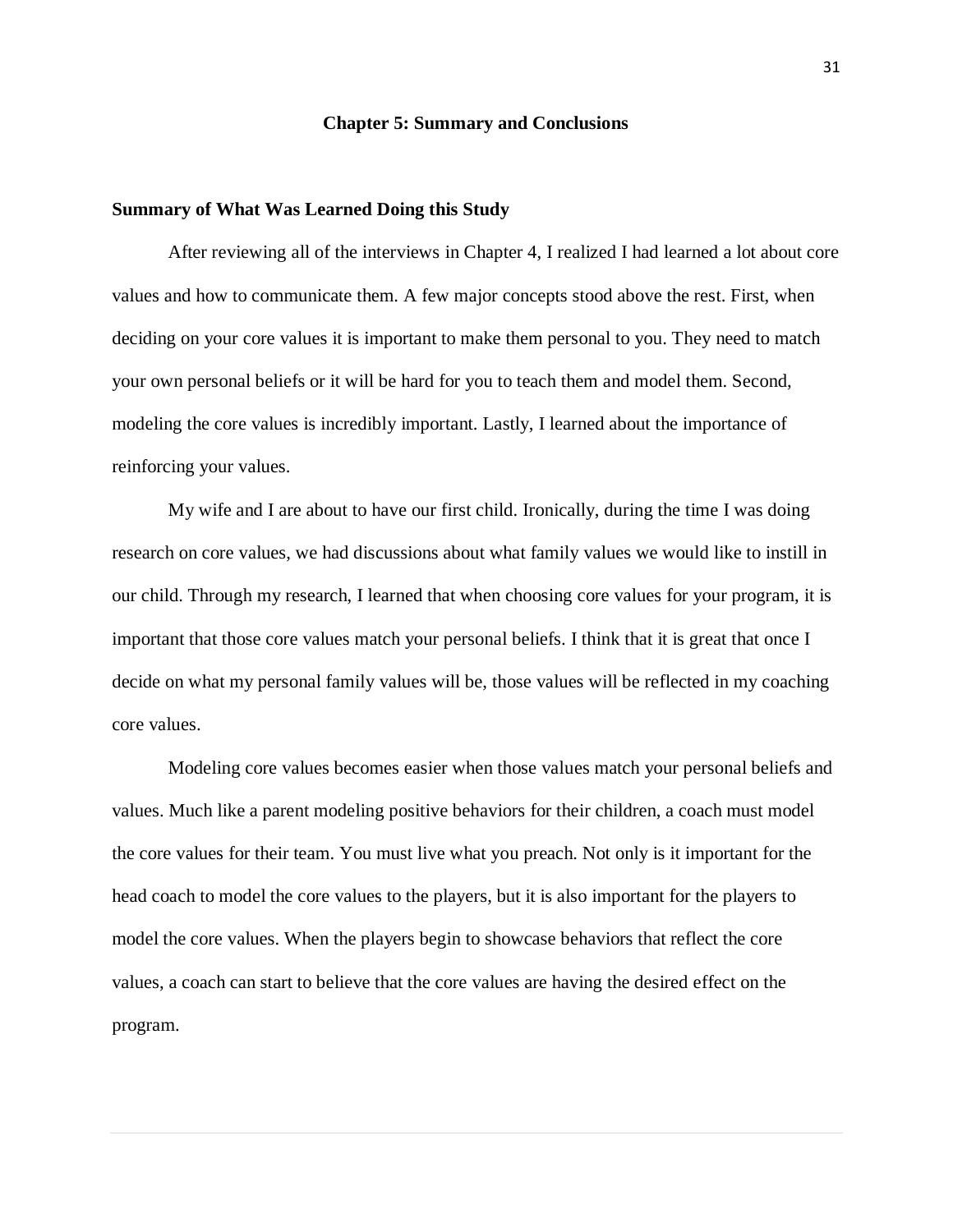In order for the players to truly learn the meaning of the core values they must start to model behaviors that reflect the core values. This is done through extensive reinforcement. A history student can be told to read a text book to learn about the industrial revolution, but a great teacher will find ways to make the material come to life in order to make the material relevant to that student. Constantly and consistently promoting the core values is only the beginning. Going further, a coach can provide opportunities for the players to correctly model the core values and then rewarding them for doing so. Teach, reinforce and reward is a simple progression for teachers and coaches alike.

Doing research is not my favorite thing to do in the world, but doing research on core values surprised me. I did not think that I was going to find as much information as I did on core values that would apply to my paper. Even though there was a limited amount of information that came directly from coaches about their core values, I was able to gather that information through doing interviews. What I did find was information about how businesses instill core values into their employees. This information paralleled the world of coaching more than I imagined and I learned how to make core values work for a head coach. I learned about a progression and a model for successful implementation and communication of core values.

#### **Suggestions for Improvement**

One area that I would improve if I had to do it all over again would be the interview process. It would have been great to get more ideas and opinions on core values. It would also have been great to hear a few more examples of how coaches communicate their core values, and more importantly, how they measure the success of their core values. On the flip side, less variety could have been found through the interviews, showing that there is a right and wrong way to properly instill core values within your program.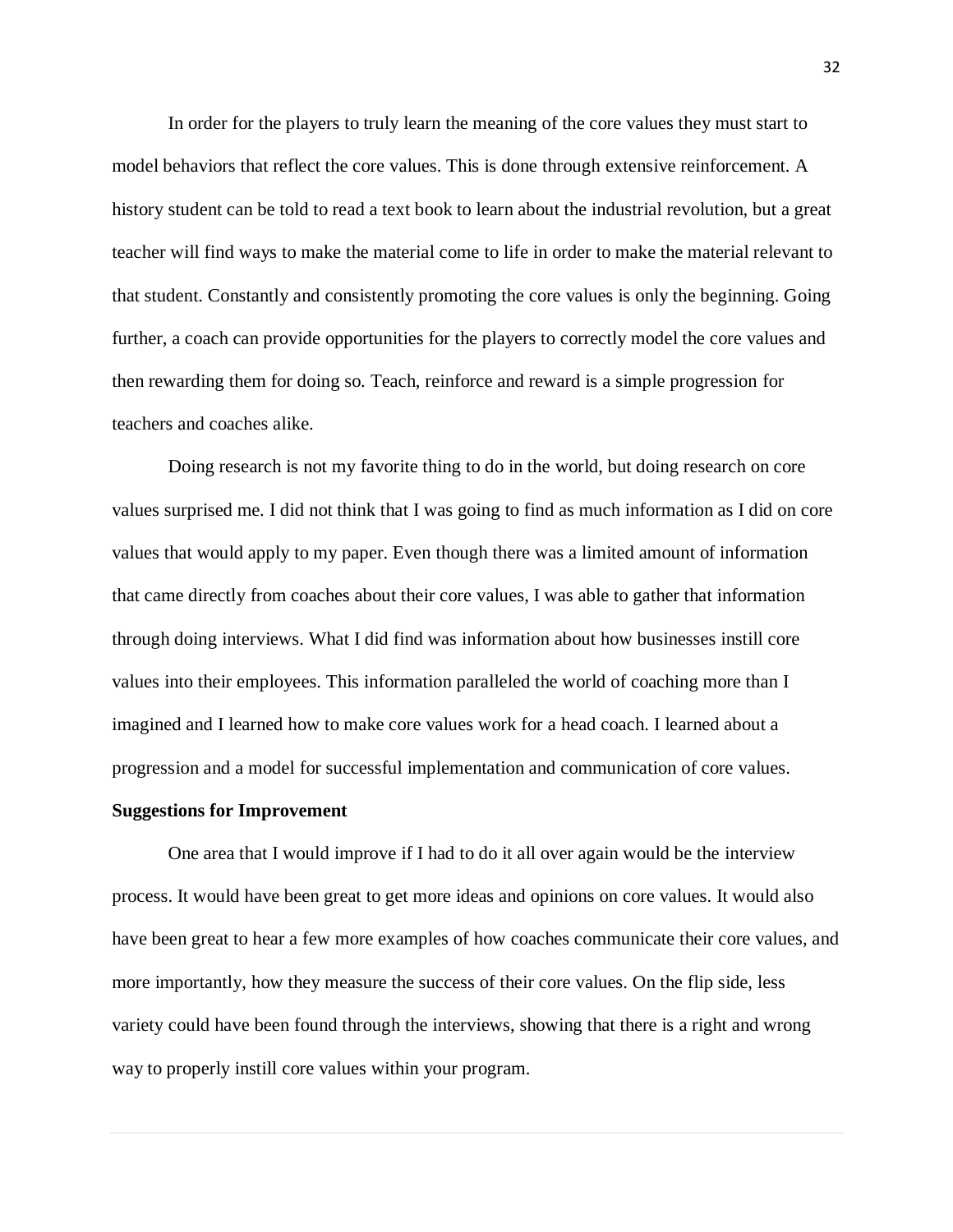Another thing that I would have done differently is interviewed some athletic directors. I think that athletic directors have an outside and unique perspective to a coach**'**s core values. Athletic directors might be involved in developing athletic department core values and might want to see those reflected in the coach's core values. Also, one of my questions for the coaches was if they were asked about their core values by the athletic director during the interview. It would have been great to question the athletic directors to find out why they may or may not find this to be important during the interview. I could have found that some athletic directors look for specific core values when interviewing coaches.

#### **Areas for Future Study**

Now completed with my research and review, there are a few topics and ideas that someone could use to branch out and do additional research. One such idea is that of "branding" that came up in one of my interviews. Coach C talked about their brand and the importance of promoting the brand. Their core values become the bedrock for the brand and the coach must promote that brand by communicating those core values. Another area for adjunct research would be the idea that a company or a team should always fall back on the core values and base program decisions on them. An employer should hire, fire, promote, punish**,** and reward employees based on the core values. A coach should do the same within their program with the players and assistant coaches. I think this concept could be expanded on as a single research topic.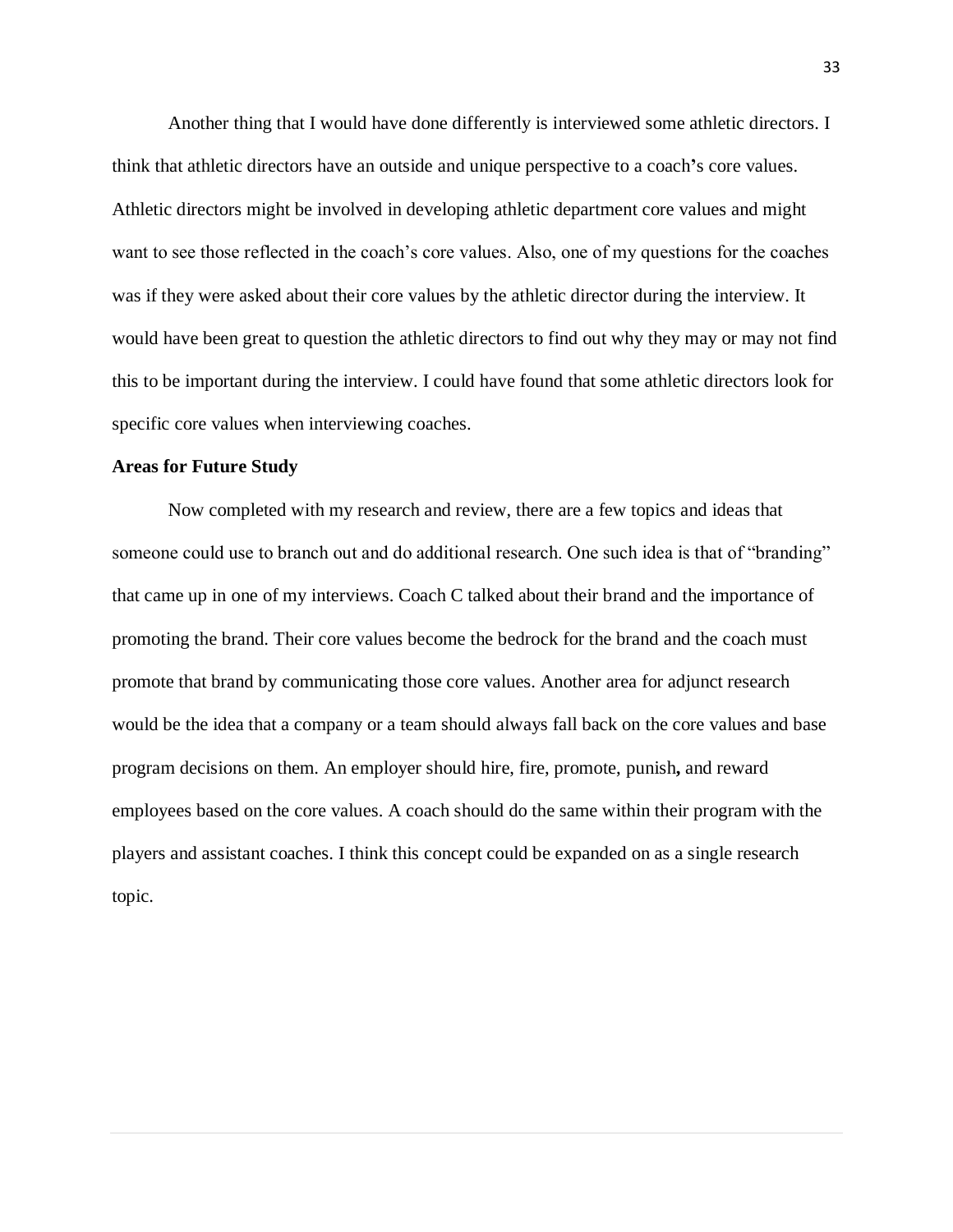#### **References**

ARMY.MIL Features. (n.d.). Retrieved July 11, 2016, from https://www.army.mil/values/

- Collins, J. (2000, June). Aligning Action and Values. Retrieved July 15, 2016, from http://www.jimcollins.com/article\_topics/articles/aligning-action.html
- Common Cause. 1. Why values matter. (n.d.). Retrieved February 18, 2017, from http://valuesandframes.org/handbook/1-why-values-matter/
- Edwards, M. (2005). Teamwork : The Ten Values of Excellent Teams. Retrieved August 01, 2016, from https://www.leader-values.com/article.php?aid=727
- Gandhi, Mahatama. (n.d.). Retrieved August 07, 2016, from [http://www.goodreads.com/quotes/50584-your-beliefs-become-your-thoughts-your](http://www.goodreads.com/quotes/50584-your-beliefs-become-your-thoughts-your-thoughts-become-your-words)[thoughts-become-your-words](http://www.goodreads.com/quotes/50584-your-beliefs-become-your-thoughts-your-thoughts-become-your-words)
- Heathfield, S. M. (2016, May 27). What Are Your Core Values? Retrieved July 11, 2016, from http://humanresources.about.com/od/glossaryc/g/Core-Values.htm
- Hutchinson, M., & Bennett, G. (2012, November). Core values brand building in sport: Stakeholder attitudes towards intercollegiate athletics and university brand congruency. Sport Management Review, 15(4), 434-447. doi:10.1016/j.smr.2012.02.001
- Hyatt, M. (2010, June 4). Leadership Question #7: How Do You Communicate Your Core Values? Retrieved July 15, 2016, from http://michaelhyatt.com/question-7-how-do-youcommunicate-your-core-values.html
- Jeffrey, S. (2014, April 23). The Ultimate Business Course in Core Values. Retrieved July 15, 2016, from http://cultbranding.com/ceo/core-values/
- Lavoie, A. (2015, June 16). 4 Ways to Bring Your Organizational Values to Life. Retrieved July 15, 2016, from<https://www.entrepreneur.com/article/247288>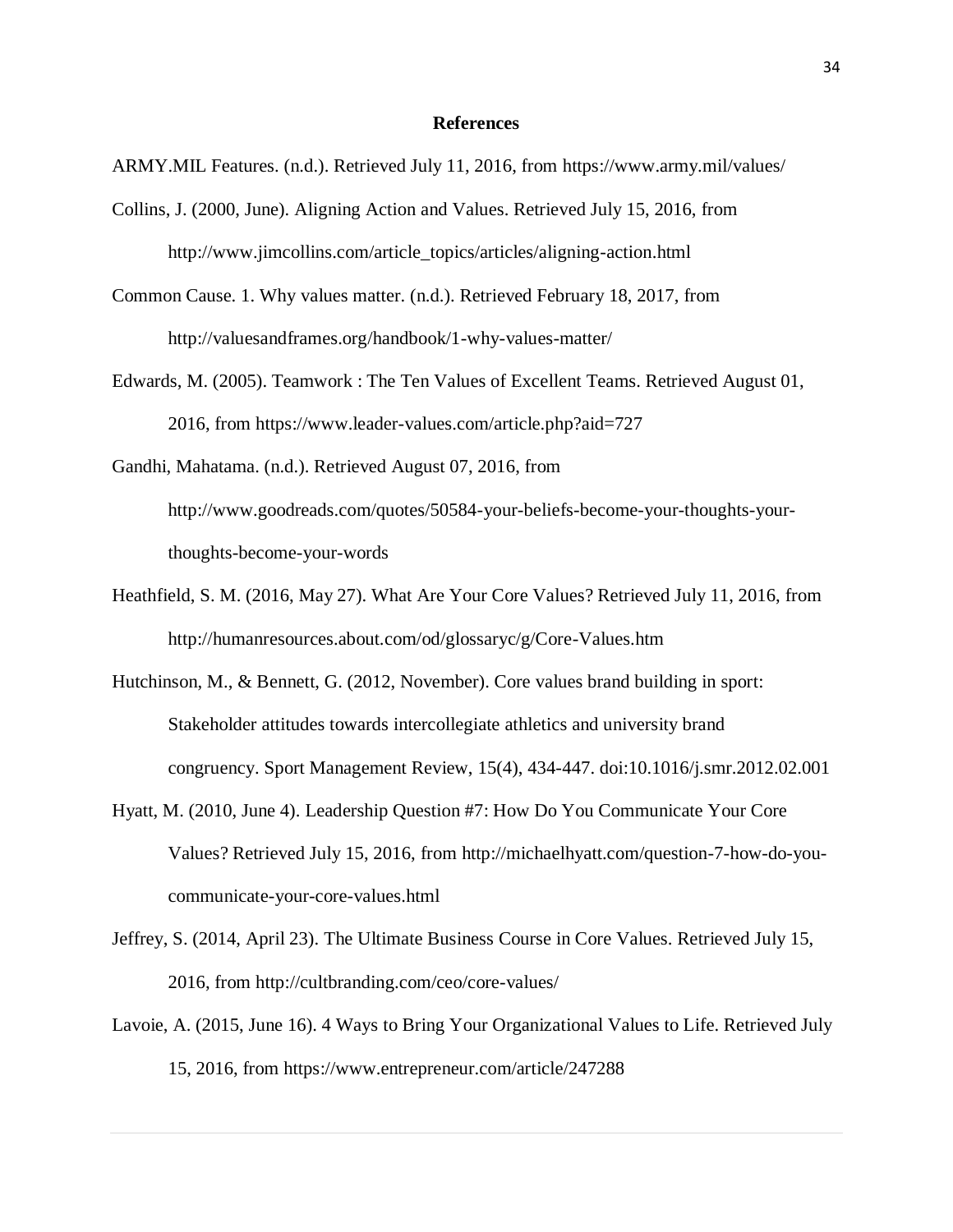- Lencioni, P. M. (2002). Make Your Values Mean Something. Retrieved July 13, 2016, from https://hbr.org/2002/07/make-your-values-mean-something
- Lumpkin, A., & Doty, J. (2014, August). Ethical Leadership in Intercollegiate Athletics. The Journal of Values-Based Leadership, 7(2), summer/fall 2014, 1-8. Retrieved July 13, 2016, from file:///C:/Users/eraisbec/Desktop/ROCKER Ball/Projects/Capstone Work/Chapter 2 work/Database Articles/Ethical Leadership in Intercollegiate Athletics.pdf.
- Petrausch, R. J. (2012, March 15). 5 Tips for Communicating and Sharing Values for Strategic PR - PR News. Retrieved July 15, 2016, from http://www.prnewsonline.com/featured/2012/03/15/5-tips-for-communicating-andsharing-values-for-strategic-pr/
- Ruhmann, J. S. (2007, February). Core values with SMART goals and clear accountability: Now that's smart. Retrieved July 15, 2016, from

http://www.ruhmannassociates.com/web/articles/10

VILLANOVA WILDCATS. (n.d.). Retrieved July 11, 2016, from

http://www.villanova.com/school-bio/mission-statement.html

What are core values? definition and meaning. (n.d.). Retrieved July 11, 2016, from

http://www.businessdictionary.com/definition/core-values.htm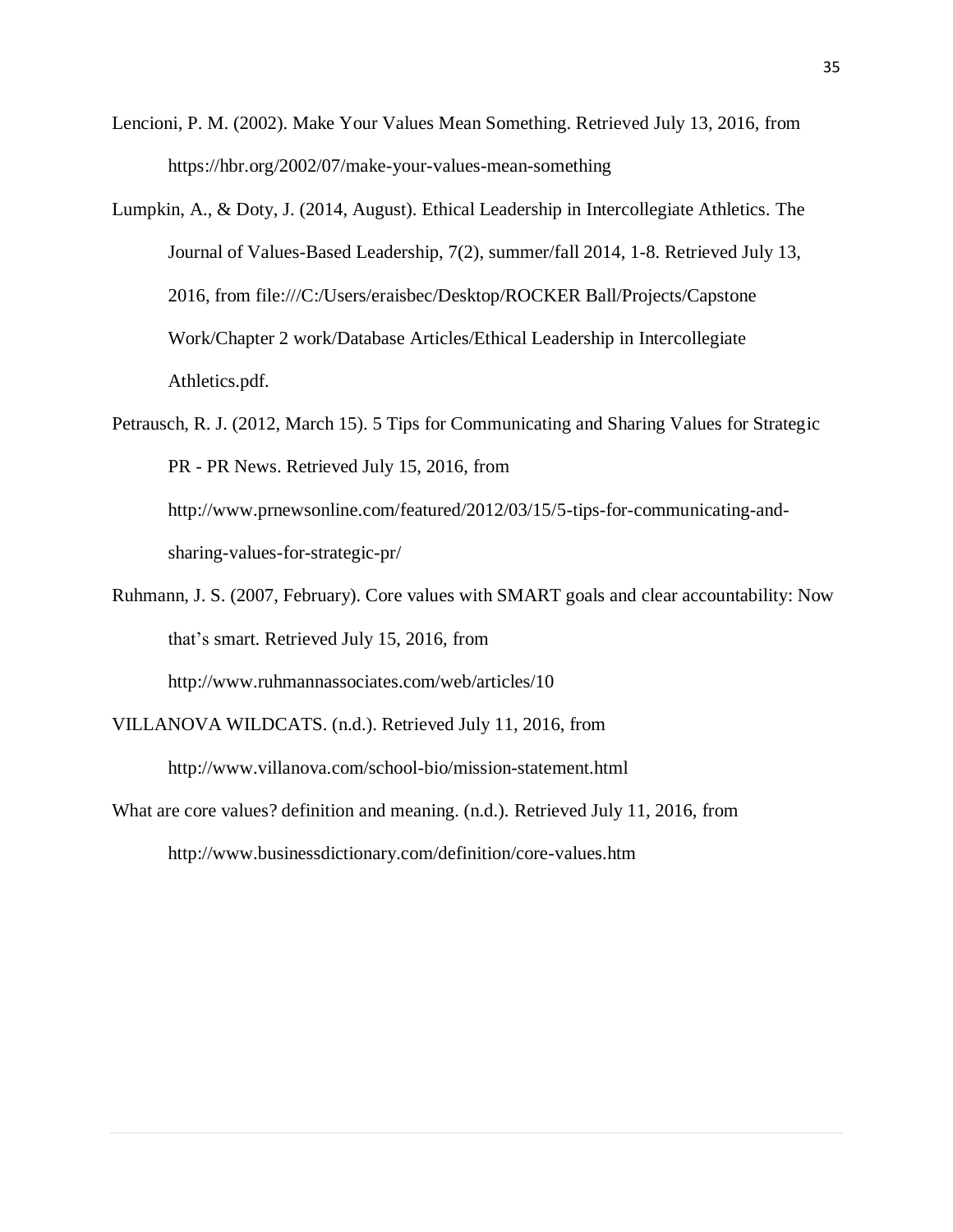## **Appendix A**

#### **Interview Responses for Coach A**

Core Values - Question 1: What are the core values that you communicate to your program?

1. Be on time, 2. No drugs, 3. Respect Others, 4. Good decisions, 5. Compete

Core Values - Question 2: Tell me how you chose these core values? Why?

Coach A said that their core values changed over the years, but is a believer in the players being a productive member of the team. They do that by following the Five Pillars of the program, which is the name used to describe the core values. "These five things will eliminate 99.9% of the problems and distractions."

Core Values - Question 3: What role do core values play in your coaching philosophy?

Coach A stated that core values are everything in your philosophy saying that, "you better be willing to stand by your core values." They believe that their better be consequences for living up and not living up to the core values. Coach A believes that core values are the foundation or the "bones" of all of your decision making as a coach.

Core Values - Question 4: Did the athletic director ask about your core values and how you would convey them during your interview for this position?

Coach A said that they did not articulate their core values in the interview for their current job because they were developed after they got the job. Coach A stated that they touched on some core values during the interview, but wasn't asked to articulate them. They believe that the values are "simplified after articulation."

Communication – Question 1: What strategies do you use to communicate your core values to the program?

Coach A has done many things to communicate their core values including bringing in experts that can speak of the benefits and the pitfalls to each of the teams values. They also believe in providing "constant messages from me and the assistant coaches." Their program is big on signage that represents the core values.

Communication – Question 2: How often do you refer to the core values? How do you model them?

Coach A said they refer to the core values "more than daily, constantly." They said that you must live what you preach and had to gauge this in interviews of assistant coaches when building the staff.

Communication – Question 3: Are there specific team activities that reinforce these core values?

Coach A believes that it is more important to speak of the values daily than to do activities to reinforce them. Saying, "core values are things you got to live."

Communication – Question 4: How do you hold your players accountable to these values? How do you measure the success of these values?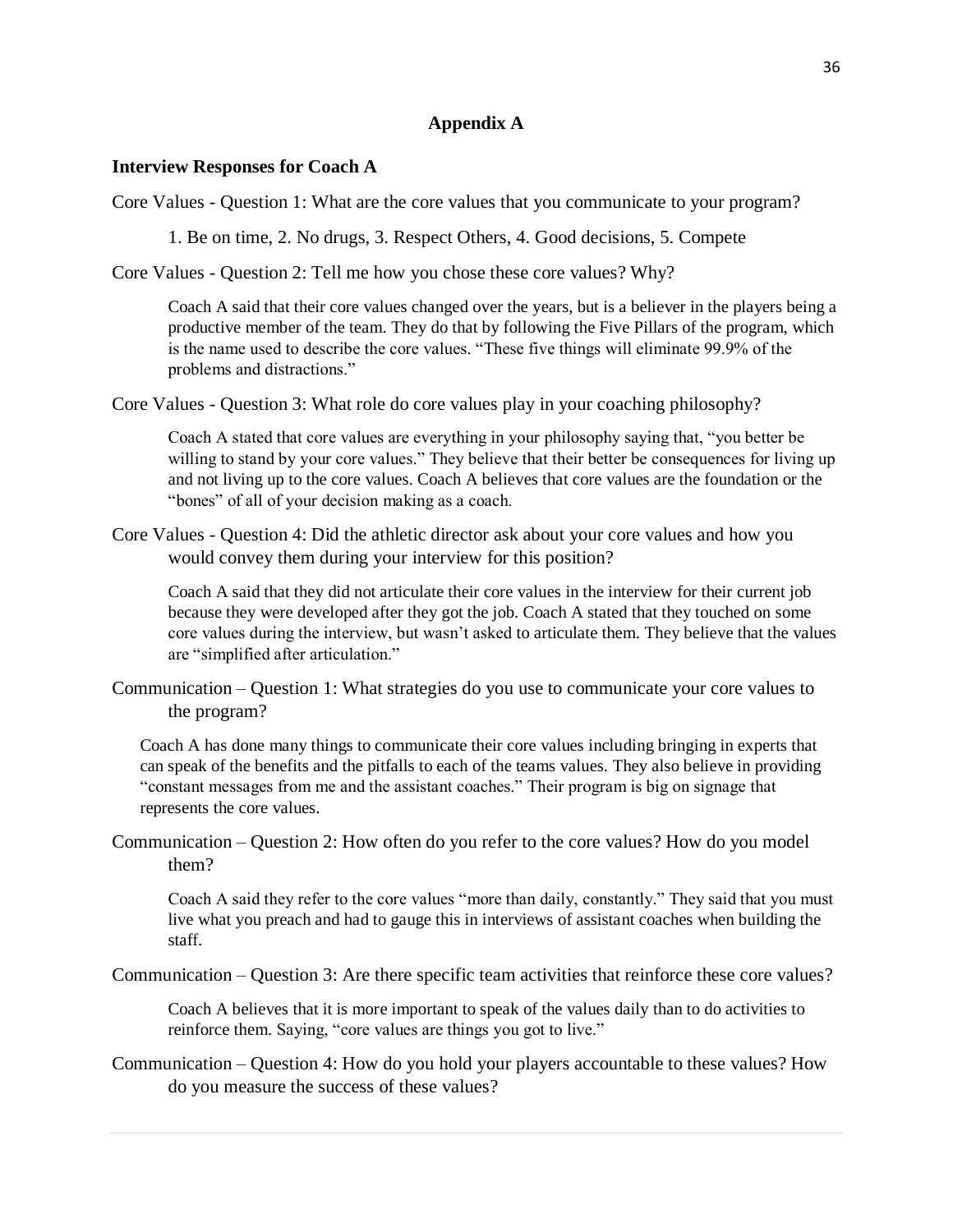Coach A holds each player accountable with discipline. Coach A says that "our system is black and white. You pay a debt when you make a mistake and we move on." Coach A requires the assistant coaches to know their players and to know what strategies of discipline will work with each player. If a player has repeat offenses the position group will "pay the debt for him." Coach A will skip this step when major mistakes are made by players. Coach A believes that it is important to "document everything in terms of mistakes made." "The values are measurable based on documentation. Academics will improves and problems will be reduced."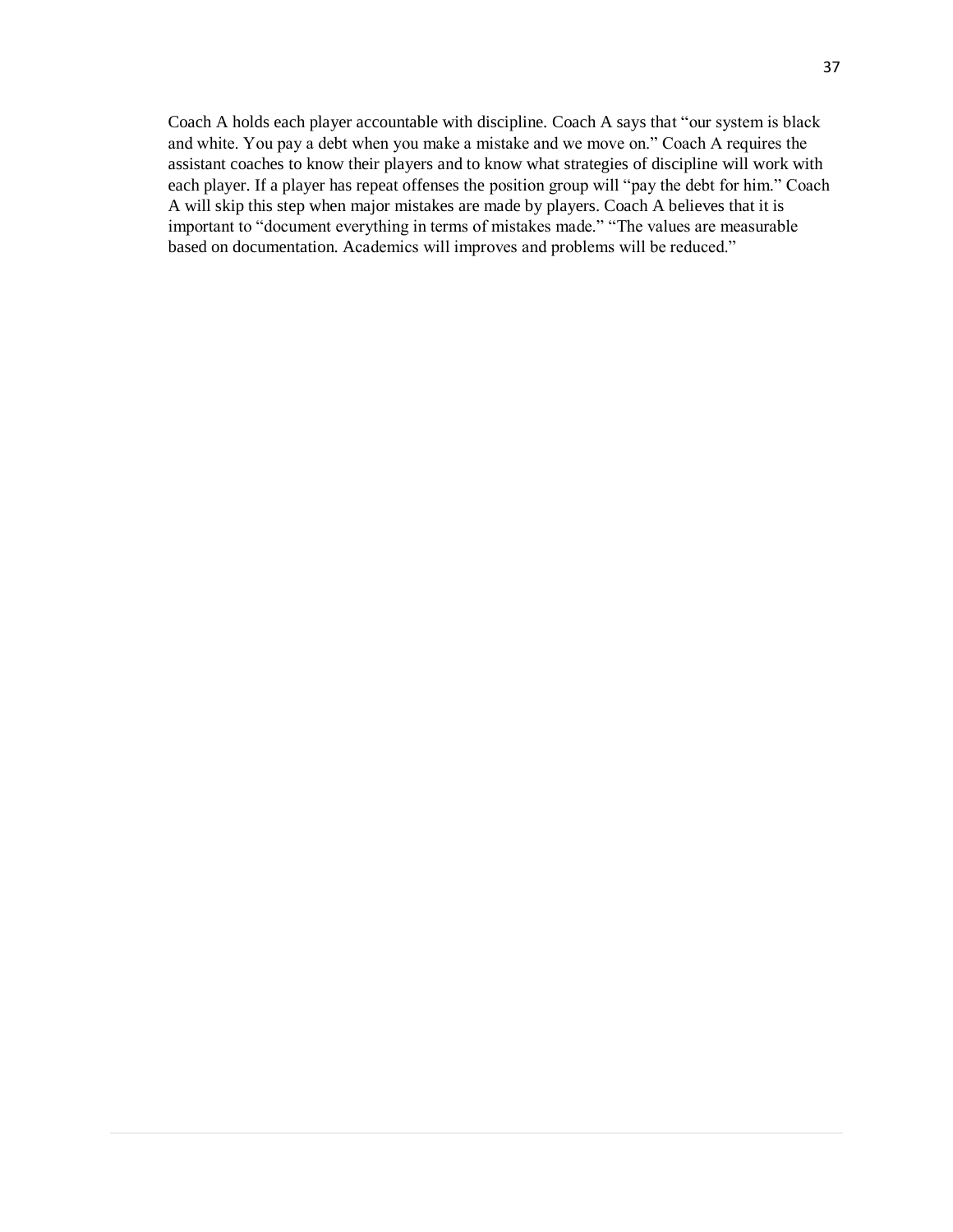## **Appendix B**

### **Interview Responses for Coach B**

Core Values - Question 1: What are the core values that you communicate to your program?

Coach B stated their core values are 1. Integrity, 2. Accountability, 3. Responsibility, 4. Perseverance, 5. Hard work

Core Values - Question 2: Tell me how you chose these core values? Why?

Coach B said that the core values were gathered from other coaches that they worked with over the years. Believed Integrity to be very important to building character within the players. Also mentioned that they would like to redefine their core values by removing either Accountability or Responsibility and adding service, stating that accountability and responsibility are similar and a little redundant.

Core Values - Question 3: What role do core values play in your coaching philosophy?

Coach B stated that a coach must have a set of values to base everything around because they "will define who and what you and your program wants to be."

Core Values - Question 4: Did the athletic director ask about your core values and how you would convey them during your interview for this position?

Coach B said that he was not asked about them, but pushed for them during the interview. Coach B said that he was prepared to answer any questions that would come up by having the core values listed in a manual used as an interview tool.

Communication – Question 1: What strategies do you use to communicate your core values to the program?

Coach B holds team meetings to discuss the core values and talk about their meaning. Has used a tactic called "Word of the Day" to represent each core value during a specific team function. Such functions include practice, lifting or running sessions.

Communication – Question 2: How often do you refer to the core values? How do you model them?

Coach B believes that you must model them with references to life situations.

Communication – Question 3: Are there specific team activities that reinforce these core values?

Coach B used a leadership program developed by Wade Salem called Character Matters. The program is designed to build character within the players and utilizes paper activities to educate the players on how character matters. Coach B also hangs papers in the players lockers with inspirational messages relating to the core values.

Communication – Question 4: How do you hold your players accountable to these values? How do you measure the success of these values?

Coach B said that when kids get in trouble they are required to show up on Fridays to perform a duty that they would not normally like to do. They call this group the "Friday Night Lights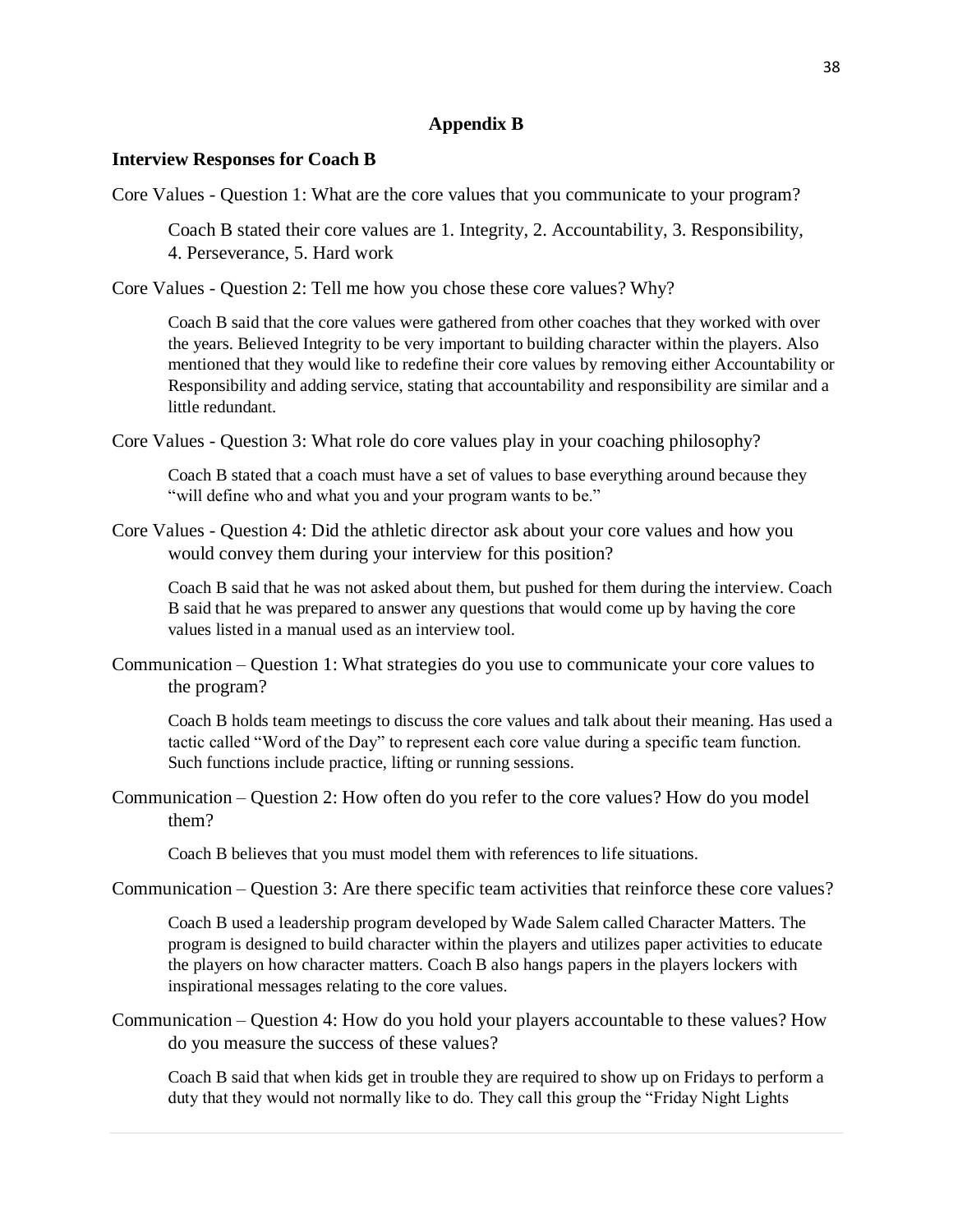Crew." One way Coach B measures the success of their values is to "step back and take a look at how the kids handle themselves." Coach B believes that when issues come up you must fall back on your core values.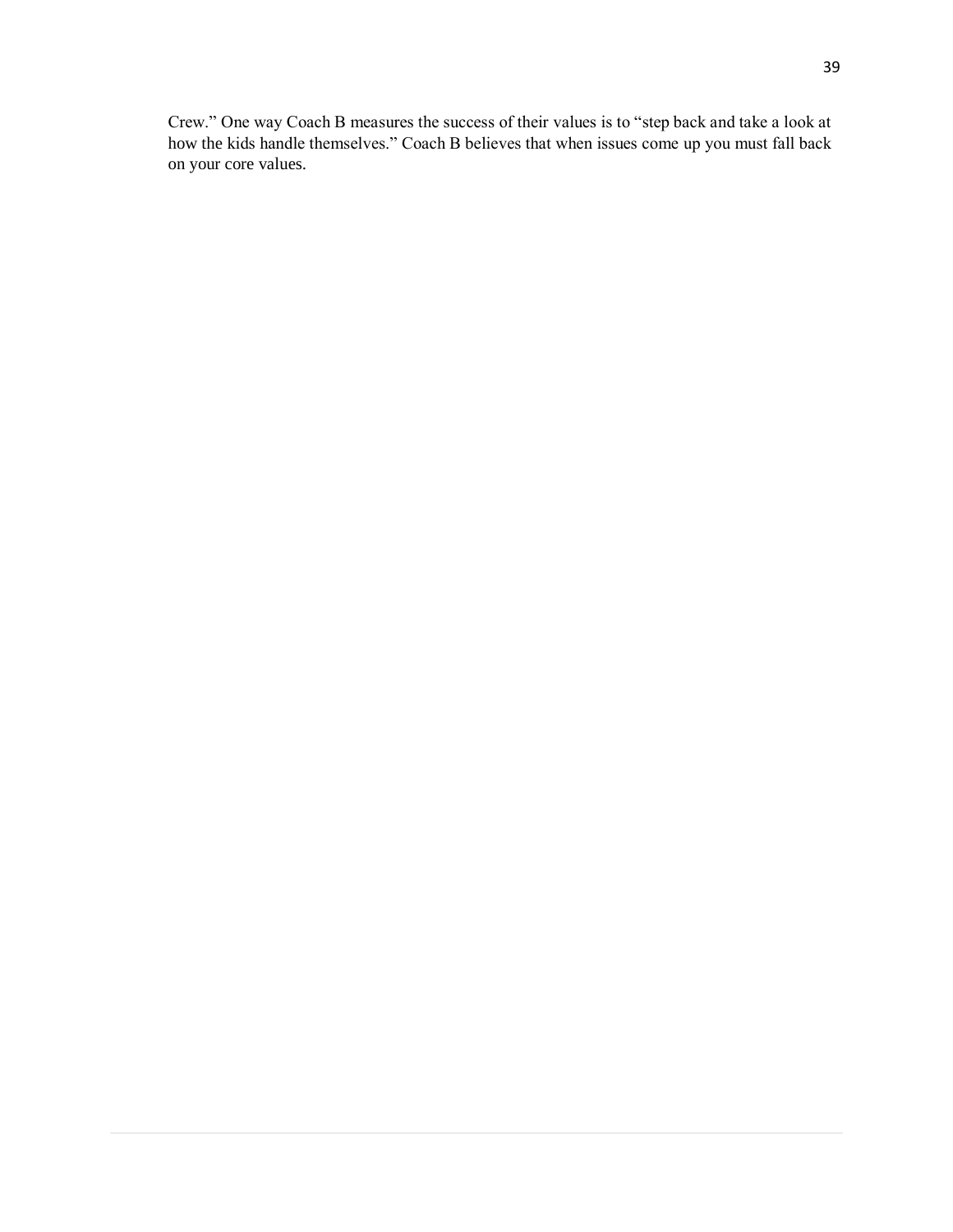## **Appendix C**

## **Interview Responses for Coach C**

Core Values - Question 1: What are the core values that you communicate to your program?

Coach C stated that their core values are 1. Trust, 2. Accountability, 3. Perseverance, 4. Service

Core Values - Question 2: Tell me how you chose these core values? Why?

Coach C said that that they did not want too many core values and believed that having four core values would not overload the student athletes. Believed Trust to be the most important core value which is why it is number one on their list, stating that "players don't have trust anymore." They also like the progression from Trust to service going through accountability and perseverance. Coach C said that they were aware that many other programs were preaching the same thing.

Core Values - Question 3: What role do core values play in your coaching philosophy?

Coach C stated that core values are foundational to your philosophy. Believes that a coach should think about their core values a lot and self-reflect on your philosophy often. Through selfreflection, Coach C believes you can find out if you pushed your core values far enough. Also that, "you should go back to them to handle difficult situations the best way that you can."

Core Values - Question 4: Did the athletic director ask about your core values and how you would convey them during your interview for this position?

Coach C said that "it was everything in the interview." They believe that administrations should want to know about your plan for developing people. In their interview there was zero talk about football saying that "the only they cared about was my values and policies."

Communication – Question 1: What strategies do you use to communicate your core values to the program?

Coach C believes in a "constant and consistent approach." Coach C was big on branding and stated that it is important to ask yourself, "what is your brand?" Coach C said that the core values need to become second nature to the players and that you want the leaders of the team to "model them or utilize them with the rest of the team." Coach C said that your players must become the values saying "they are your values."

Communication – Question 2: How often do you refer to the core values? How do you model them?

Coach C believes you must refer to them daily. Says that "you must refer to them in every interaction with the team and in every team meeting." Coach C believes that modeling them is the challenge because you have to find situations in which you can model them. For example you have to seek out community service opportunities to exemplify the value of service.

Communication – Question 3: Are there specific team activities that reinforce these core values?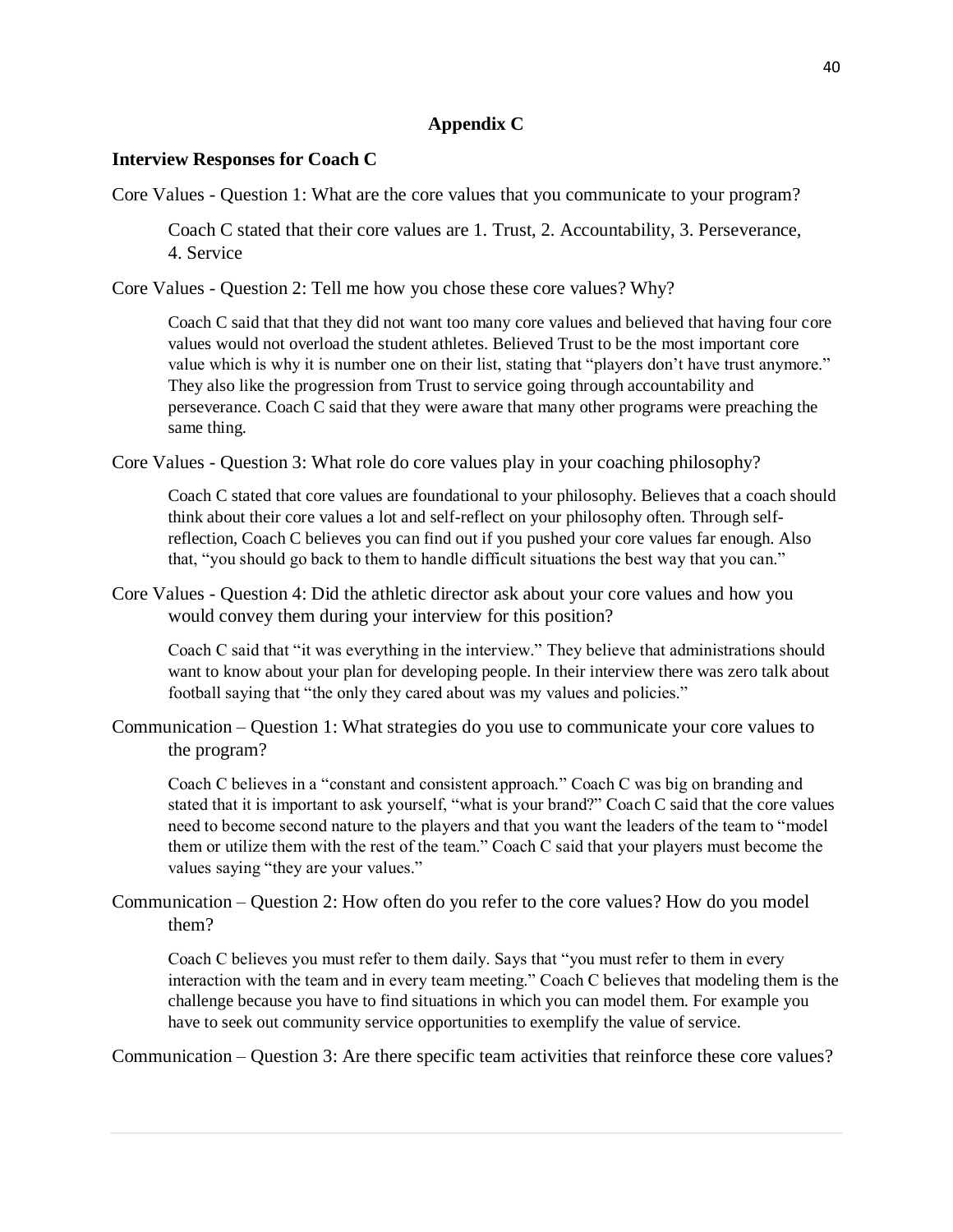Coach C wants their players to "verbalize the core values every opportunity you can." Coach C also identifies certain practices with a "word of the day" that relates to a specific core value. Coach C has the team do service projects together to get the team to understand the meaning of service. Coach C admitted that their program could do more and "needs to do more."

Communication – Question 4: How do you hold your players accountable to these values? How do you measure the success of these values?

Coach C said that it is important to be direct with your players, because "they need to be bought in first before they can be held accountable." Coach C measures success of the core values by asking a few questions. "Are the player's modeling the values? Are they the 'bus drivers' of the values? Have the players taken control of the program in a spiritual sense?"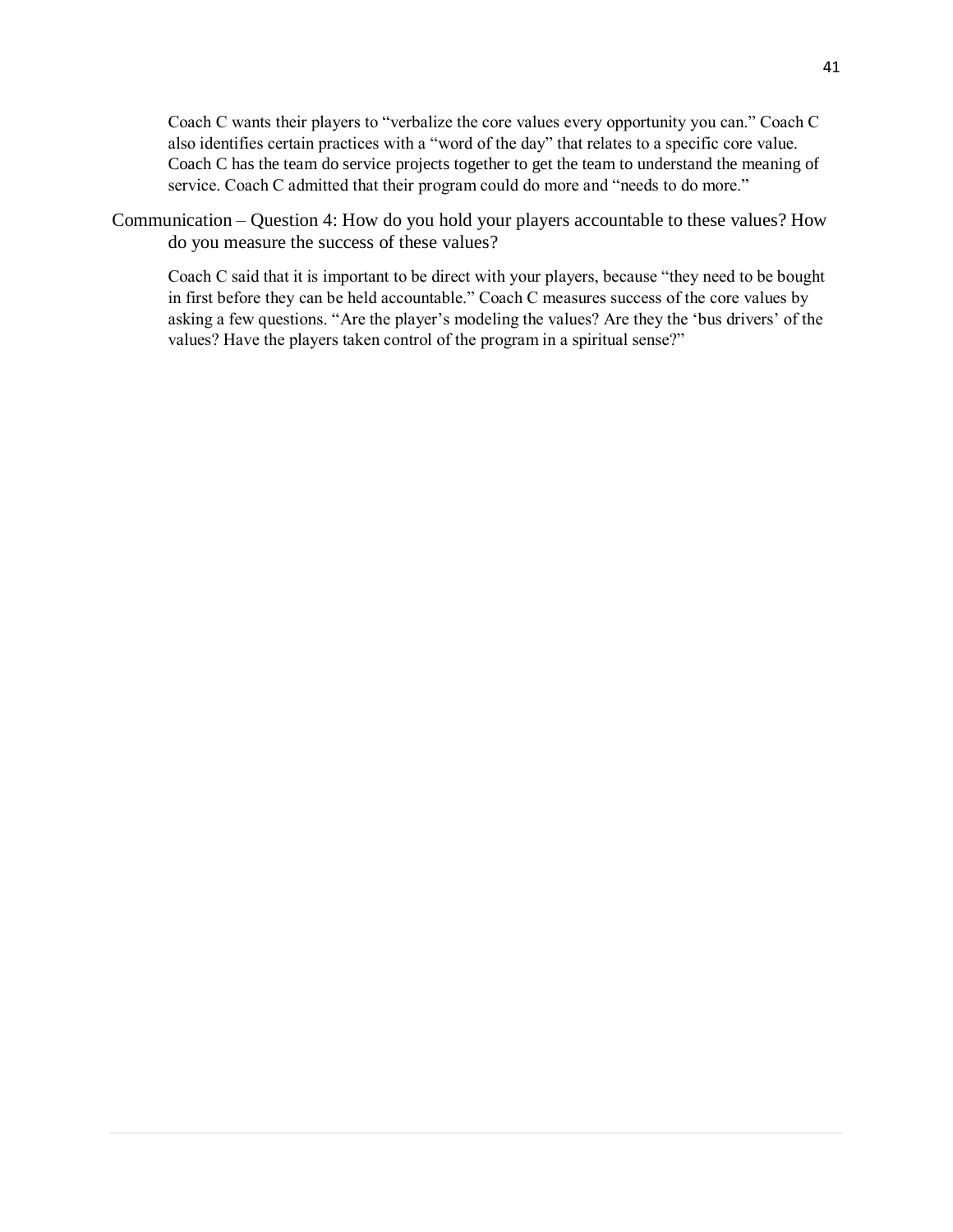## **Appendix D**

#### **Interview Responses for Coach D**

Core Values - Question 1: What are the core values that you communicate to your program?

Coach D stated that their core values are 1. Dependability, 2. Accountability, 3. Hard-Work, 4. Trust

Core Values - Question 2: Tell me how you chose these core values? Why?

Coach D said that their core values came from several places including their father and family values. As a former walk-on athlete Coach D believed that instilled hard work within them and wanted to pass that core value along. They believe trust to be easily related to and exemplified for the student athletes.

Core Values - Question 3: What role do core values play in your coaching philosophy?

Coach D stated that their core values are the cornerstones or the pillars of their coaching philosophy. They said that their "philosophy is held together by core values and is all about teaching kids."

Core Values - Question 4: Did the athletic director ask about your core values and how you would convey them during your interview for this position?

Coach D said that they were not asked about their core values during the interview.

Communication – Question 1: What strategies do you use to communicate your core values to the program?

Coach D uses strategies such as leading by example and being transparent with the player. Coach D posts signage that display the programs core values. Coach D also believes in preaching a core value within every message delivered to the team and will always do team breakdowns with a core value.

Communication – Question 2: How often do you refer to the core values? How do you model them?

Coach D said that they refer to the core values every day saying that "you always got to be looking for them in daily life to find examples in which you can refer to with the kids."

Communication – Question 3: Are there specific team activities that reinforce these core values?

Coach D utilizes a lot of partner team building activities designed to get the players "to work together and create dependability with each other."

Communication – Question 4: How do you hold your players accountable to these values? How do you measure the success of these values?

Coach D believes you can measure dependability and accountability by monitoring grades, attendance and discipline issues. A common saying for Coach D is "be where you need to be, when you need to be there." There is a penalty on Coach D's team for not adhering to that saying.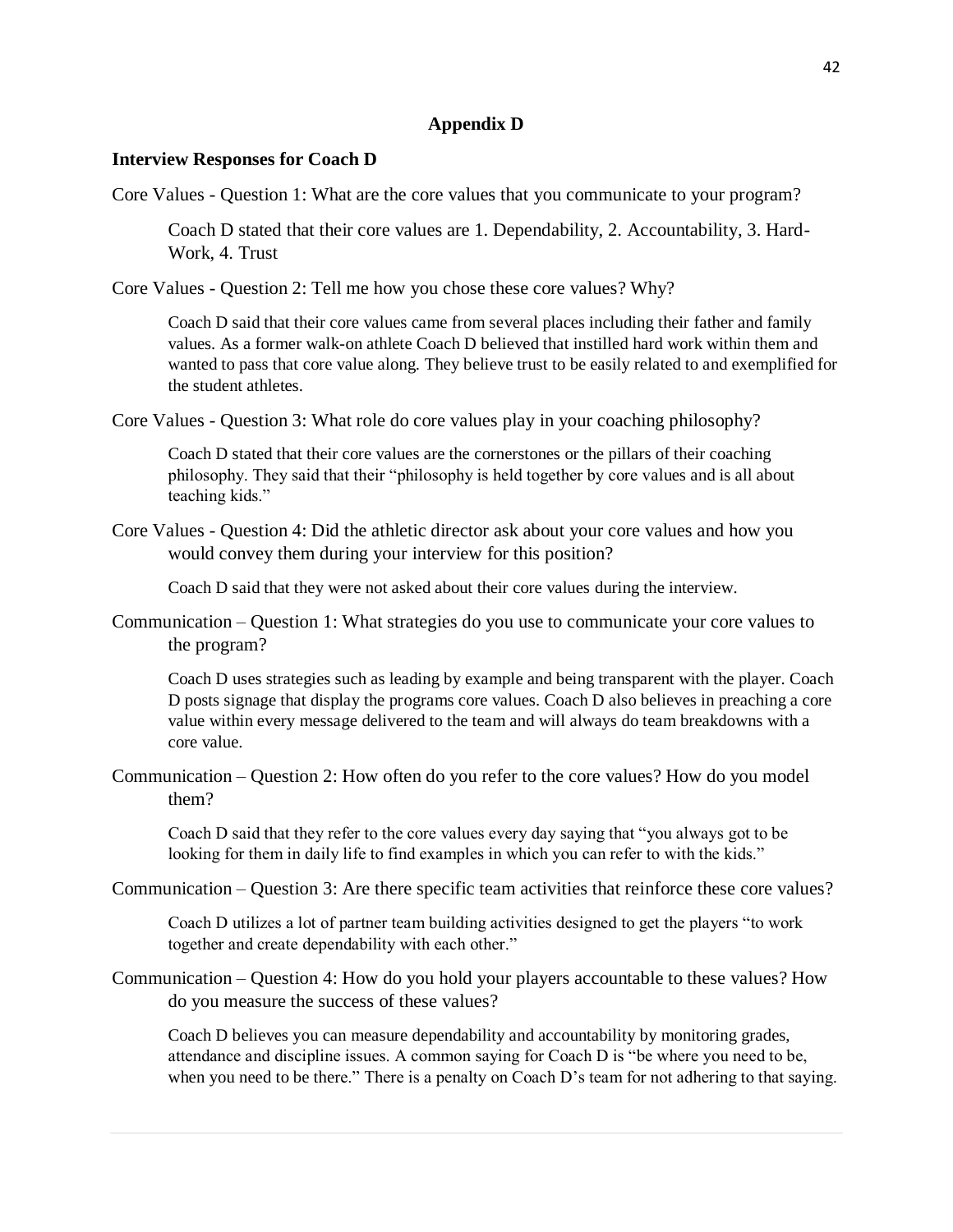Coach D has even stopped practice to address negative influences. The rules of Coach D's team were based around the core values that were set.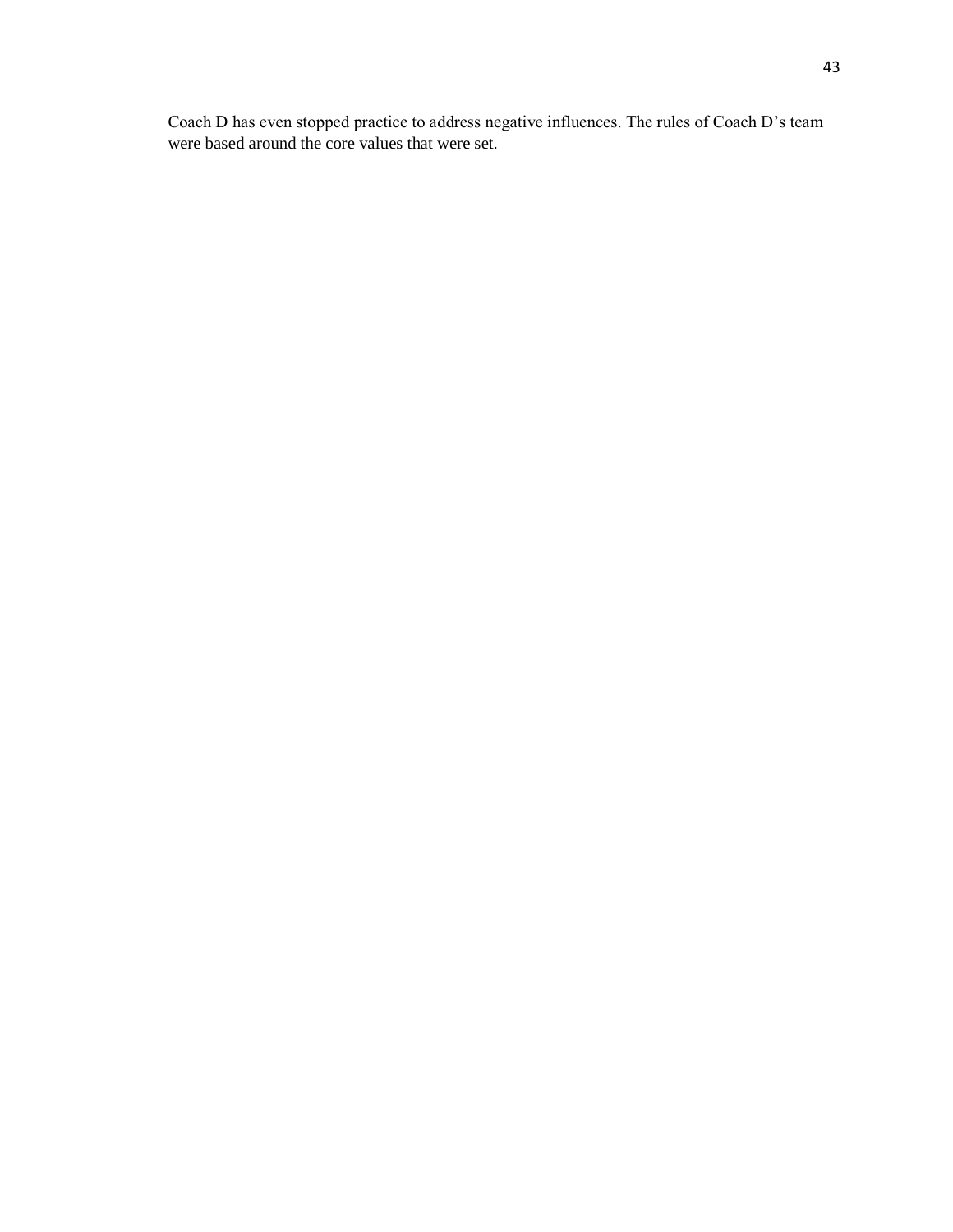## **Appendix E**

### **Interview Responses for Coach E**

Core Values - Question 1: What are the core values that you communicate to your program?

Coach E stated that their core values are 1. Family, 2. Togetherness, 3. Toughness

Core Values - Question 2: Tell me how you chose these core values? Why?

Coach E said that their core values did not come to the job within them, but rather were created with the new job. Stating, "The program was in disarray and had zero idea how to operate as a Division 2 program." Each of their three values grew out of the problems the program faced. Since the program was in disarray, they believed in instilling a family atmosphere. Because the program had little fight in them, togetherness was a value that arose from that need. Lastly, Toughness became a core value out of not living up to the D2 standard.

Core Values - Question 3: What role do core values play in your coaching philosophy?

Coach E stated that their core values should "not only pertain to the kids but the coach as well." Coach E believes that each coach needs to fall back on their core values in hard times which is why it is important to mirror your core values with your coaching philosophy. Coach E also shared that they needed to continually self-reflect and "needs to be more steady as a coach."

Core Values - Question 4: Did the athletic director ask about your core values and how you would convey them during your interview for this position?

Coach E said that they were not asked about them but had a manual prepared with core values they believed to be important in their previous job. However these core values "were not discussed."

Communication – Question 1: What strategies do you use to communicate your core values to the program?

Coach E uses theme posters, pages in team binders, and talks about them all the time with the team. Coach E believes that "the coach must relate values to examples from games, practice and life<sup>"</sup>

Communication – Question 2: How often do you refer to the core values? How do you model them?

Coach E refers to them every time that they can. Coach E was honest about needing to model them more for the players to get better. "The coach needs to continue to improve modeling the values and continue to hold themselves to a standard."

Communication – Question 3: Are there specific team activities that reinforce these core values?

Coach E pairs upperclassmen with freshman and has them learn about each other three questions at a time. "That is how they develop a relationship with one another and can start the process of being able to trust each other." Coach E also believes this is important so that the upperclassmen can convey to the newcomers what was good and bad the year prior year so that they can start to figure out what they can do better.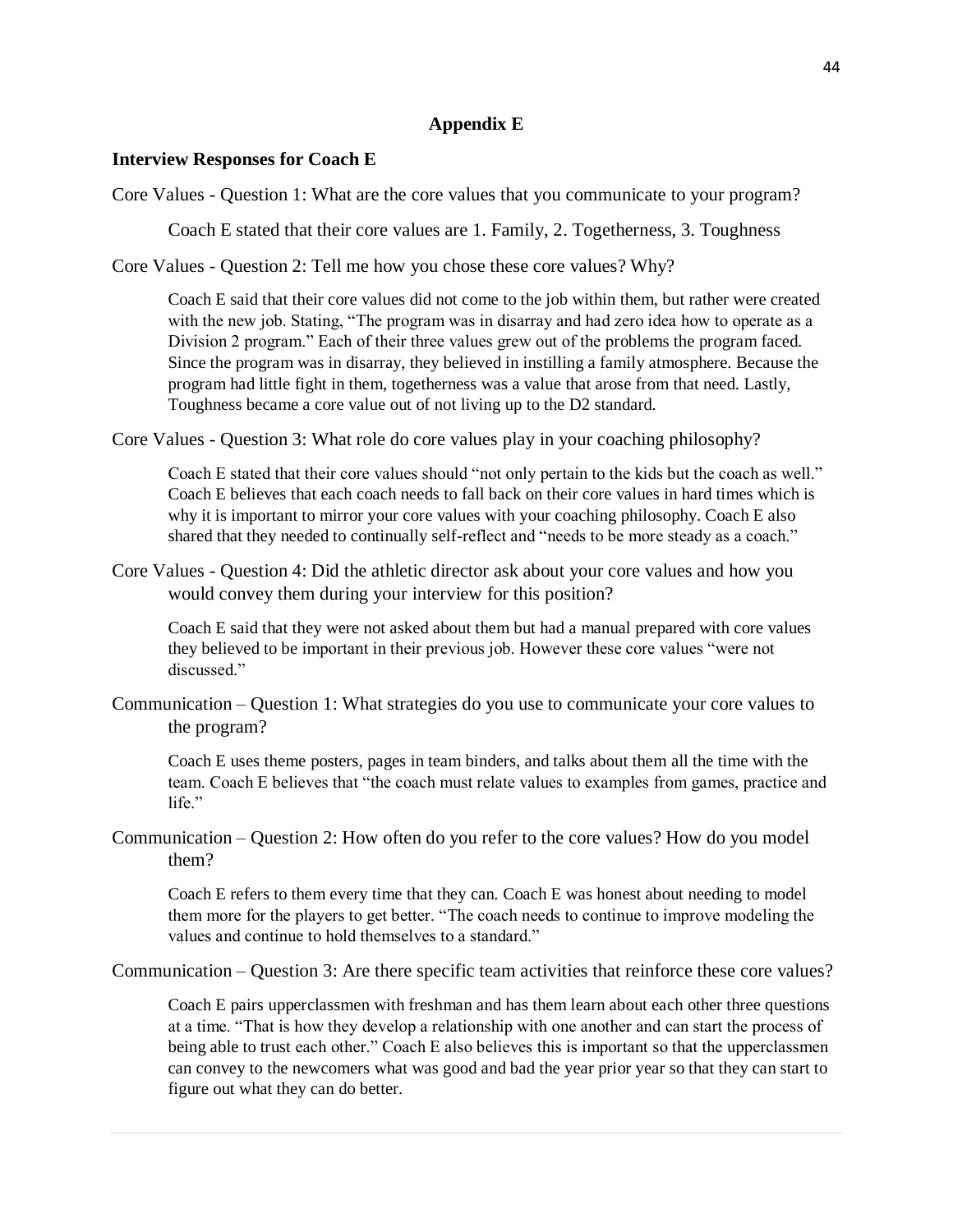Communication – Question 4: How do you hold your players accountable to these values? How do you measure the success of these values?

Coach E believes you can hold your players accountable by monitoring two things. "What level are they playing at in practice and games? And how do they carry themselves off the playing field in terms of academics and discipline issues? Coach E says that in terms of measuring the success of your values, "the first month of practice will tell you everything you need to know. Are the players competing well every day and are the upperclassman leading by example for the youngsters?"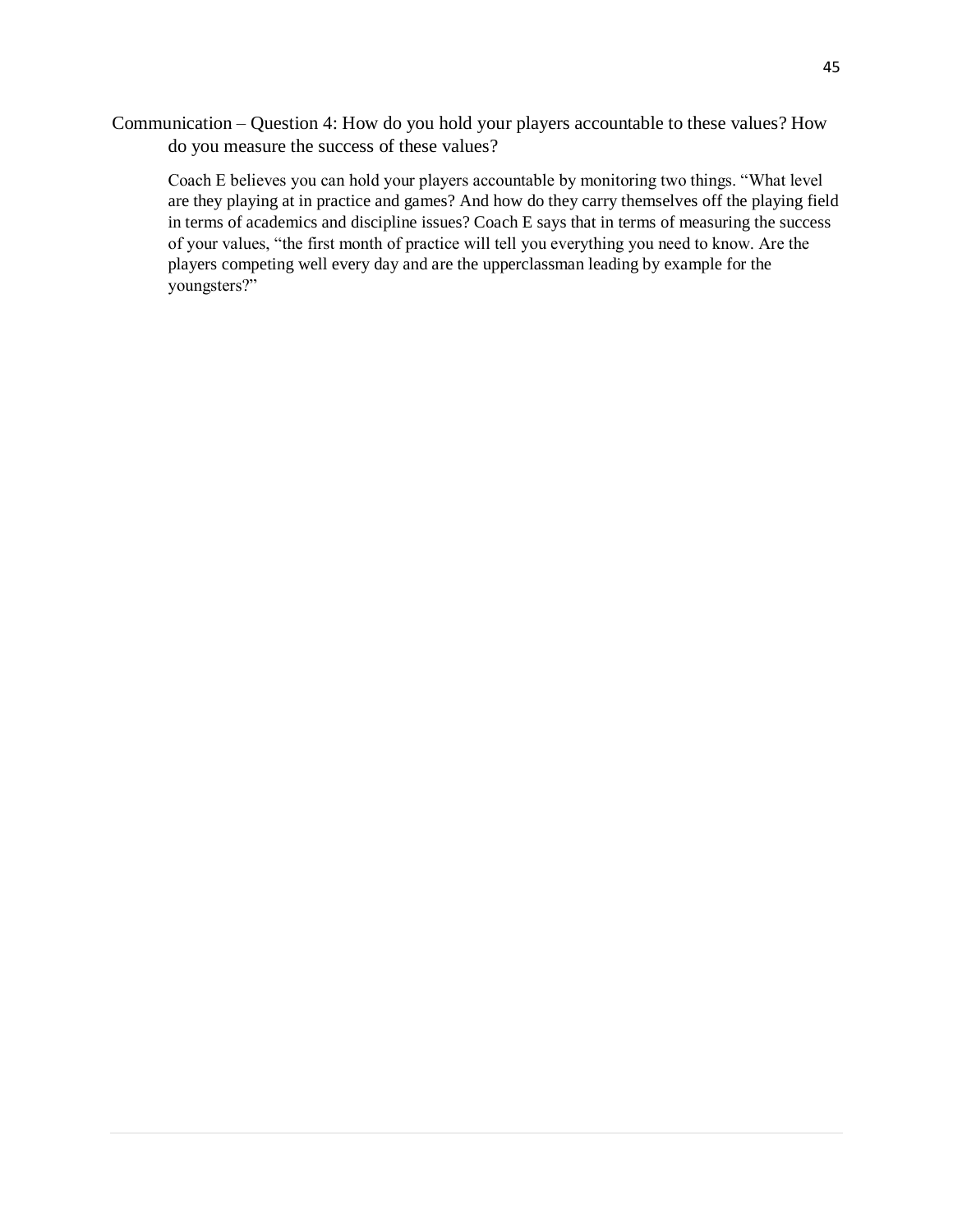## **Appendix F**

## **Interview Responses for Coach F**

Core Values - Question 1: What are the core values that you communicate to your program?

Coach F stated that their core values are 1. Toughness, 2. Finish, 3. Commitment, 4. Accountability

Core Values - Question 2: Tell me how you chose these core values? Why?

Coach F said that they also surveyed the landscape of the team make-up before deciding on their core values. Believed that they needed to find "what was important to impress upon the kids." They wanted to find what was lacking within the team and they did this by collaborating as a staff.

Core Values - Question 3: What role do core values play in your coaching philosophy?

Coach F stated that core values "must go hand in hand" with the coaching philosophy. Coach F believes that the core values as well as the coaching philosophy must be transparent with the team and that it is "important for a coaches personal values to carry over."

Core Values - Question 4: Did the athletic director ask about your core values and how you would convey them during your interview for this position?

Coach F said that they were not asked about them but "had a pre-made portfolio with values displayed inside."

Communication – Question 1: What strategies do you use to communicate your core values to the program?

Coach F displays their core values in the player handbook and discusses the values on a weekly basis. Coach F utilizes a weekly theme that reflects the core values. In each meeting that week the core values will be referenced with examples from practice and games.

Communication – Question 2: How often do you refer to the core values? How do you model them?

Coach F believes in talking about the core values weekly, not daily. "You want to talk about them frequently, but not overkill them." Coach F believes it is important to tie the core values to a reference and to model the core values in order to live what you preach. Also, Coach F said to "make sure the captains model them as well."

Communication – Question 3: Are there specific team activities that reinforce these core values?

Coach F brings in guest speakers who can reference the values. Coach F also has the team do activities that are not sport related to develop mental toughness within the team.

Communication – Question 4: How do you hold your players accountable to these values? How do you measure the success of these values?

Coach F says that in order to hold your players accountable to the values you need to "communicate what the values mean, model appropriate behaviors on a daily basis, track grades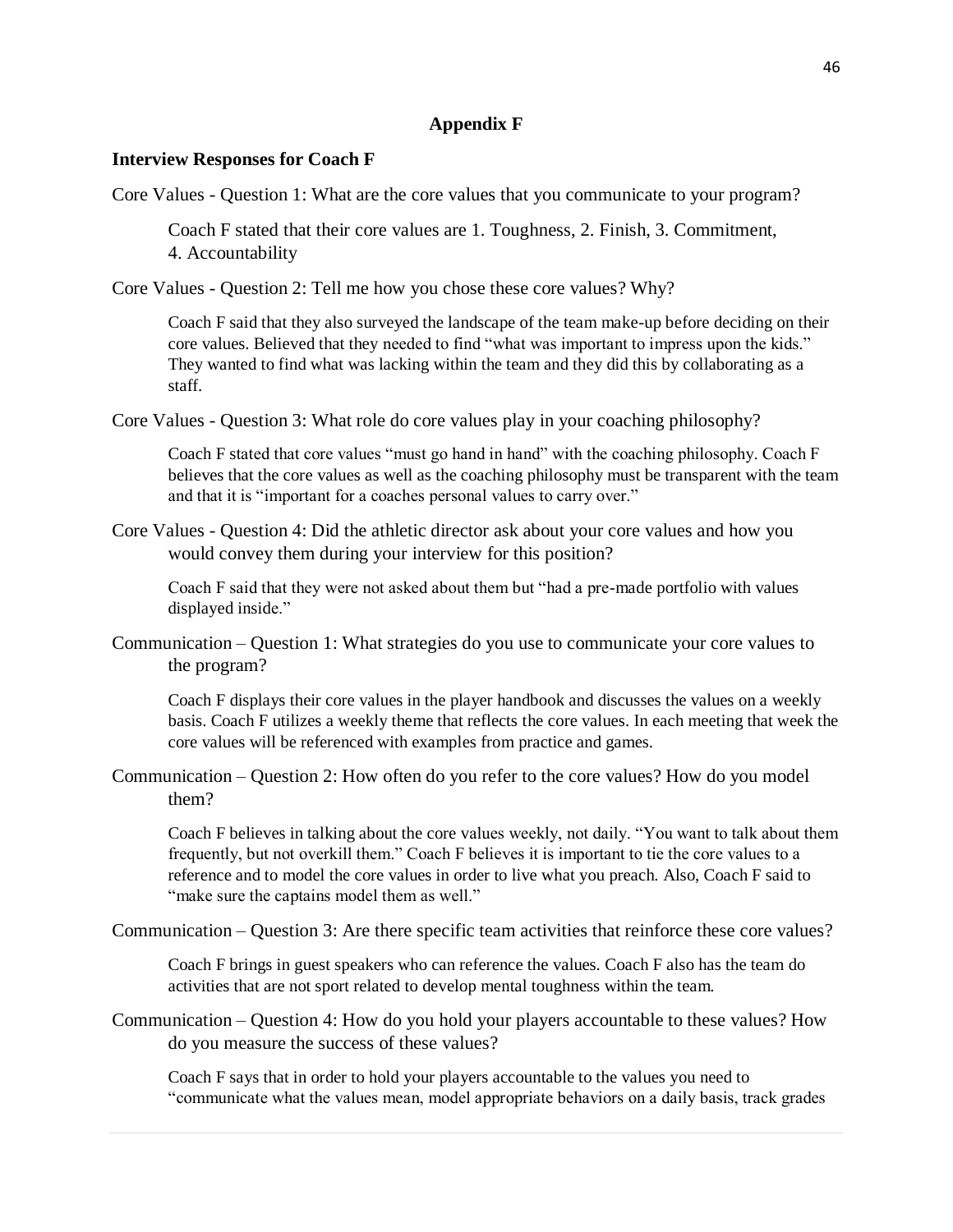and attendance, and hold individual players meetings with the kids bi-annually." Measuring success of the values comes down to tracking wins and losses, graduation rates and growth as leaders from freshman to senior year for coach F.